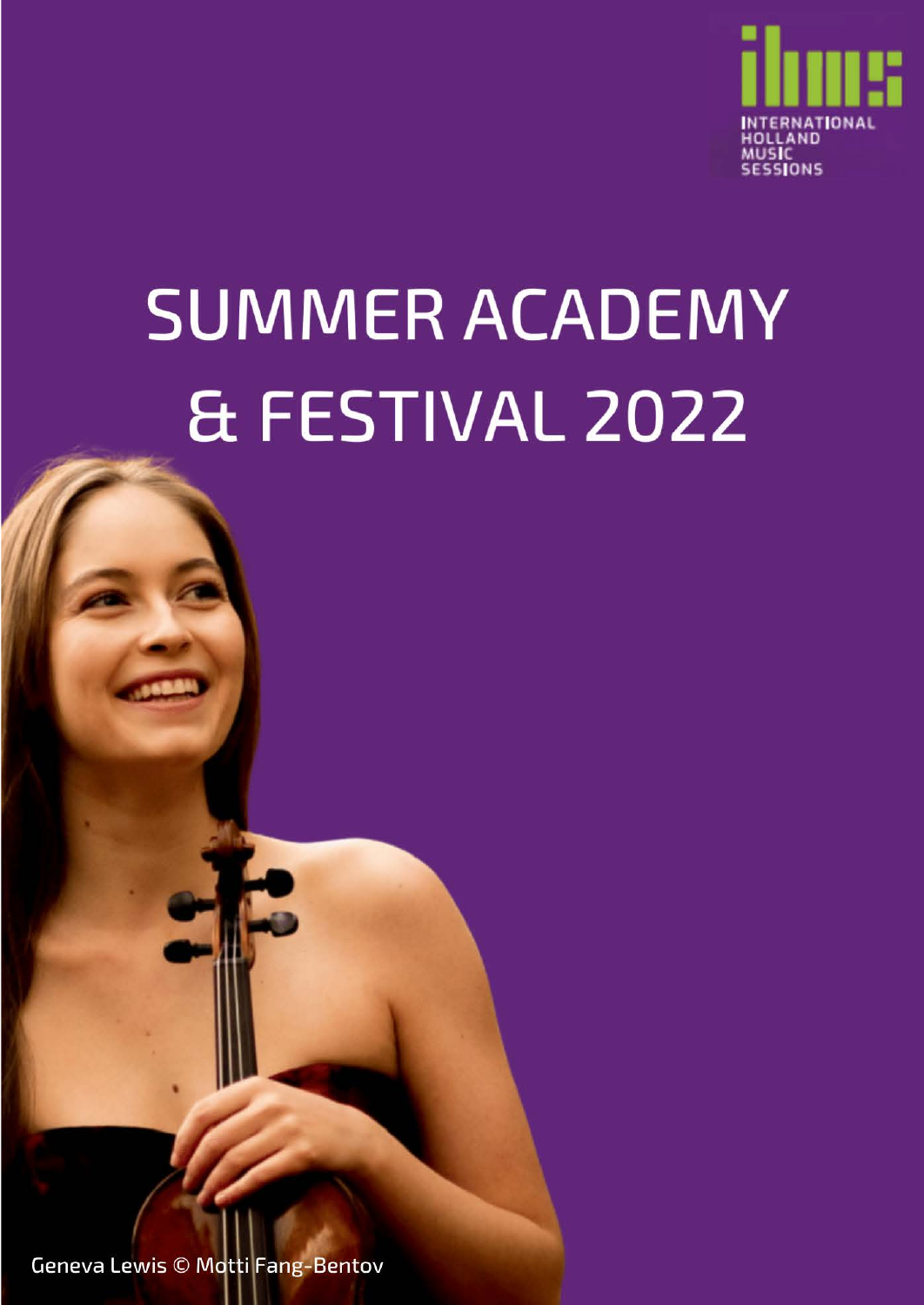# **SUMMER ACADEMY & FESTIVAL 2022**

The Summer Academy and Festival forms the core of International Holland Music Sessions. Over a hundred concerts, in which the active participants perform are combined with lessons and masterclasses by a renowned faculty of teachers from important musical institutes all over the world. The lessons takes place each summer during a period of three weeks. The Festival period has the adjacent weeks before and after and is five weeks.

**REGISTER ONLINE**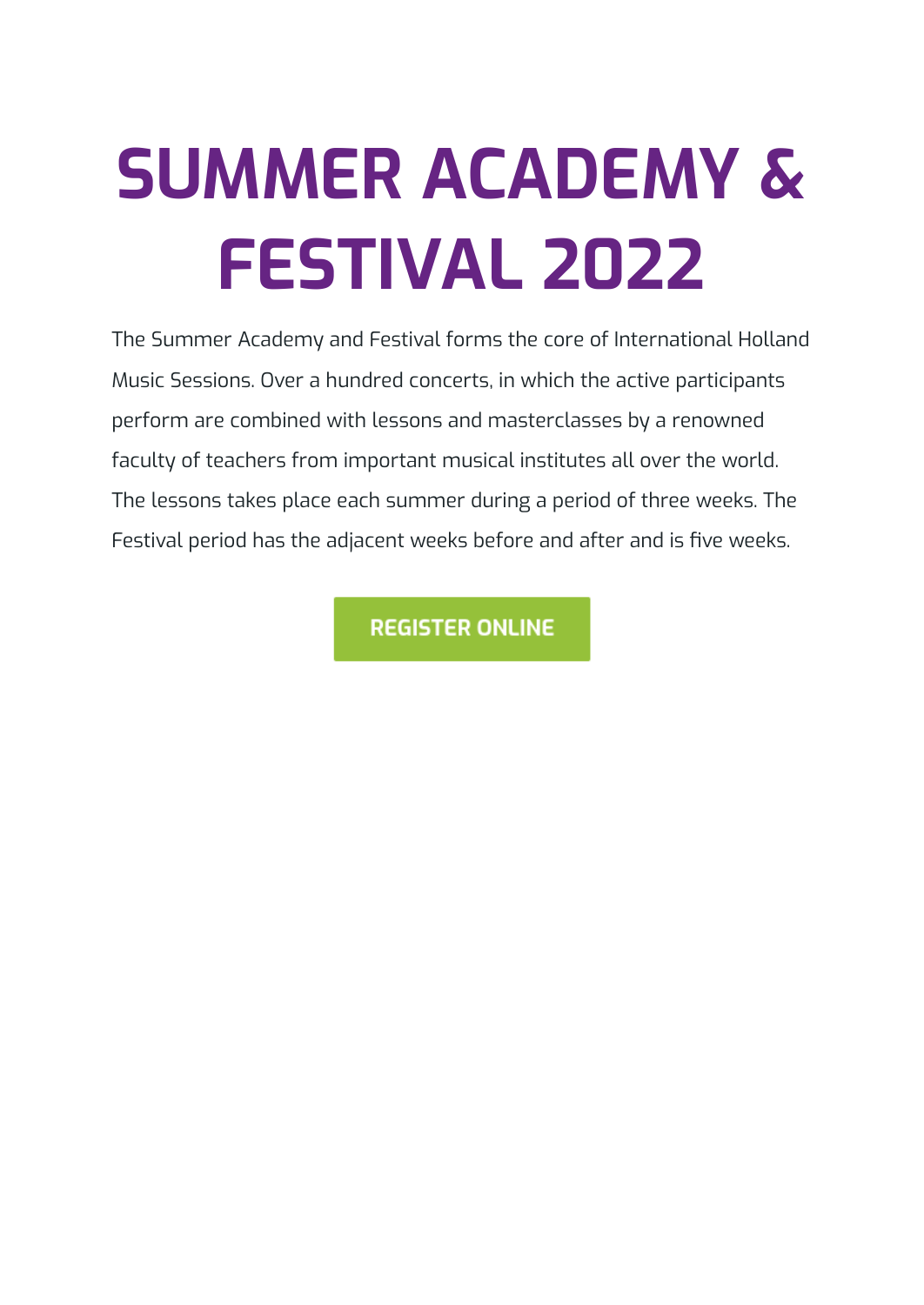## <span id="page-2-0"></span>**INDEX**

| <b>INDEX</b>                                | 3               |
|---------------------------------------------|-----------------|
| <b>APPLICATION AND FEES</b>                 | 6               |
| <b>FREE ADDITIONAL ACTIVITIES</b>           | 6               |
| MORE ATTRACTIVE AND ADVENTUROUS PROGRAMMING | $\overline{6}$  |
| THE COSTS OF THE PARTICIPATION              | 7               |
| <b>START OF APPLICATION</b>                 | 7               |
| <b>MASTER CLASSES</b>                       | $\mathsf{B}$    |
| <b>FACULTY SCHEDULE 2022</b>                | $\mathsf{B}$    |
| PIANO TRIO FACULTY 2022                     | 1 <sub>0</sub>  |
| <b>CLASSES SCHEDULE</b>                     | 10 <sup>1</sup> |
| LOCATIONS SUMMER ACADEMY & FESTIVAL         | 11              |
| <b>FESTIVAL</b>                             | 12              |
| <b>NEW MASTERS ON TOUR</b>                  | 12              |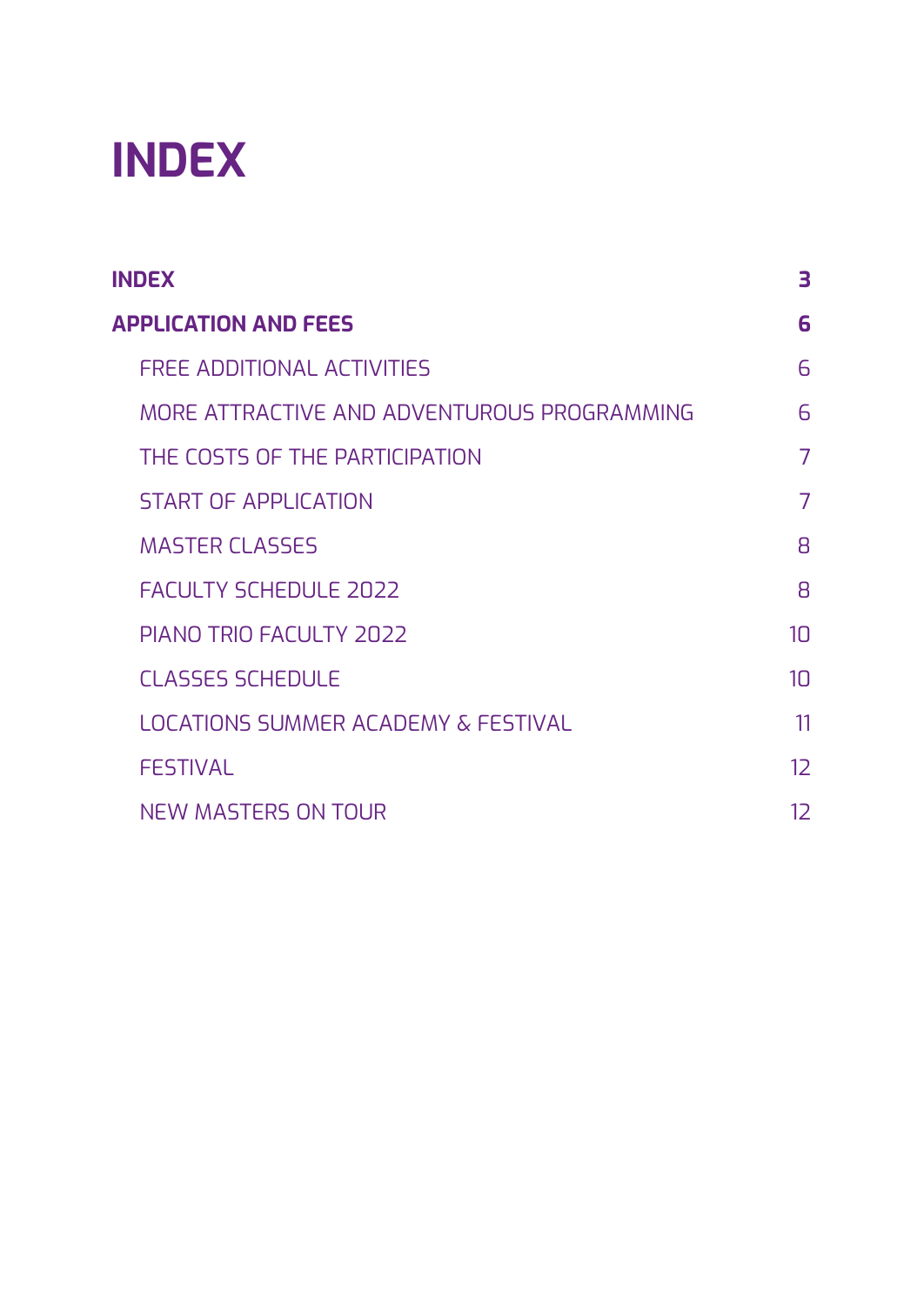| <b>BIOGRAPHIES - PIANO FACULTY</b>      | 14 |
|-----------------------------------------|----|
| <b>BORIS SLUTSKY, PIANO</b>             | 14 |
| <b>WEI-YI YANG, PIANO</b>               | 16 |
| <b>BORIS BERMAN, PIANO</b>              | 18 |
| <b>GRAHAM SCOTT, PIANO</b>              | 21 |
| <b>JACQUES ROUVIER, PIANO</b>           | 23 |
| NIKLAS SIVELÖV, PIANO                   | 24 |
| <b>BIOGRAPHIES - VIOLIN FACULTY</b>     | 29 |
| SILVIA MARCOVICI, VIOLIN                | 29 |
| <b>KRZYSZTOF WEGRZYN, VIOLIN</b>        | 31 |
| <b>TAKASHI SHIMIZU, VIOLIN</b>          | 33 |
| <b>BIOGRAPHIES - CELLO FACULTY</b>      | 36 |
| LEONID GOROKHOV, CELLO                  | 36 |
| REINHARD LATZKO, CELLO                  | 38 |
| ALEXANDER RUDIN, CELLO                  | 40 |
| <b>BIOGRAPHIES - PIANO TRIO FACULTY</b> | 44 |
| VIVIAN HORNIK WEILERSTEIN, PIANO TRIO   | 44 |
| <b>MARKUS BECKER, PIANO TRIO</b>        | 47 |
| <b>VINCENT COO, PIANO TRIO</b>          | 49 |
| <b>ONLINE REGISTRATION</b>              | 54 |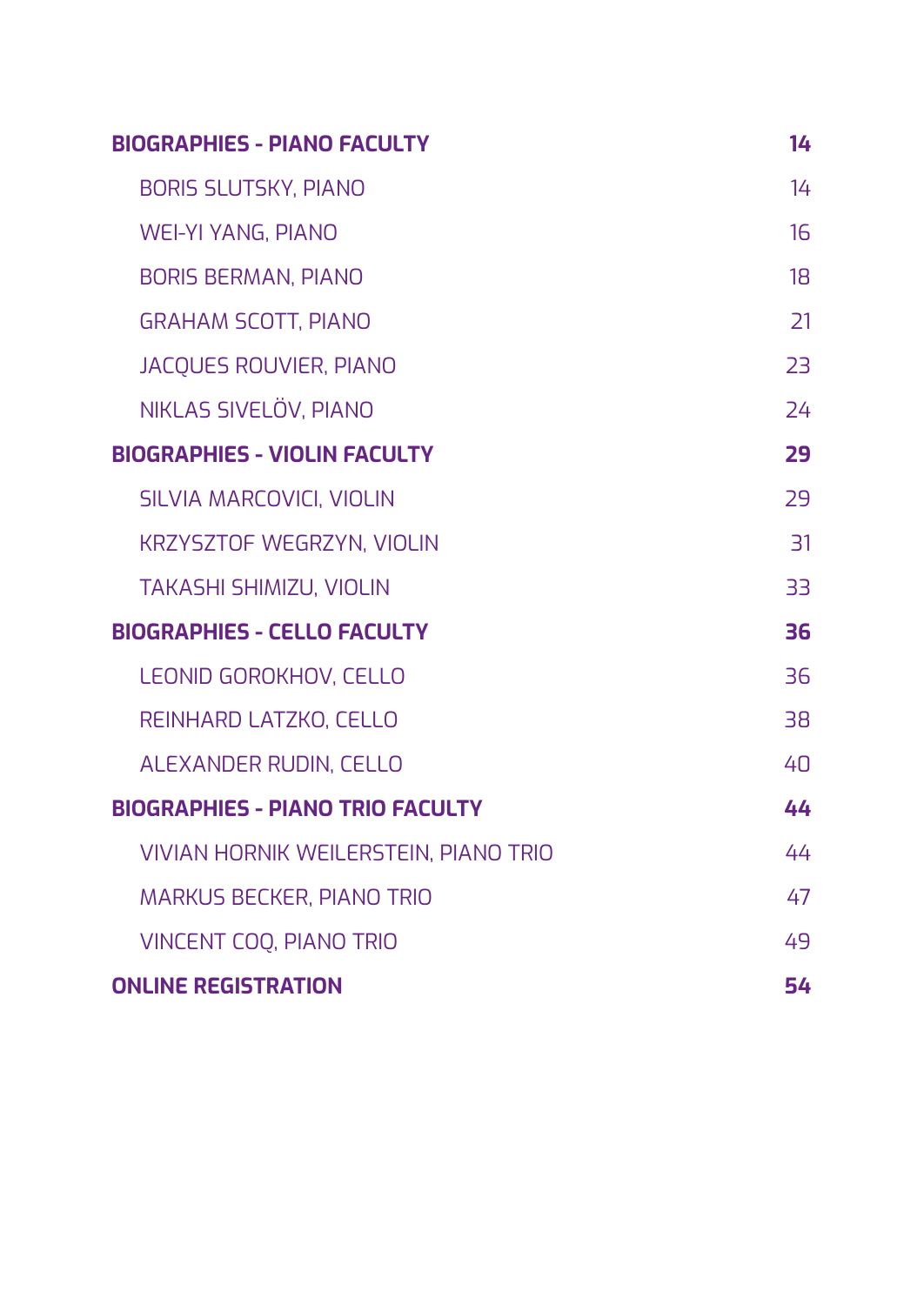# **APPLICATION AND FEES**

Geneva Lewis © Donald van Hasselt Photography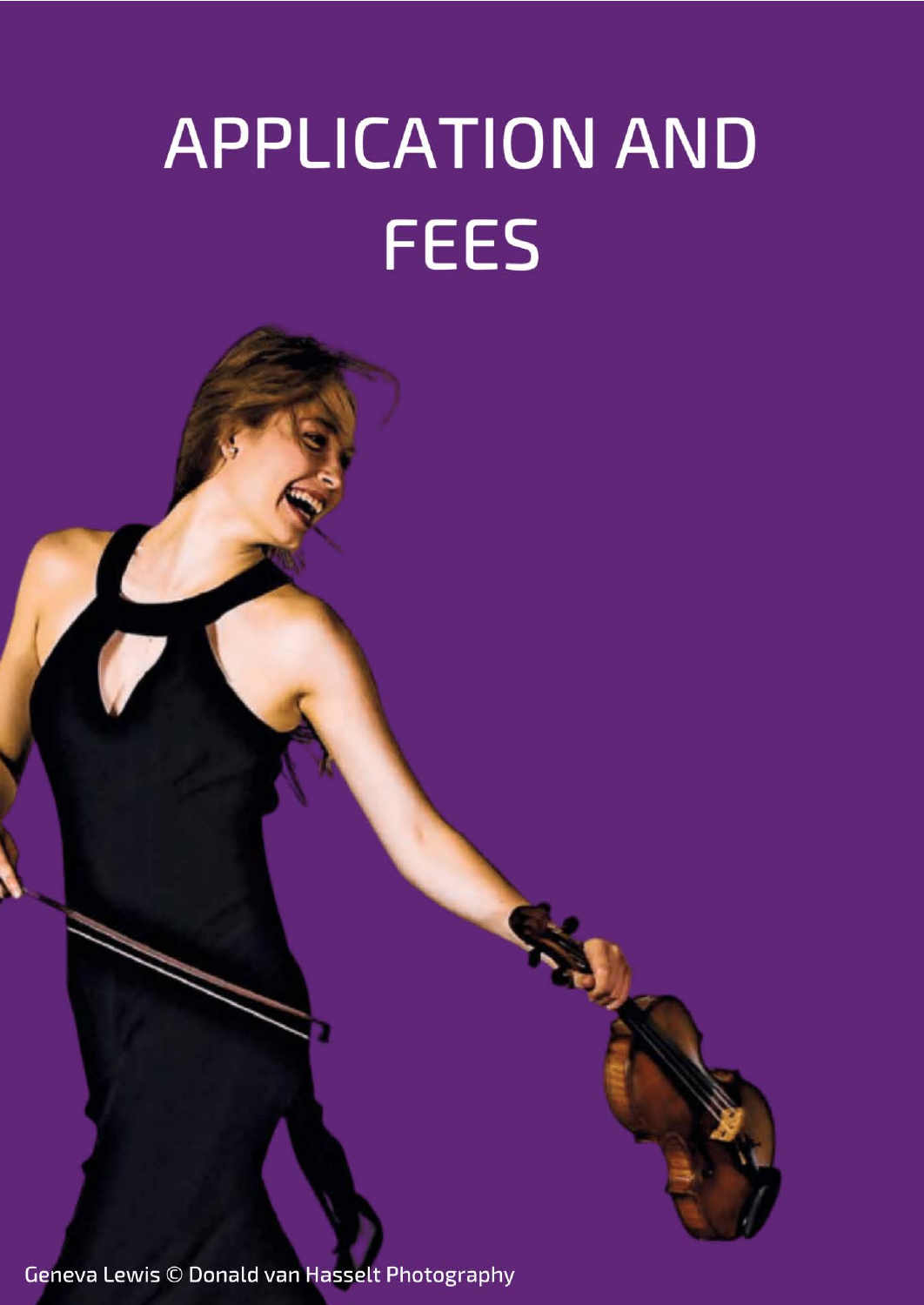## <span id="page-5-0"></span>**APPLICATION AND FEES**

## <span id="page-5-1"></span>**FREE ADDITIONAL ACTIVITIES**

- A photo-shoot for free publicity material.
- Coaching in the field of career planning and cultural entrepreneurship by young and experienced colleagues.
- Coaching on audience communication and all aspects of getting the audience attention.
- Coaching on stage presentation, clothing advice etc.
- Video/audio registration of concerts on specific locations.

## <span id="page-5-2"></span>**MORE ATTRACTIVE AND ADVENTUROUS PROGRAMMING**

We organise not only the 'classical' concerts, but also open-air concerts for a new audience, pop-up performances on surprising locations and preview concerts in non-typical concert locations. We aim at more variety in the regular concerts. Participants should be familiar with different formats, also in their own interest considering the audience of today versus career opportunities.

This of course does not exclude the traditional classical repertoire; we like to see the performances more exciting, broader in styles, more attention for modern music, not only the modern classical composers but also neo-classical, minimal music, pop and jazz inspired etc.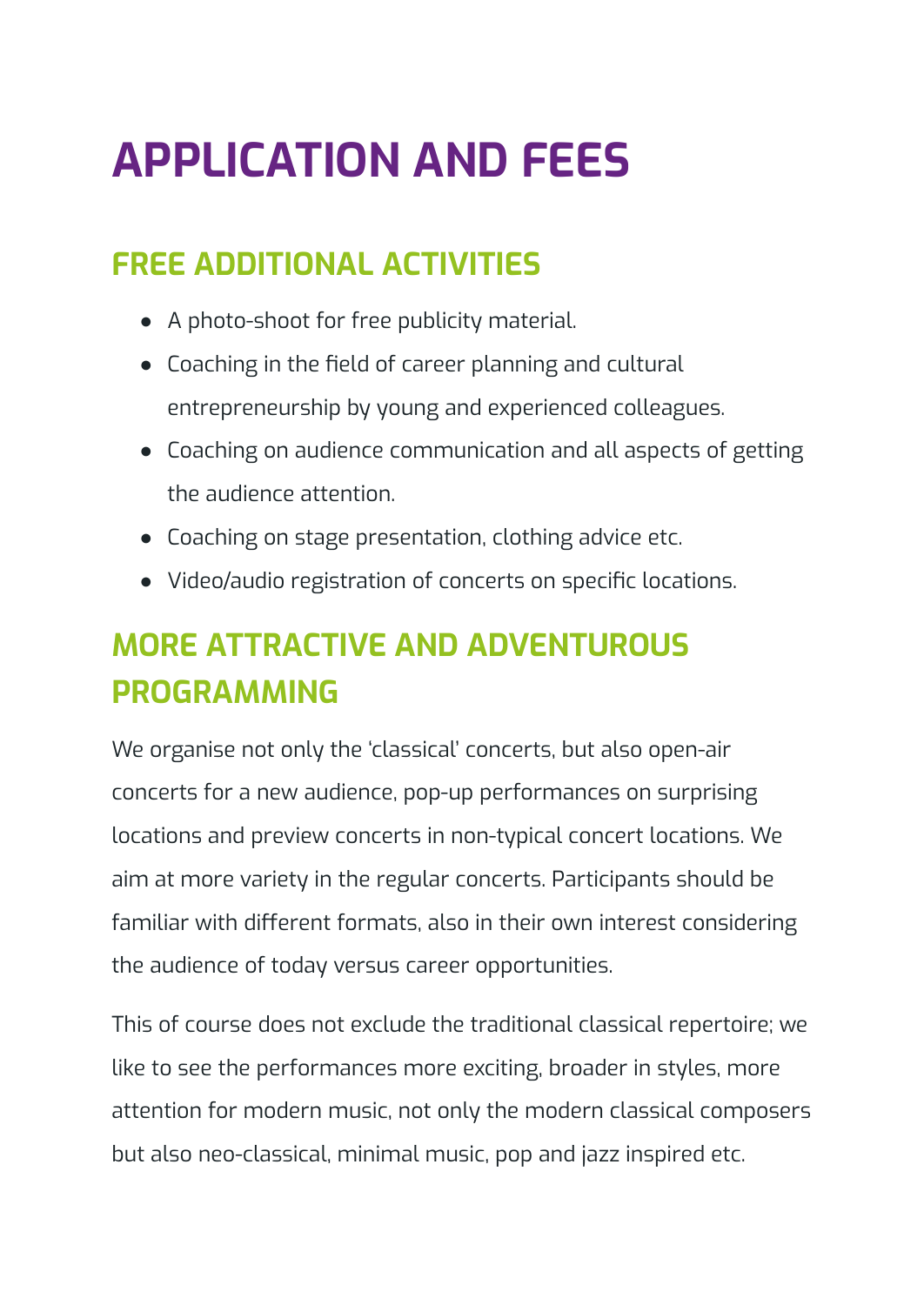We would like in the program a piece written after, for instance, 1980 by a composer from your own country, inviting the audience to get acquainted with international contemporary music.

Suggestions for interesting adventurous programs, solo or with colleagues, are welcome.

## <span id="page-6-0"></span>**THE COSTS OF THE PARTICIPATION**

The costs for participation in our Summer Academy & Festival are:

- $\bullet$   $\in$  1.050 per week for solo instrument (strings, piano)
- $\bullet \in$  2.250 per week for pre-formed piano trio

## <span id="page-6-1"></span>**START OF APPLICATION**

Online application is now possible.

**REGISTER ONLINE** 

#### **APPLICATION DEADLINE**

The application deadline for the Summer Academy is June 1, 2022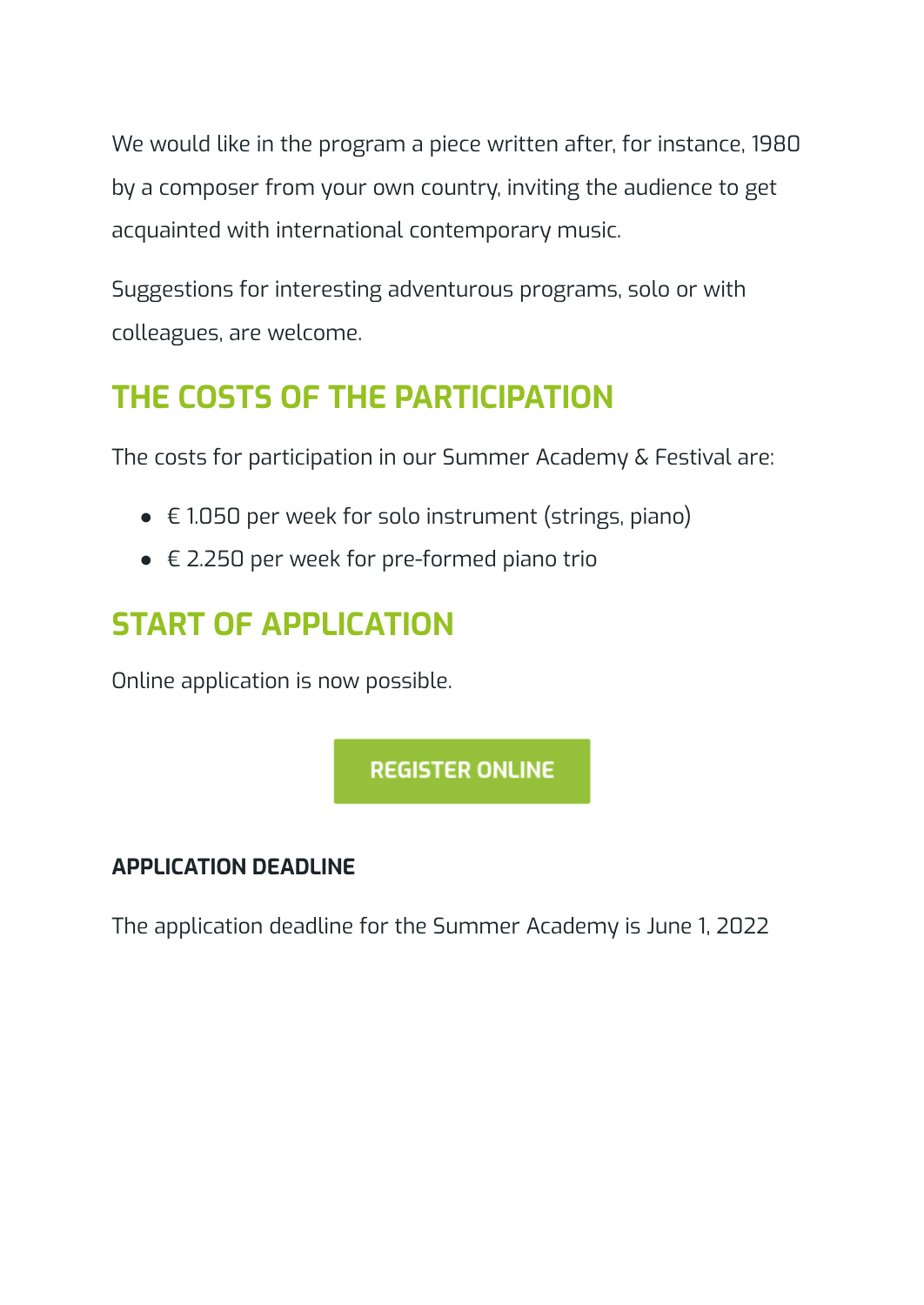## <span id="page-7-0"></span>**MASTER CLASSES**

Solo program for: piano, violin, and cello.

And for pre-formed trio's: piano trio.

Internationally renowned musicians and pedagogues will give individual lessons and public master classes (free choice of repertoire).

Each solo class will consist of a maximum of 13 active participants.

Participants may use studios and pianos free of charge depending on availability. The system of daily reservation will be explained at arrival. We try to lodge piano participants with host families with an instrument to be used for practising.

## <span id="page-7-1"></span>**FACULTY SCHEDULE 2022**

- Week 1: Sunday July 31 Sunday August 7, 2022
- Week 2: Sunday August 7 Sunday August 14, 2022
- Week 3: Sunday August 14 Sunday August 21, 2022

Please note: Sundays are arrival and departure days. Concerts may be programmed on Sundays as well. Classes take place from Monday to Saturday.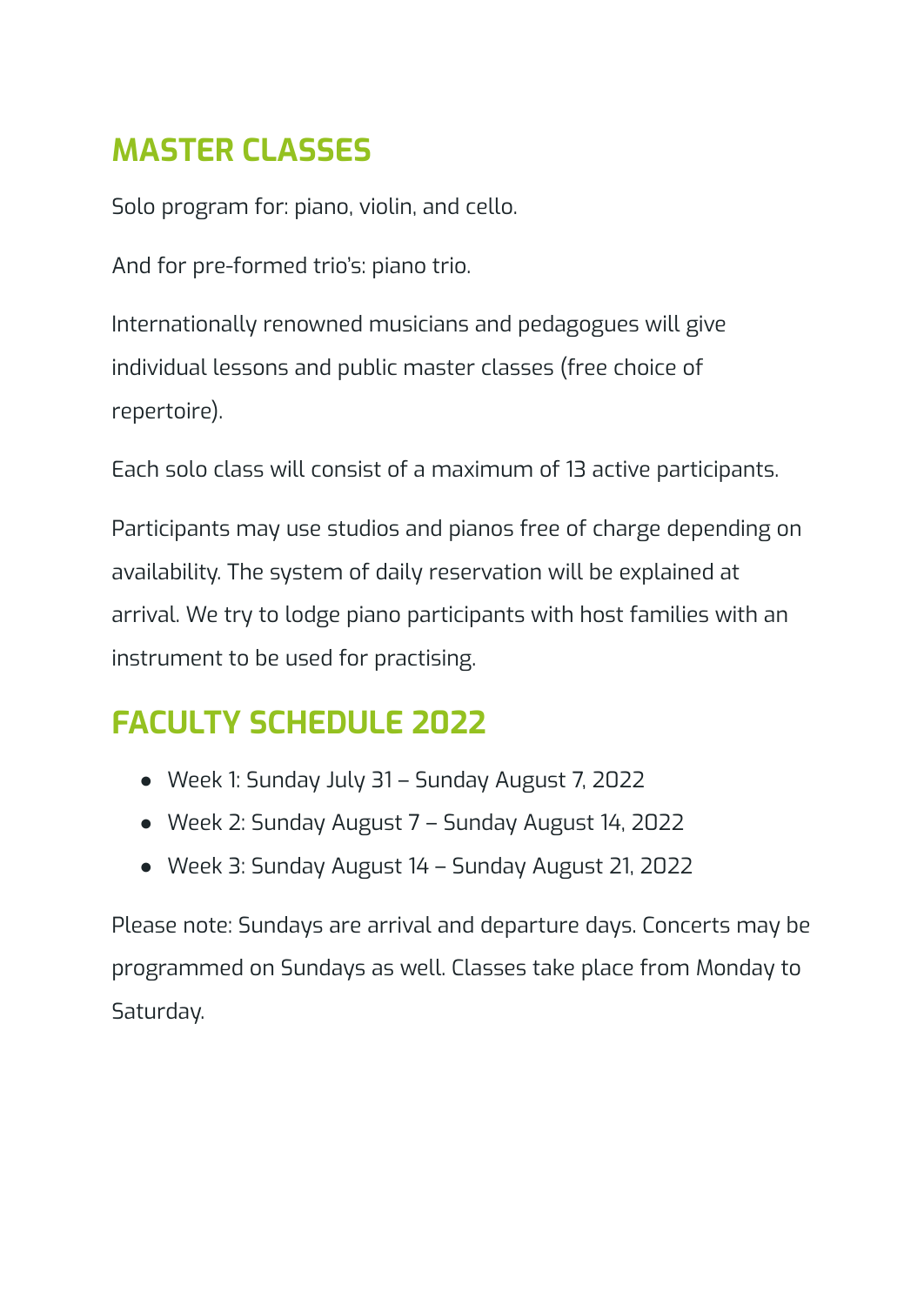#### **Piano 2022**

- Week 1: Boris Slutsky (Peabody Institute of the Johns Hopkins University Baltimore, Yale School of Music New Haven)
- Week 1: Wei-Yi Yang (Yale School of Music New Haven)
- Week 2: Boris Berman (Yale University New Haven)
- Week 2: Graham Scott (Royal Northern College of Music Manchester)
- Week 3: Niklas Sivelöv (The Royal Danish Academy of Music Copenhagen)
- Week 3: Jacques Rouvier (Universität Mozarteum Salzburg)

In a Summer Academy week, you will work with only one professor. We will try to honour your faculty preference.

#### **Violin 2022**

- Week 1: Silvia Marcovici (University of Performing Arts Graz)
- Week 2: Krzysztof Wegrzyn (Hochschule für Musik, Theater und Medien Hannover)
- Week 3: Takashi Shimizu (Tokyo National University of Arts)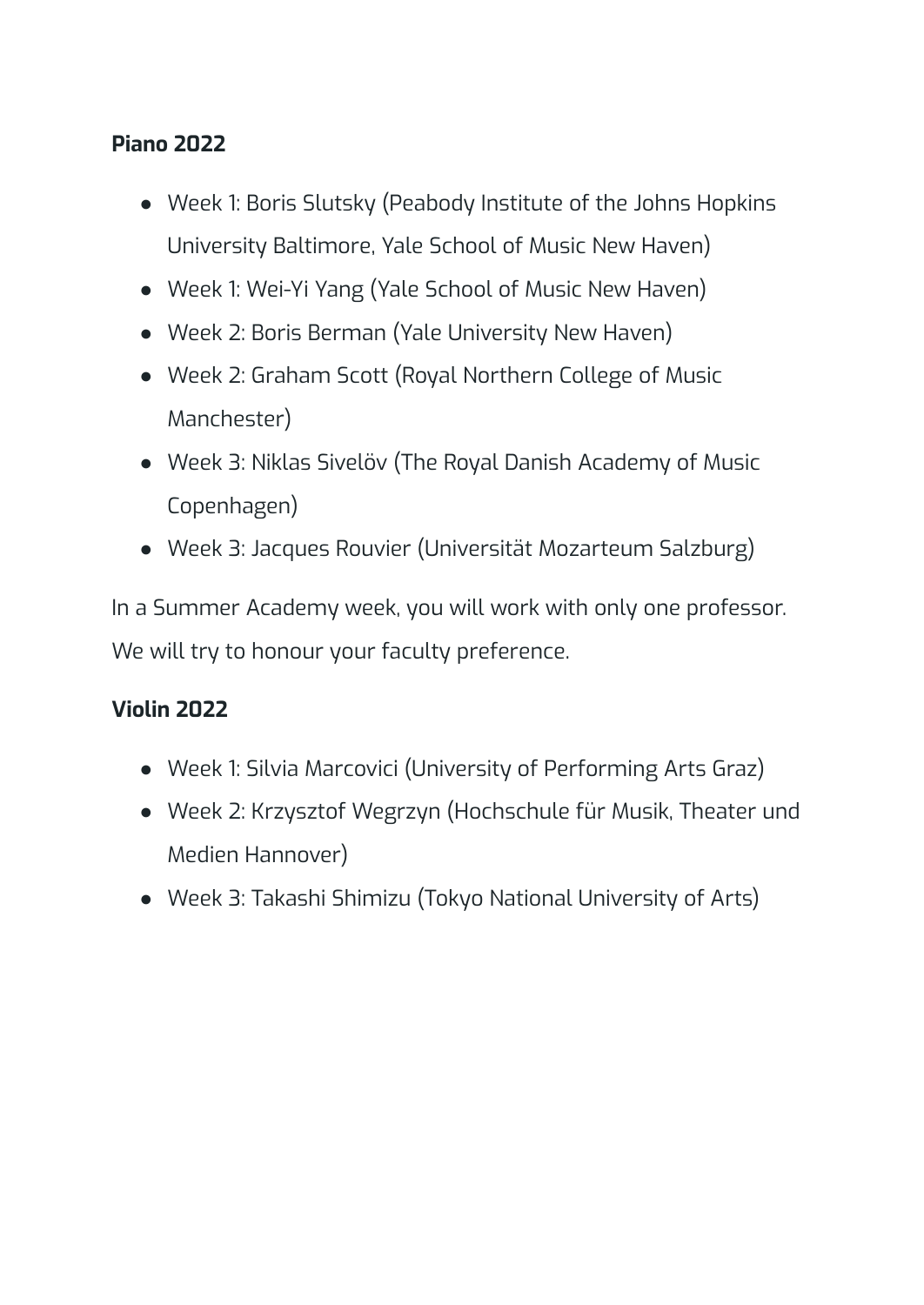#### **Cello 2022**

- Week 1: Leonid Gorokhov (Hochschule für Musik, Theater und Medien Hannover)
- Week 2: Reinhard Latzko (Universität für Musik und darstellende Kunst Wien)
- Week 3: Alexander Rudin (P.I. Tchaikovsky Conservatory of Music Moscow)

## <span id="page-9-0"></span>**PIANO TRIO FACULTY 2022**

- Week 1: Vivian Hornik Weilerstein (New England Conservatory Boston)
- Week 2: Markus Becker (Hochschule für Musik, Theater und Medien Hannover)
- Week 3: Vincent Coq (Haute Ecole de Musique Lausanne)

## <span id="page-9-1"></span>**CLASSES SCHEDULE**

Individual lessons (not public) and public master classes

In general the schedule is Monday to Saturday, 10.00 – 17.00 hours with lunch approximately between 12.30 and 14.00 hours. Some faculty members start at 09.00 hours, others also work in the evening.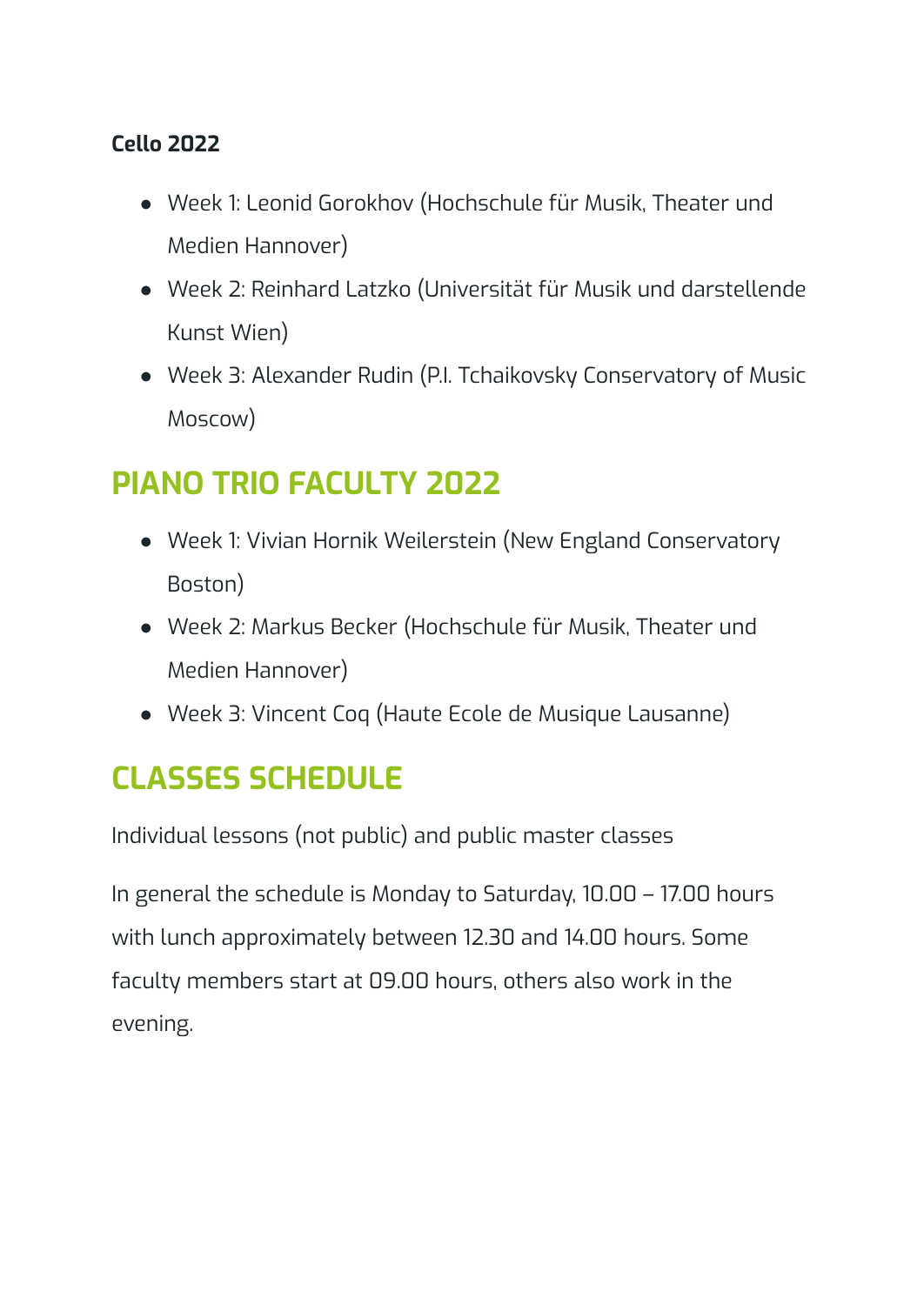## <span id="page-10-0"></span>**LOCATIONS SUMMER ACADEMY & FESTIVAL**

IHMS has concentrated most of the venues for the lessons, master classes, and concerts right in the centre of the beautiful historic village of Bergen, situated only a short distance from the North Sea beaches in the province of North Holland in the Netherlands.

Lessons and master classes will be given in the Berger Scholengemeenschap, a comfortable and modern secondary school on the edge of the woods of Bergen. This will also be the location where lunches will be provided for all participants. Dinner will be provided at Restaurant Studlers in Bergen.

The concerts by the participants take place in the Ruïnekerk in the centre of Bergen and on many other venues. Public masterclasses by the faculty take place in the Remonstrantse Kerk at Alkmaar. There are more than 30 venues and over 130 concerts each summer

As the organisation provides all participants with bed and breakfast at the host family without extra charge, the Summer Academy offers therefore a complete package of lessons, master classes, housing, and meals included in the fee.

Host families are friends of IHMS who voluntarily offer their hospitality to the participants. Lunch and dinner are provided from Monday to Saturday. On Sunday it can be shared with the host family.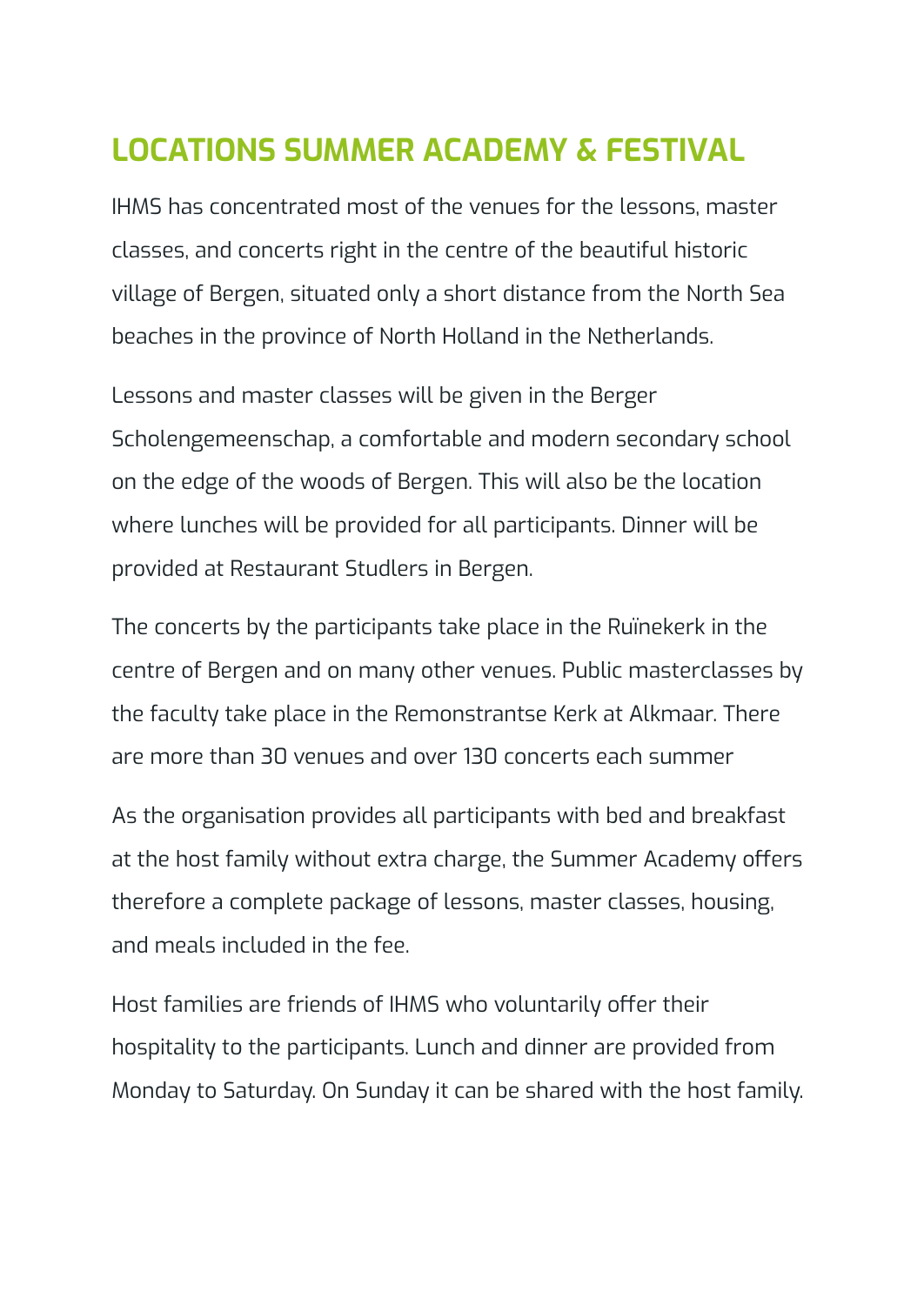## <span id="page-11-0"></span>**FESTIVAL**

Each active participant will perform at least once at one of our concert locations. The locations are spread over the provinces of North Holland, Friesland, and Zealand. Full recital programs will be shared. Concerts take place almost every day and evening during the Summer Academy & Festival period.

## <span id="page-11-1"></span>**NEW MASTERS ON TOUR**

Performances and recommendations from the faculty are important factors in the selection for the upcoming concert series New Masters on Tour.

**REGISTER ONLINE**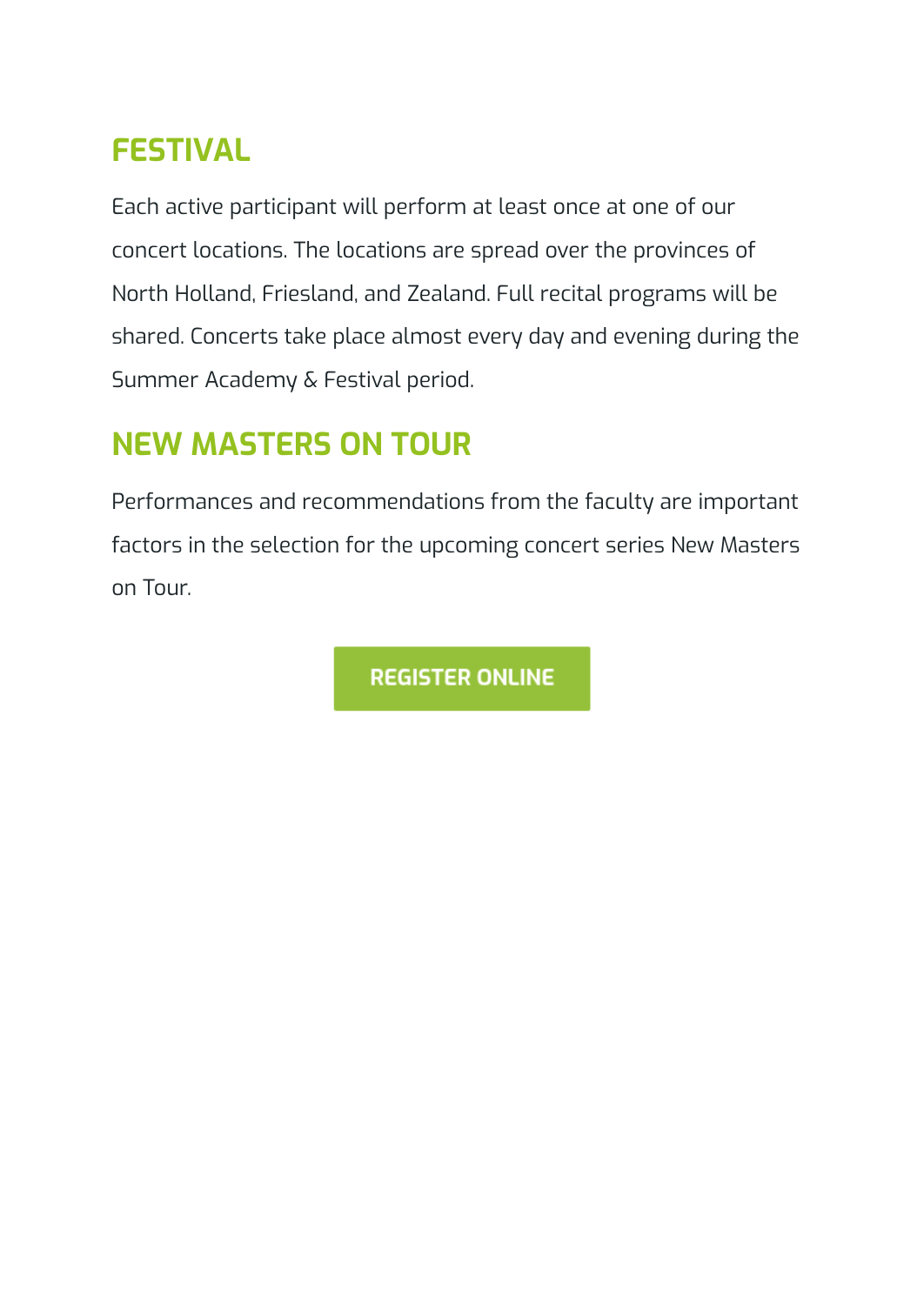# **BIOGRAPHIES -**PIANO FACULTY

**Boris Berman © Bob Handelman**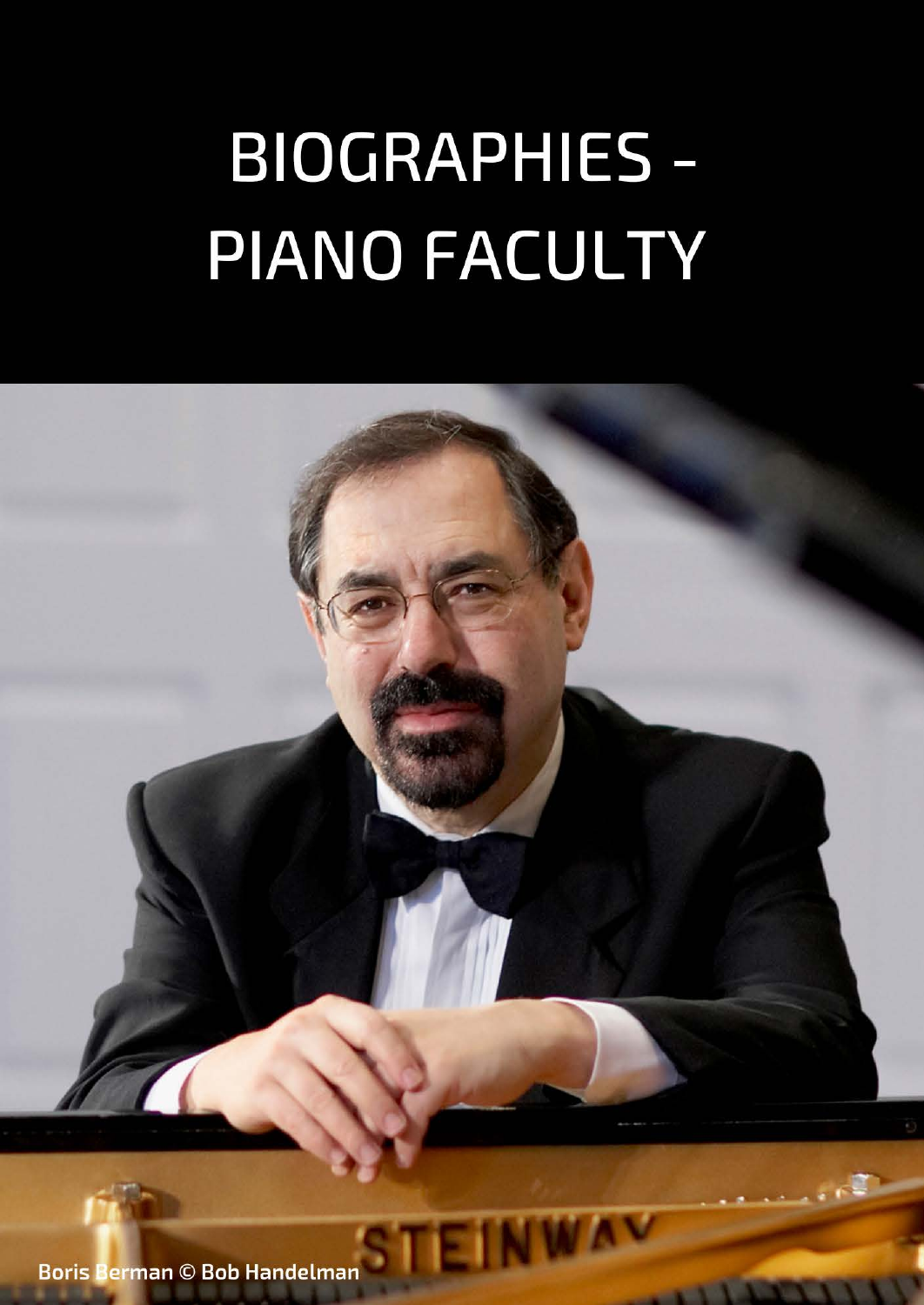## <span id="page-13-0"></span>**BIOGRAPHIES - PIANO FACULTY**

Every Summer Academy our students are taught by different teachers. This year we present to you fifteen international teachers. These professionals master their instruments like no other. These instruments vary from piano (incl. piano trio) to violin and cello.

## <span id="page-13-1"></span>**BORIS SLUTSKY, PIANO**

#### (Week 1, 31 July-7 August 2022)

Consistently acclaimed for his exquisite tonal beauty and superb artistry, Boris Slutsky has appeared on nearly every continent as a soloist and recitalist, collaborating with eminent conductors and major orchestras in the United States, Europe, Canada, Israel, Latin America, and Asia. He has won first prizes in the Kosciuszko Foundation Chopin Piano Competition, the San Antonio International Keyboard Competition, and the William Kapell International Piano Competition, where he also received the Audience Prize and the William Backhaus Award. Also an avid chamber musician, Slutsky's almost three decades of chamber music collaborations include the critically acclaimed recording of Schumann's Sonatas for Violin and Piano with Ilya Kaler (Naxos), as well as performances with many other renowned artists.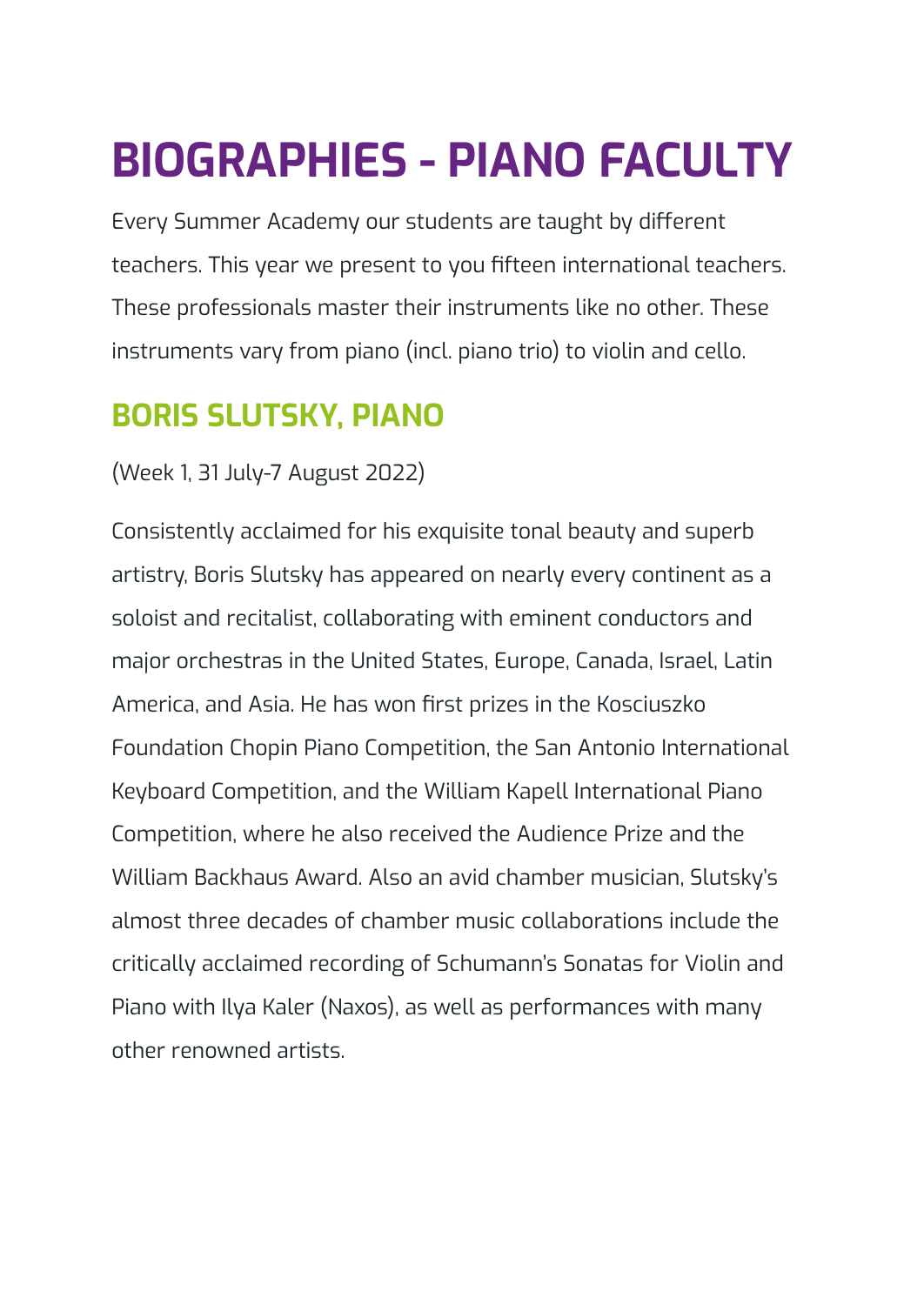At the Yale School of Music, Slutsky is Visiting Professor of Piano, teaching a studio of graduate-level pianists. He has been featured in performance on Yale's Horowitz Piano Series. Before coming to Yale, Slutsky was a faculty member at the Peabody Institute of the Johns Hopkins University, visiting faculty at the Bienen School of Music at Northwestern University, and Visiting Professor of Piano at the Eastman School of Music. He has also served as a jury member of many international piano competitions and presented masterclasses throughout North America, Europe, and Asia. His students have won prizes at numerous prestigious international events.

Born in Moscow to a family of musicians, Slutsky received his early training at Moscow's Gnessin School for Gifted Children as a student of Anna Kantor and completed his formal studies at the Juilliard School and Manhattan School of Music, studying with Nadia Reisenberg, Nina Svetlanova, John Browning, and Joseph Seiger. In addition, he has worked for many years with his mentor Alexander Eydeleman.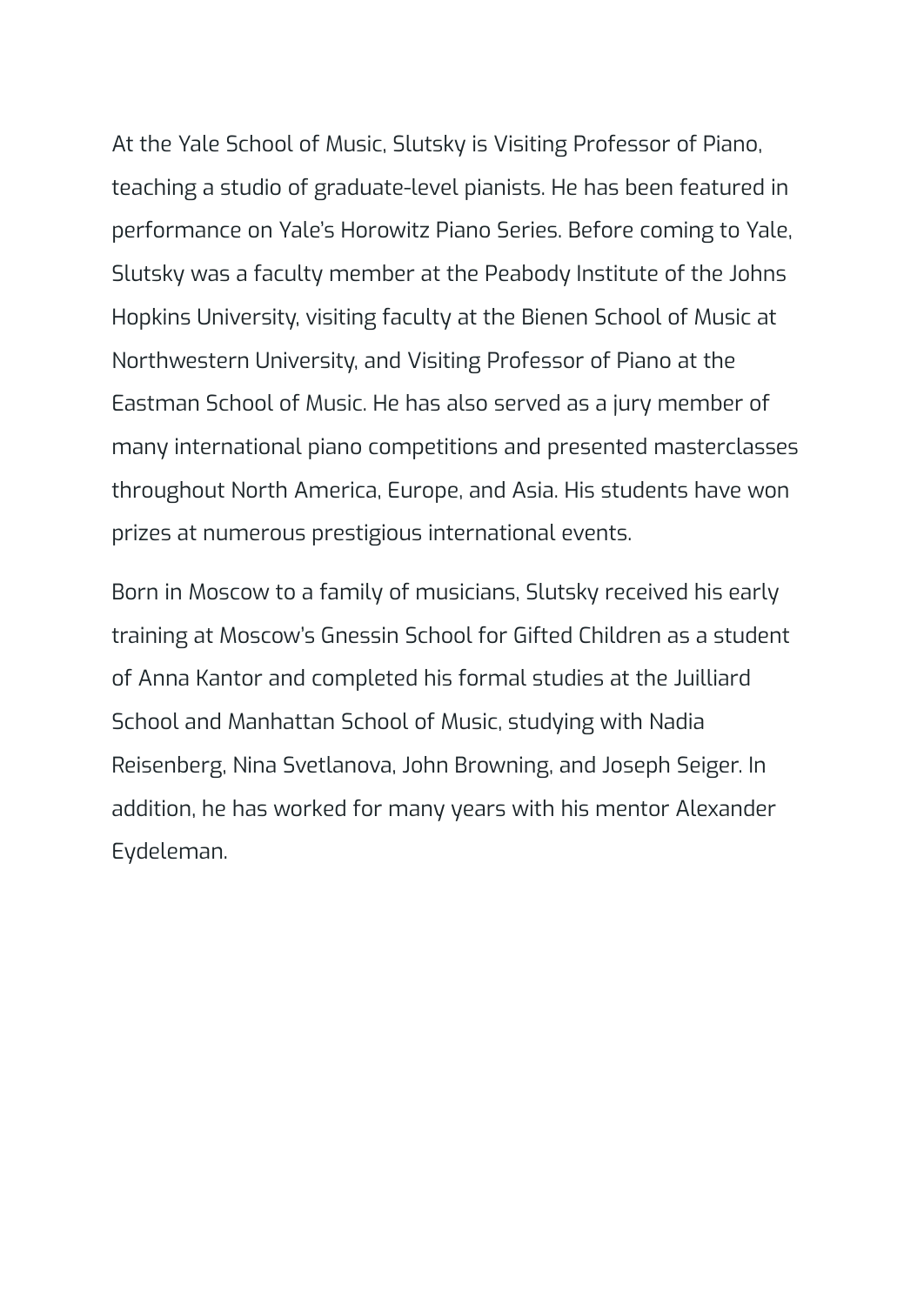### <span id="page-15-0"></span>**WEI-YI YANG, PIANO**

#### (Week 1, 31 July-7 August 2022)

Pianist Wei-Yi Yang has received worldwide acclaim for his captivating performances and imaginative programming. Winner of the gold medal at the San Antonio International Piano Competition, he has performed at Lincoln Center for the Performing Arts, the John F. Kennedy Center for the Performing Arts, and across America, Asia, Europe, and Australia. Most recently, he was the soloist in a performance of Messiaen's Turangalîla-Symphonie at Carnegie Hall that The New York Times hailed as "sensational."

In demand as a dedicated teacher, Wei-Yi Yang has presented master classes and performances in Scotland, Ireland, Austria, Germany, Italy, Spain, Thailand, Hong Kong, Taiwan, China, Mexico, Serbia, and Montenegro, among other countries around the world. Mr. Yang's performances have been featured on NPR, PBS, RAI (Radiotelevisione Italiana), ARTE (Association Relative à la Télévision Européenne), the ABC (Australian Broadcasting Company), and on recordings for such labels as Genuin (Leipzig), Hyperion (London), Naxos (Hong Kong), Albany Records, Renegade Classics, and the Holland-America Music Society.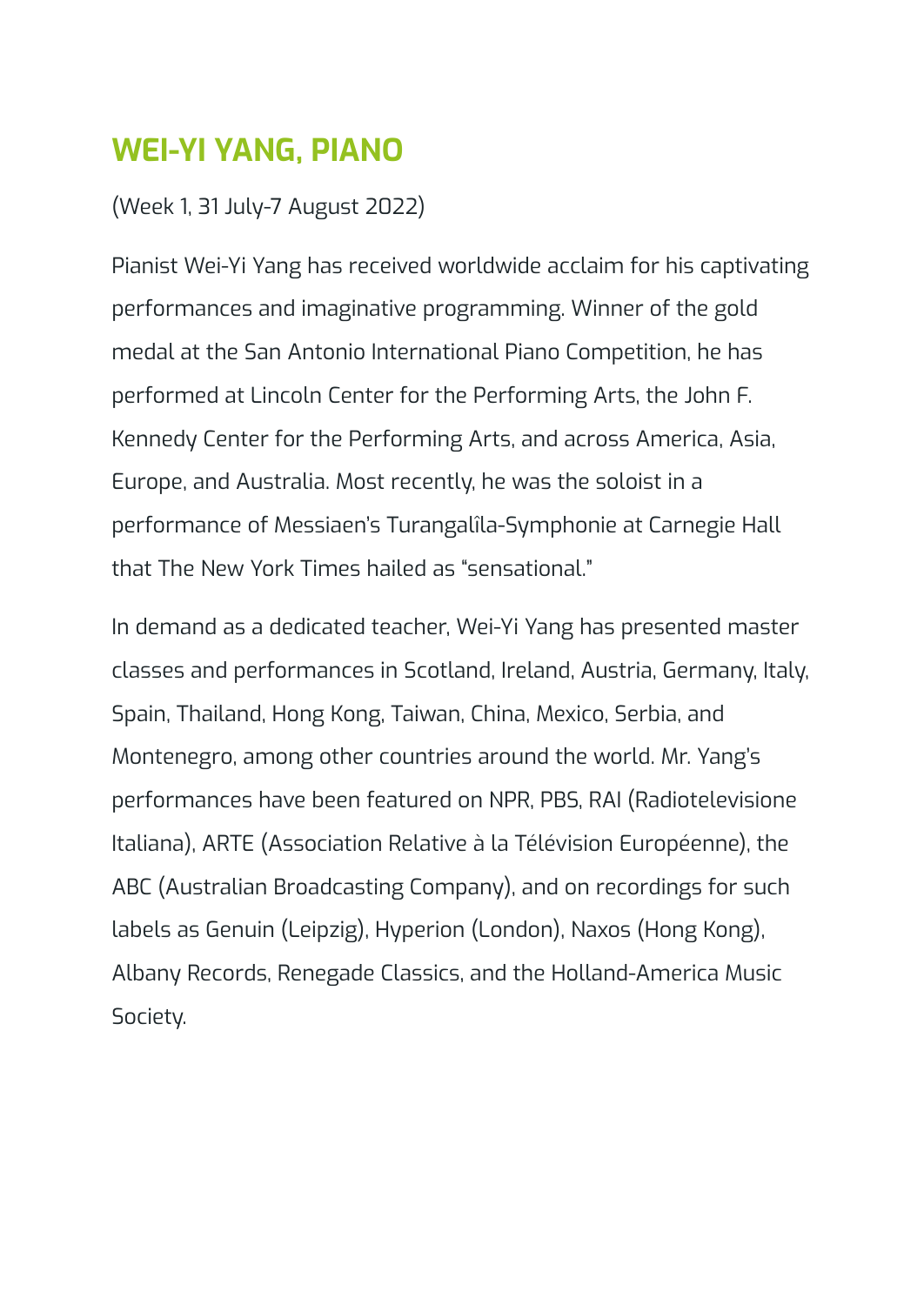A dynamic chamber musician with a diverse repertoire, Mr. Yang is a frequent guest artist at festivals in Lucca, Italy; Mallorca, Spain; Novi Sad, Serbia; Monterrey, Mexico; Konstanz, Germany; Kotor, Montenegro; and La Jolla and Napa, California. Mr. Yang has collaborated with such distinguished musicians as Frederica von Stade, Dawn Upshaw, Richard Stoltzman, David Shifrin, Frank Morelli, Roberto Díaz, Roger Tapping, Clive Greensmith, Axel Strauss, Syoko Aki, and Ani Kavafian, to name just a few, as well as such esteemed ensembles as the Alexander, Brentano, Cassatt, Pacifica, and Tokyo string quartets, among numerous others.

Mr. Yang has curated inventive interdisciplinary projects, including a collaboration with English actress Miriam Margolyes as part of the "Dickens' Women" world tour; lecture/recitals on the confluence of Czech music and literature; and multimedia performances of Granados' monumental piano suite Goyescas with projections of Goya's etchings. Mr. Yang has worked with several composers including Jonathan Cole, Ezra Laderman, Martin Bresnick, and George Crumb to prepare their works for premiere and recording. He is a founding member of the Soyulla Ensemble, which received the prestigious McKnight Fellowship and recently made its debut at Alice Tully Hall and toured Korea.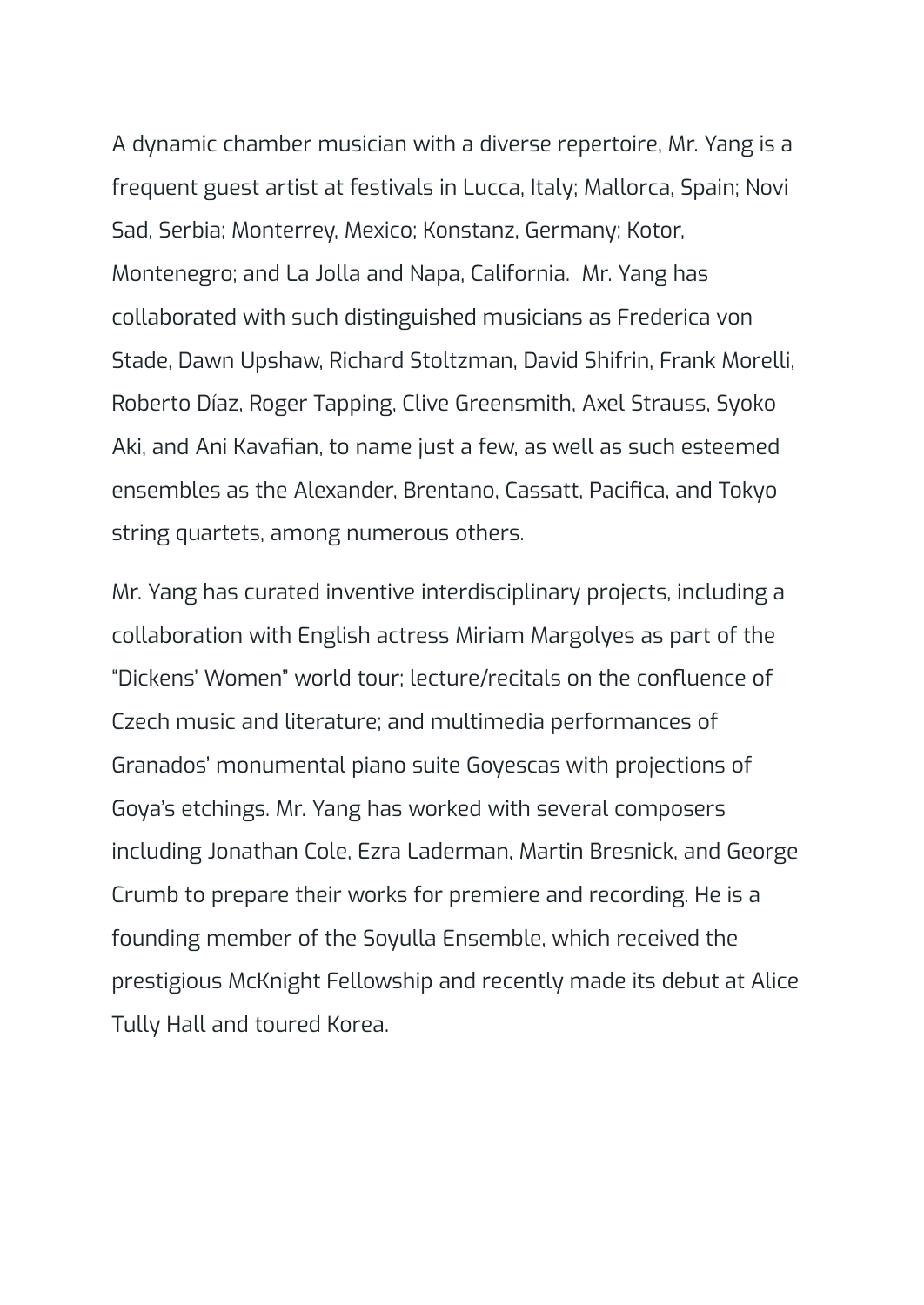Born in Taiwan of Chinese and Japanese heritage, Mr. Yang studied first in the United Kingdom and then in America with renowned Russian pianists Arkady Aronov at the Manhattan School of Music and Boris Berman at the Yale School of Music. Mr. Yang has also worked with eminent pianists Claude Frank, Peter Frankl, Vera Gornostaeva, Hans Graf, Byron Janis, Lilian Kallir, and Murray Perahia. Mr. Yang has adjudicated the Isidor Bajic Piano Memorial Competition, the San Antonio International Piano Competition, and the Concert Artists Guild auditions. In 2004, he received his doctorate from the Yale School of Music, where he joined the faculty in 2005.

### <span id="page-17-0"></span>**BORIS BERMAN, PIANO**

(Week 2, 7-14 August 2022)

#### Boris Berman Photo Bob Handelman

Born in Moscow, Boris Berman studied at the Moscow Tchaikovsky Conservatory with Lev Oborin and graduated with distinction as both pianist and harpsichordist. He performed extensively throughout the former Soviet Union as a recitalist and appeared as guest soloist with numerous orchestras, including the Moscow Philharmonic and the Moscow Chamber orchestras. In 1973 he left the Soviet Union to immigrate to Israel, quickly establishing himself as one of the most sought-after keyboard performers and a highly influential musical personality.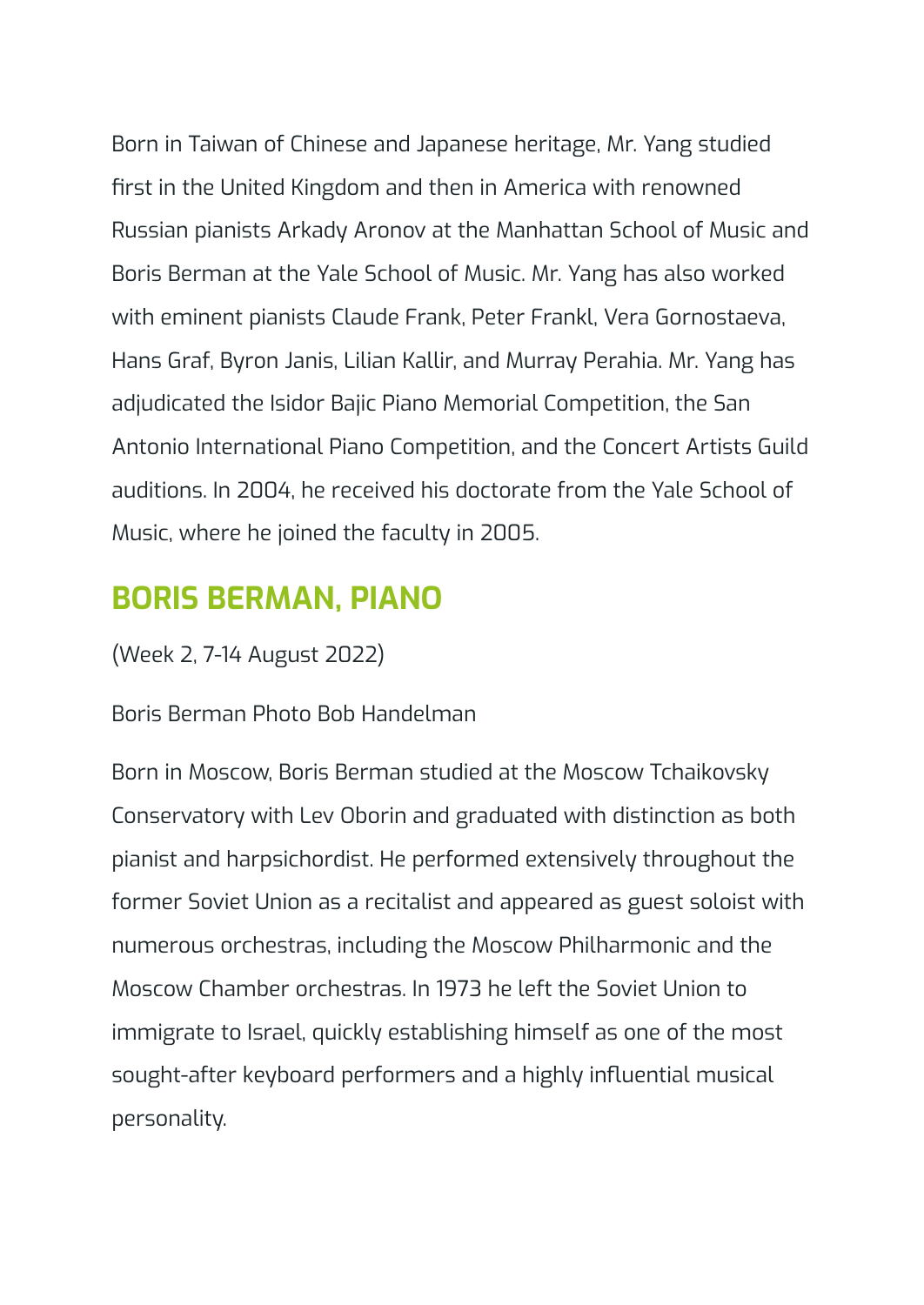Presently residing in the USA, he continues to perform internationally as a recitalist, chamber musician and soloist with the world's most prestigious orchestras and conductors.

Mr. Berman's acclaimed recordings on the Philips, Deutsche Gramophon and Melodia labels have been complemented with 2 CDs of the complete piano sonatas of Scriabin for the Music and Arts label and a recital of Shostakovich piano works (Ottavo), which received the Edison Classic Award in Holland. The recording of three Prokofiev concertos with the Royal Concertgebouw Orchestra and Neeme Järvi (Chandos) marked the beginning of an ambitious project of recording the complete Prokofiev solo piano works. The first pianist ever to undertake this task, Mr. Berman has released it on nine Chandos CDs to great critical acclaim. His most recent discography shows the breadth of his repertoire: a disc 'Debussy for Children' (Ottavo); two releases of works for prepared piano by John Cage (Naxos – named Top Recording by the BBC Music Magazine); piano quintets of Shostakovich and Schnittke with the Vermeer Quartet (Naxos); and a recording of Scott Joplin's Ragtimes (Ottavo).

A dedicated teacher of international stature, Boris Berman has served on the faculties of Indiana (Bloomington), Boston, Brandeis and Tel-Aviv universities. He currently heads the Piano Department at Yale School of Music.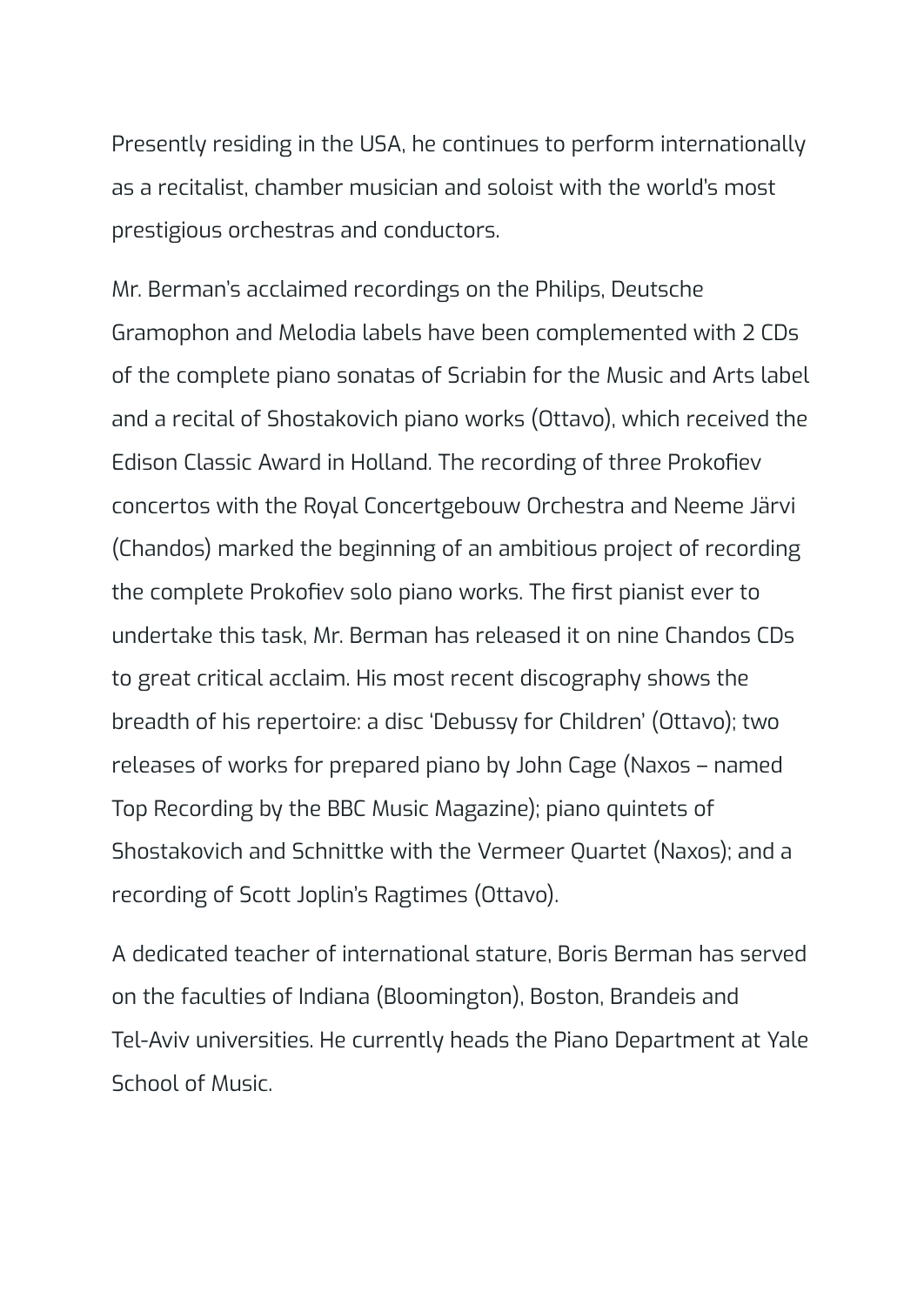In 2000, the prestigious Yale University Press published his book 'Notes from the Pianist's Bench', in which Berman draws on his vast experience as performer and teacher to explore issues of piano technique and music interpretation. Mr. Berman is a frequent jury member of international competitions such as Leeds, Dublin and the Artur Rubinstein Competition in Tel-Aviv. Mr. Berman regularly gives international master classes and he was director of the Yale Summer Piano Institute (1990-92) and of the International Summer Piano Institute in Hong Kong (1995-97).

www.borisberman.com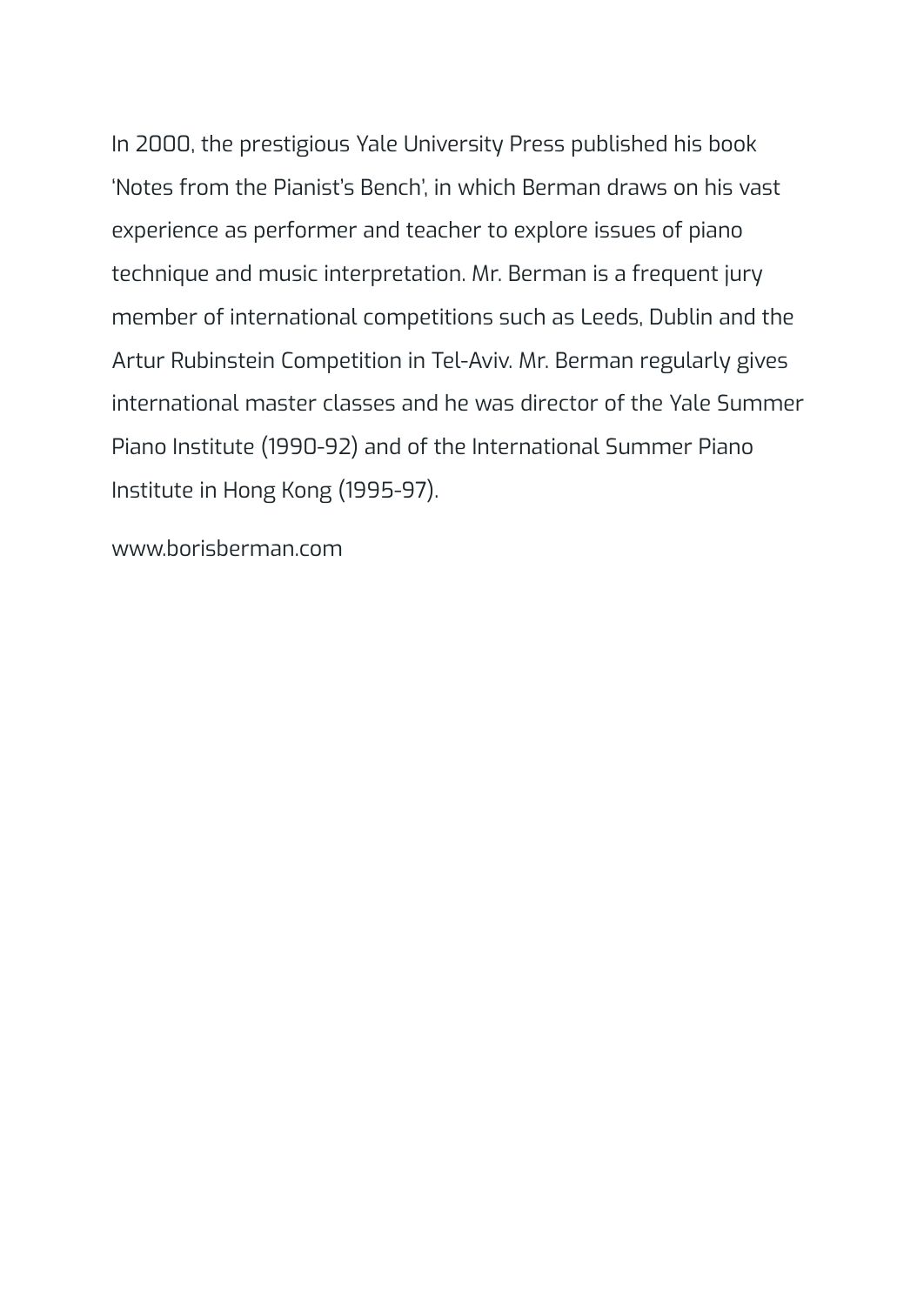## <span id="page-20-0"></span>**GRAHAM SCOTT, PIANO**

(Week 2, 7-14 August 2022)

Graham Scott has firmly established himself as one of the UK's leading pianists. Hailed by the Gramophone magazine as 'an exceptional talent' he has performed extensively throughout the world most notably in New York (92nd St. Y), Washington DC (Kennedy Center), Los Angeles (Ambassador Auditorium), Tokyo (Suntory Hall), Beijing (Beijing Concert Hall and Forbidden City Concert Hall), Paris (Bagatelle) as well as all the major London venues (Wigmore Hall, Royal Festival Hall, Queen Elizabeth Hall and Barbican Centre.)

Graham's extensive concerto repertoire has led to many engagements with leading orchestras, notably the London Philharmonic, Royal Liverpool Philharmonic, Royal Scottish National, Monte Carlo Philharmonic, Belgium National Symphony, Staatsphilharmonie Rheinlandpfalz (standing in for Martha Argerich), Cape Town Symphony, Singapore Symphony, St Louis Symphony and the New York Chamber Symphony. He has worked with such conductors as Sir Charles Groves, Alexander Lazarev, Bernhard Klee, Barry Wordsworth, Paul Daniel and Marin Alsop.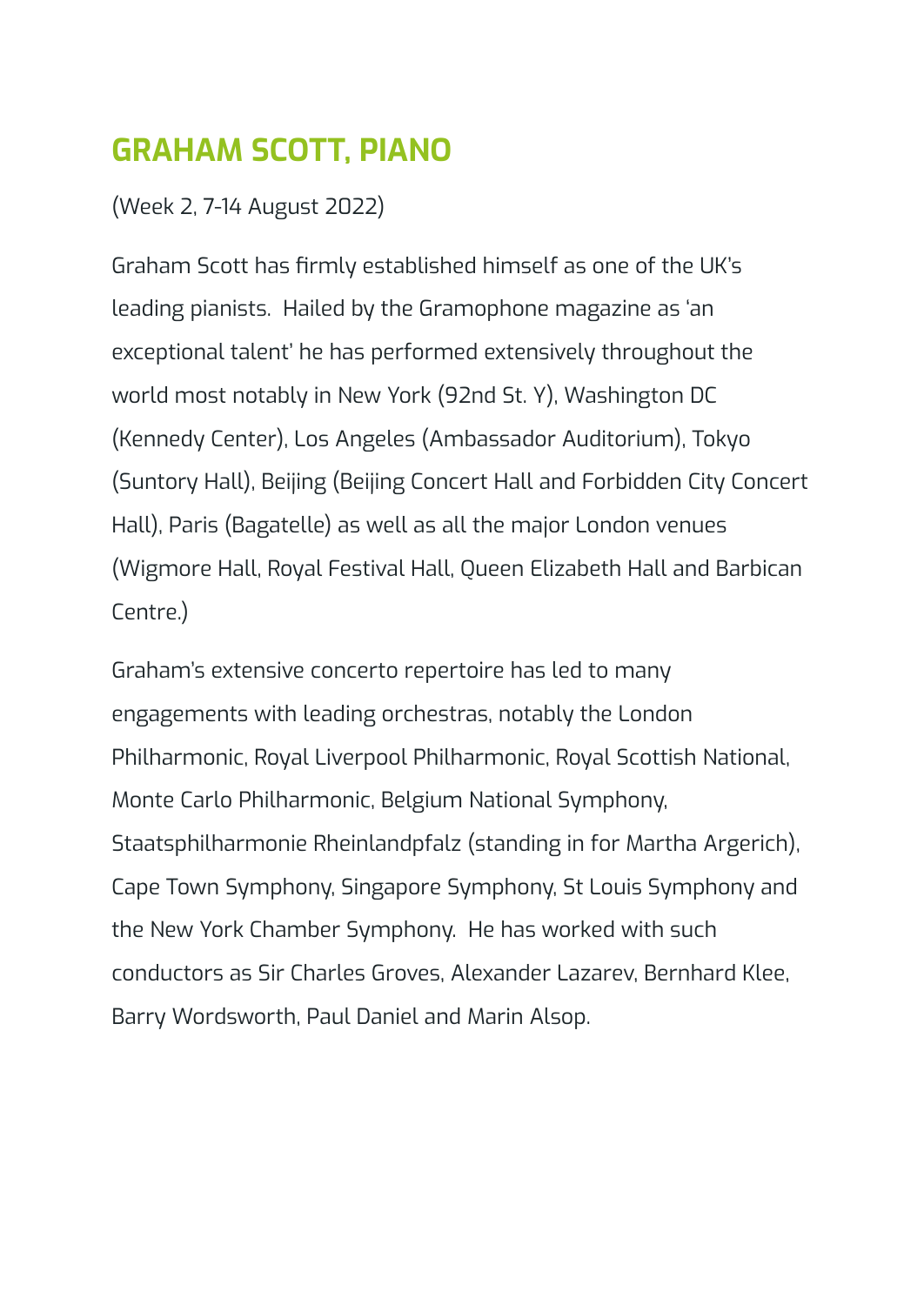Graham's discography includes CDs of works by Scriabin, Gershwin, Macmillan, Chisholm and a live recital CD from Los Angeles. He has broadcast on BBC Radio and National Public Radio in the USA.

Graham studied with Professor Ryszard Bakst (a student of Heinrich Neuheus and laureate of the Chopin competition in Warsaw) at both Chetham's School of Music and the RNCM. He became the first artist to win both the YCA Inc. auditions in New York and the YCAT auditions in London. He has also won first prizes in the Dudley National Piano Competition and the Jaen International Piano Competition in Spain.

Since 2007 he has held the position of Head of Keyboard Studies at the Royal Northern College of Music and the Artistic Director of the RNCM James Mottram International Piano Competition.

He has previously been a member of the jury of the Horowitz Competition (Kiev, Ukraine), Gilels Competition (Odessa, Ukraine), Rina Sala Gallo Competition (Monza, Italy), Jaen International Piano Competition (Spain), Ricard Vines Competition (Lleida, Spain), Nordic Piano Competition, the YCAT auditions in London and others. This year he has been invited to be a jury member of the Casagrande Competition (Terni, Italy), and the Estonian National Piano Competition in Tallinn.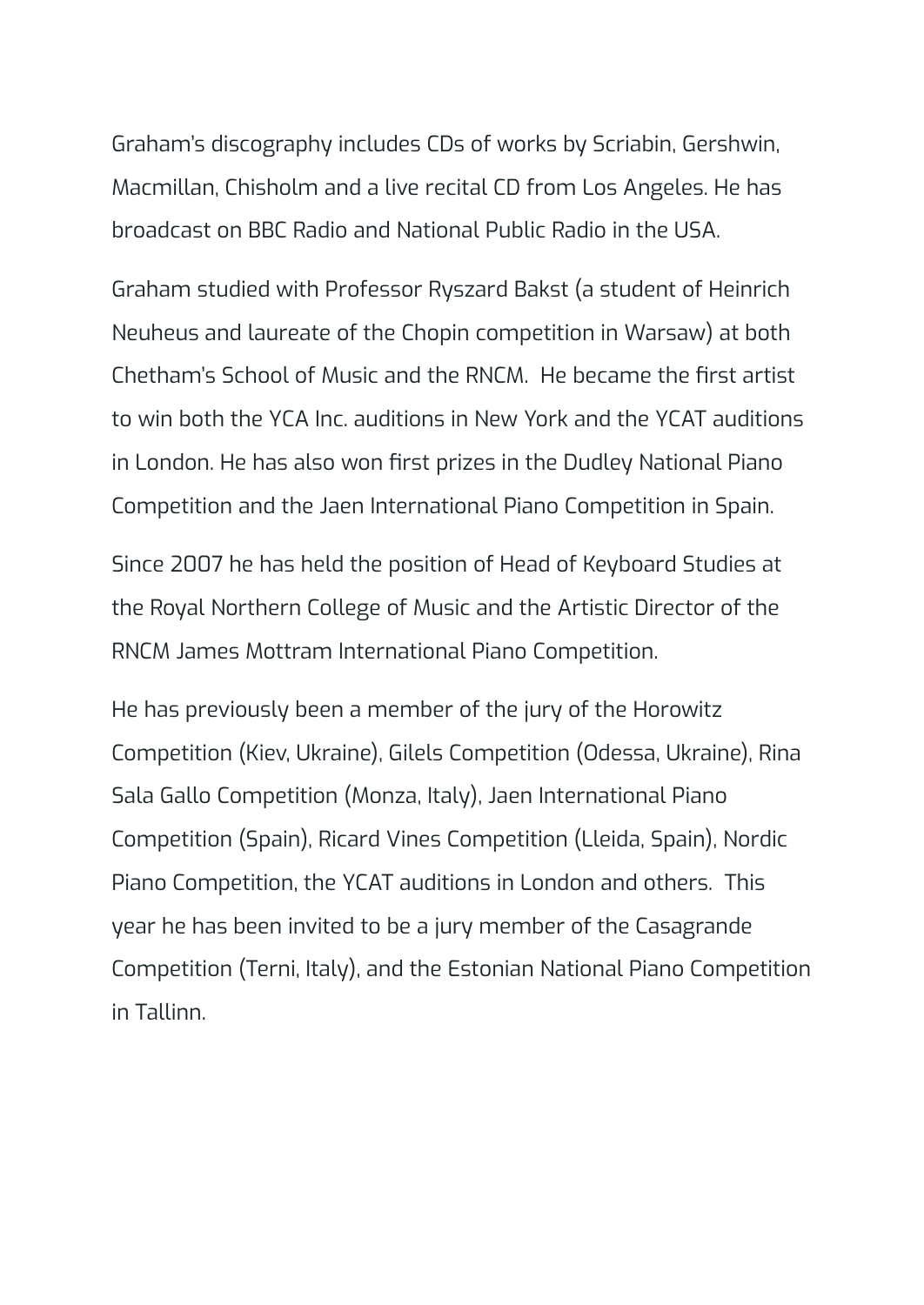Graham has taught at many summer schools most notably Musicfest Perugia in Italy, the Colburn Festival Academy in Los Angeles, the Chetham's International Piano Summer School in Manchester, Duszniki International Chopin Festival and the Beijing International Music Festival and Academy. Last summer he taught on the Kyungsung International Piano Academy in Pusan, Korea and the Alion Baltic International Music Festival in Riga, Latvia.

### <span id="page-22-0"></span>**JACQUES ROUVIER, PIANO**

#### (Week 3, 14-21 August 2022)

Born into a family of musicians in Marseille in, Jacques Rouvier has held concerts and master classes in France and abroad for some thirty years now. He studied with Vlado Perlemuter, Pierre Sancan, Jean Fassina and Jean Hubeau at the Conservatoire National Supérieur de Musique in Paris, where he was awarded two First Prizes, in piano and in chamber music. He went on to an appointment as professor for piano there in 1979. A true virtuoso, he is the winner of the Gian Battista Viotti International Music Competition in Vercelli, the Maria Canals Competition in Barcelona, and the Marguerite Long-Jacques Thibaud International Competition in Paris.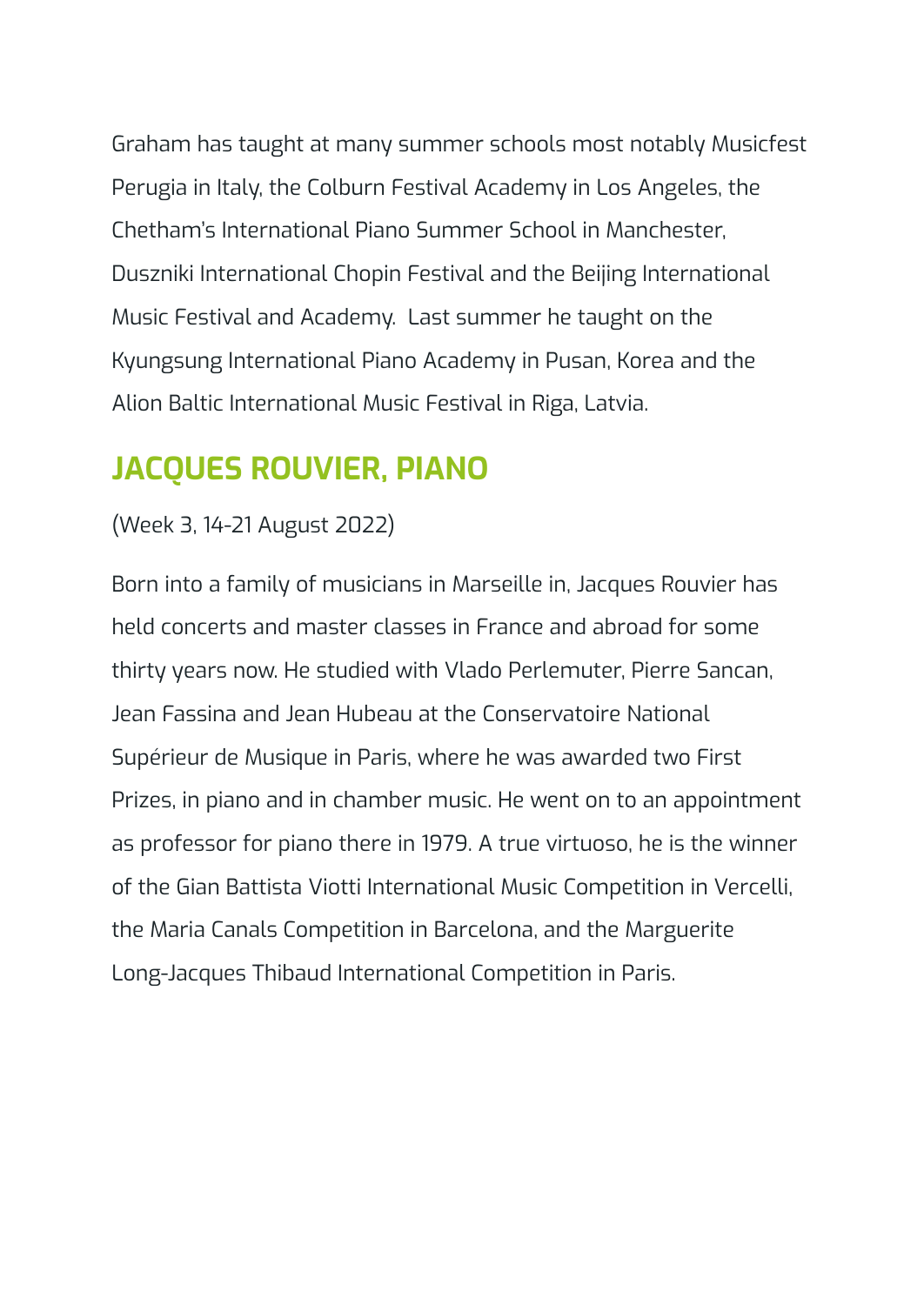In 1970, together with violinist Jean-Jacques Kantorow and cellist Philippe Muller, he formed the Rouvier-Kantorow-Muller Trio with whom he continues to perform on a regular basis. His discography includes over thirty titles, including the complete works of Claude Debussy. His recordings of the complete works for piano by Maurice Ravel, as well as sonatas for violin and piano by Ravel and Debussy, won the Grand Prix du Disque in France.

Concerts and masterclasses bring him all over the world. Former students include Hélène Grimaud and Arcadi Volodos.

## <span id="page-23-0"></span>**NIKLAS SIVELÖV, PIANO**

(Week 3, 14-21 August 2022)

Niklas Sivelöv demonstrates an impressive artistic range as a pianist, composer and piano professor at The Royal Danish Academy of Music. Sivelöv is known for his extensive repertoire and creative approach combined with a deep knowledge and sense of style and tradition one can only develop through vast experience and a long outstanding career. Niklas Sivelöv is also an artist who likes to move outside the classical genre and is especially fond of working with improvisational arts.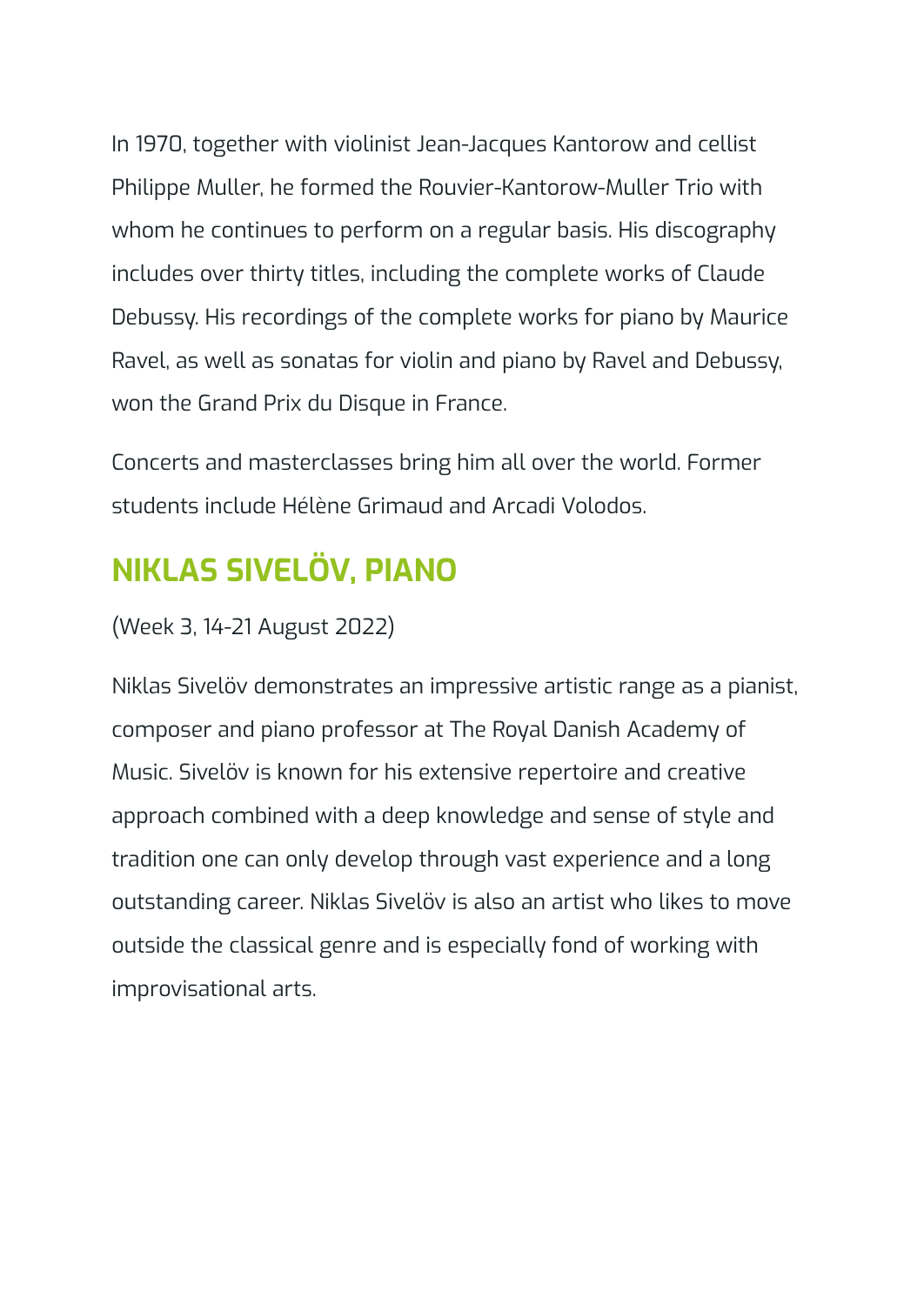Niklas Sivelöv studied with, among others, Gabriel Amiras and Maria Curcio Diamond, students of the famed Heinrich Neuhaus and Artur Schnabel. Niklas Sivelöv earned his soloist diploma Summa Cum Laude from the Royal College of Music with in Stockholm and Koncertreife diploma from Germany.

His concert career spans four continents, including venues such as the Leipzig Gewandhaus, the Barbican, Carnegie Hall, Kennedy Center, Tivoli Copenhagen, Tonhalle Zürich, Konzerthaus Karlsruhe and the Atheneum in Bucharest. He has won critical acclaim and enchanted audiences with his artistic temperament, impeccable technique and spellbinding stage presence.

The leading orchestras with which Niklas Sivelöv has performed include the Stockholm Philharmonic, Zürich Tonhalle, Suisse Romande (Geneva), Rheinische Philarmonie, Danish Radio Orchestra and Prague Radio Symphony under the baton of many distinguished conductors, among them: Alan Gilbert, Esa-Pekka Salonen, Kristjan Järvi, Sakari Oramo, Mario Venzago Jukka-Pekka Saraste , Grzegorz Nowak, Janos Fürst and Leif Segerstam. The instrumentalists with whom he has performed include the Swedish clarinettist Martin Fröst, cellist Leonid Gorokhov, flautist Patrick Gallois and violinist Zakhar Bron.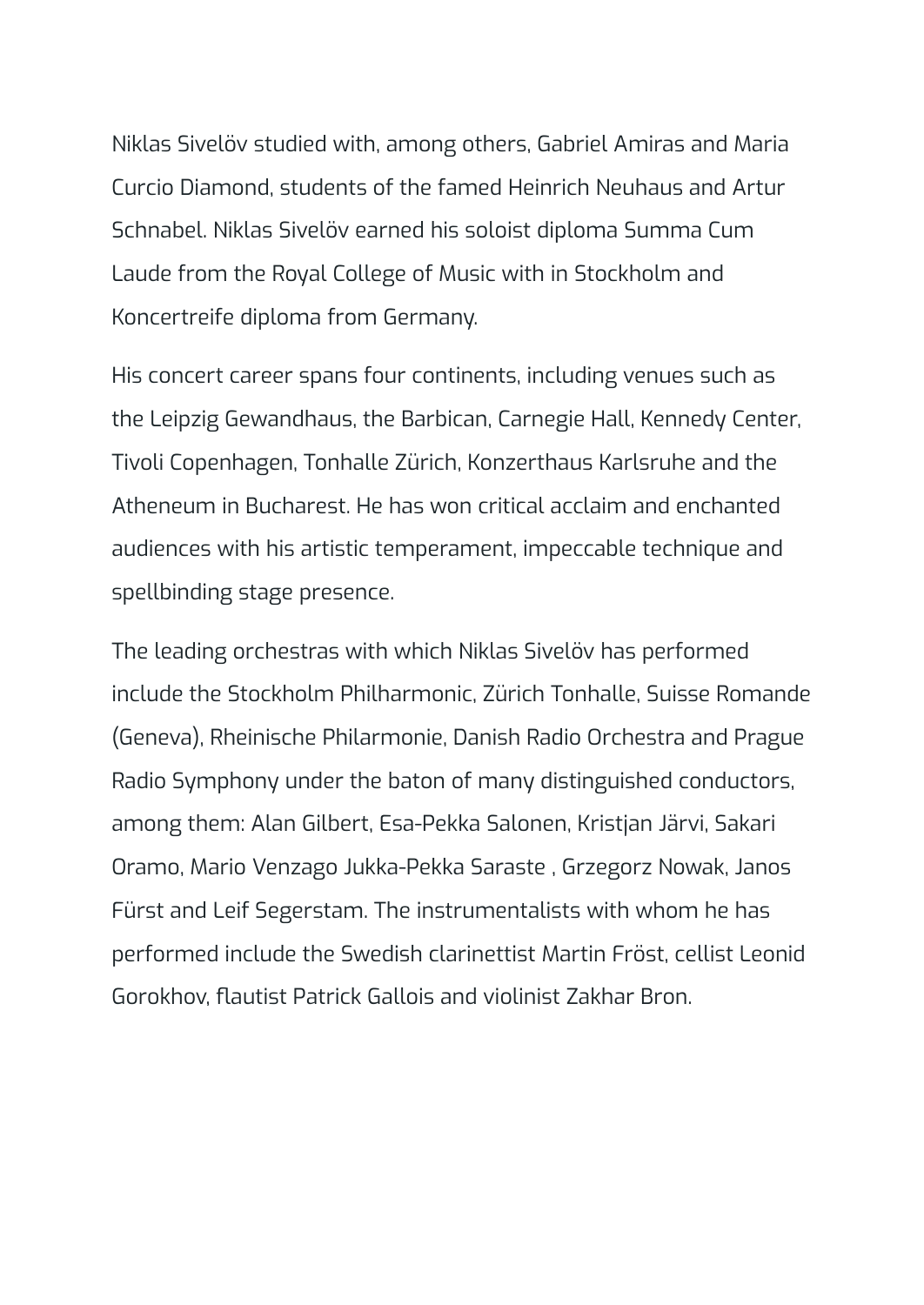Award-winning pianist and composer Niklas Sivelöv has taken his career to new international heights with an extensive catalogue of recordings for such labels as BIS, Caprice, Dacapo, Naxos, Toccata Classics and AMC Classical, some of which have been awarded the Diapason d'or, CHOK and the Penguin Rosette. His wide-ranging concert repertoire covers Bach to Skryabin, Scandinavian composers and beyond, and includes approximately 50 piano concerti including five of his own. As a composer of note, his catalogue of works includes four symphonies, 24 Preludes for piano and several chamber music pieces. Niklas Sivelöv is also a notable improviser, with several successful recordings and collaborations: the CD Improvisational 1 was a sensational success at The Independent Music Awards, where he was the first Scandinavian to win the prize for the best classical album and was given the People's Choice Award. His book on the art of piano-playing, distilled from a lifetime of performance and study, was published in October 2018. Niklas Sivelöv has also been knighted by the Queen of Denmark as 'Knight of the Order of Dannebrog'.

As a professor at the Royal Danish Music Academy in Copenhagen Niklas Sivelöv has mentored a number of outstanding soloist students, e.g. Søren Rastogi, Christian Westergaard, Kristoffer Hyldig, Julia Dahlkvist, Marie-Luise Bodendorff, Stefano Andreatta and Filip Strauch, many of whom have won international awards in competitions and positions in academia in Denmark and abroad.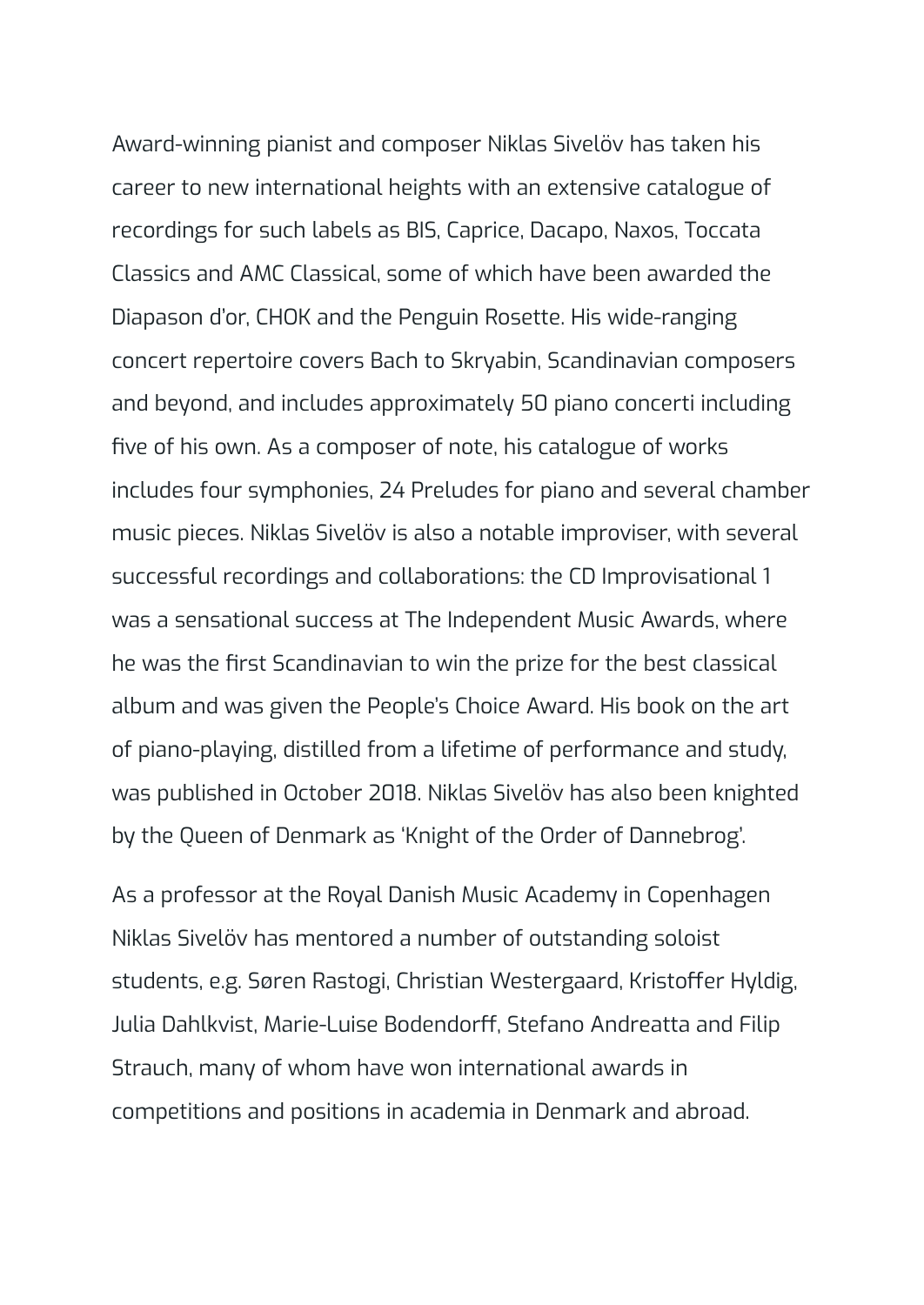On the AMC/Amchara Classical label, Niklas Sivelöv is recording the complete works of Bach and will soon be working on the Partitas and English Suites. Future repertoire includes all sonatas by Beethoven as well as all 10 sonatas by Skrjabin, but also music by Langgaard and Norgård, and finally Beethovens 2nd and 4th concerts will be recorded with Güzernich Chamber Orchestra in Cologne and Joachim Gustavsson.

"…With an intense brilliance, a finely controlled touch, exquisitely formed detail and an impeccable sense of style" – Politiken

**REGISTER ONLINE**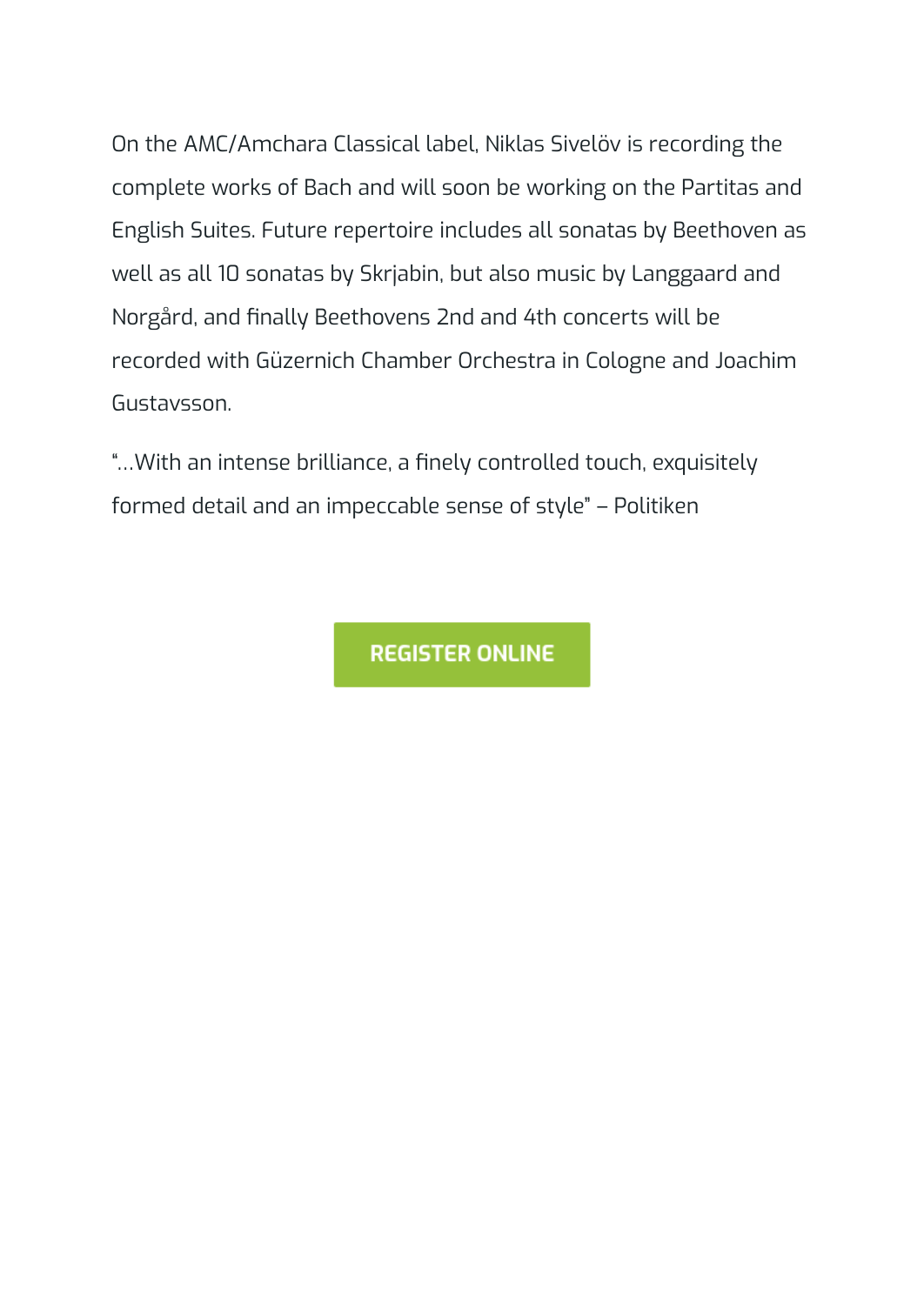# **BIOGRAPHIES -VIOLIN FACULTY**

Krzysztof Wegrzyn © Thilo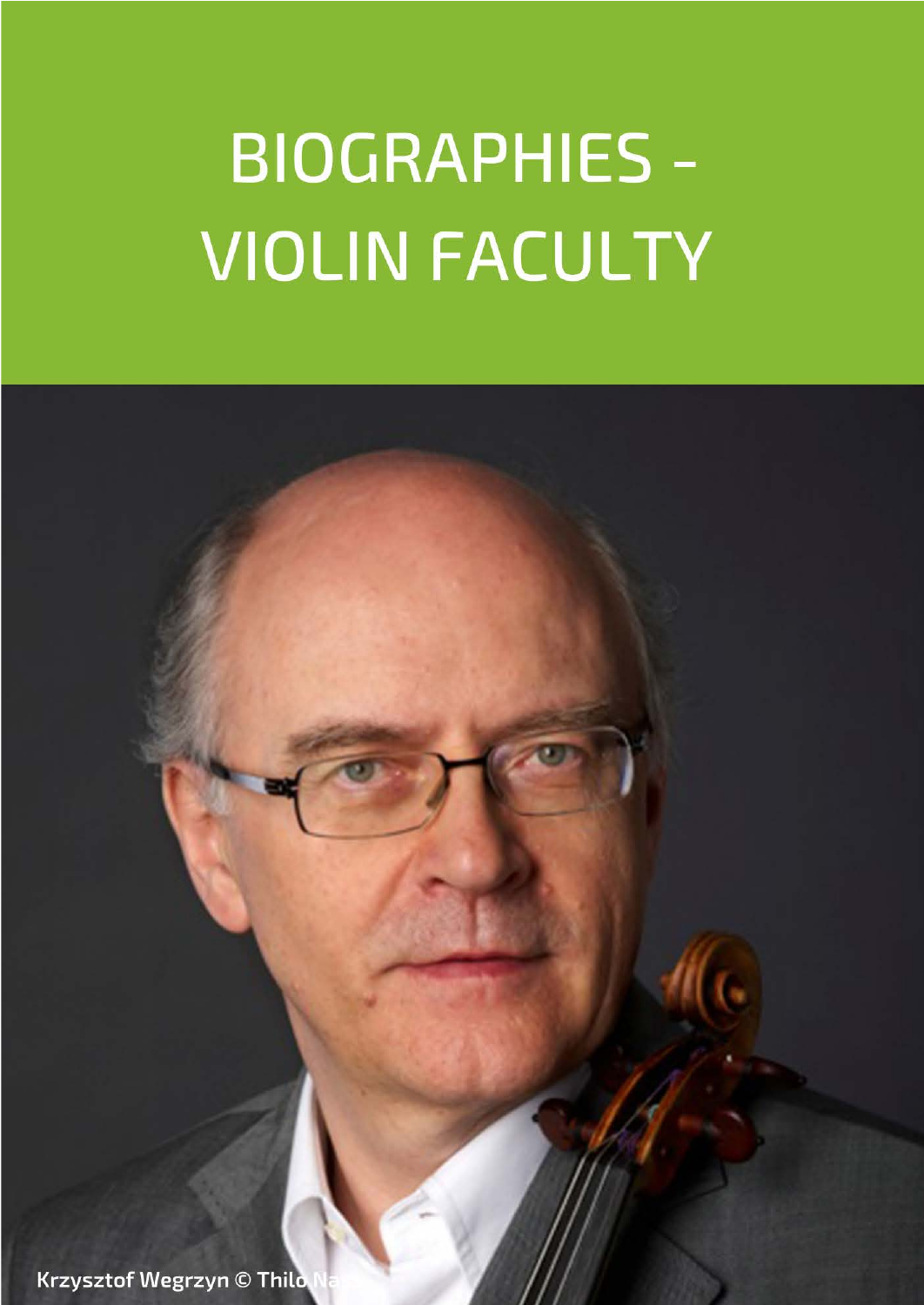## <span id="page-28-0"></span>**BIOGRAPHIES - VIOLIN FACULTY**

Every Summer Academy our students are taught by different teachers. This year we present to you fifteen international teachers. These professionals master their instruments like no other. These instruments vary from piano (incl. piano trio) to violin and cello.

## <span id="page-28-1"></span>**SILVIA MARCOVICI, VIOLIN**

(Week 1, 31 July-7 August 2022)

Silvia Marcovici, born in Romania is one of the most renowned and highly regarded violinist of our times.

A student of Professor Stefan Gheorghiu at the conservatory in Bucharest, she made her professional debut at the age of sixteen with the Residentie Orkest of The Hague under Bruno Maderna. A few years later she won first prize in the Marguerite Long/Jacques Thibaud Competition in Paris, the special prize of Prince Rainier of Monaco for the intepretation of a contemporary work; and first prize in the George Enescu International Competition in Bucharest.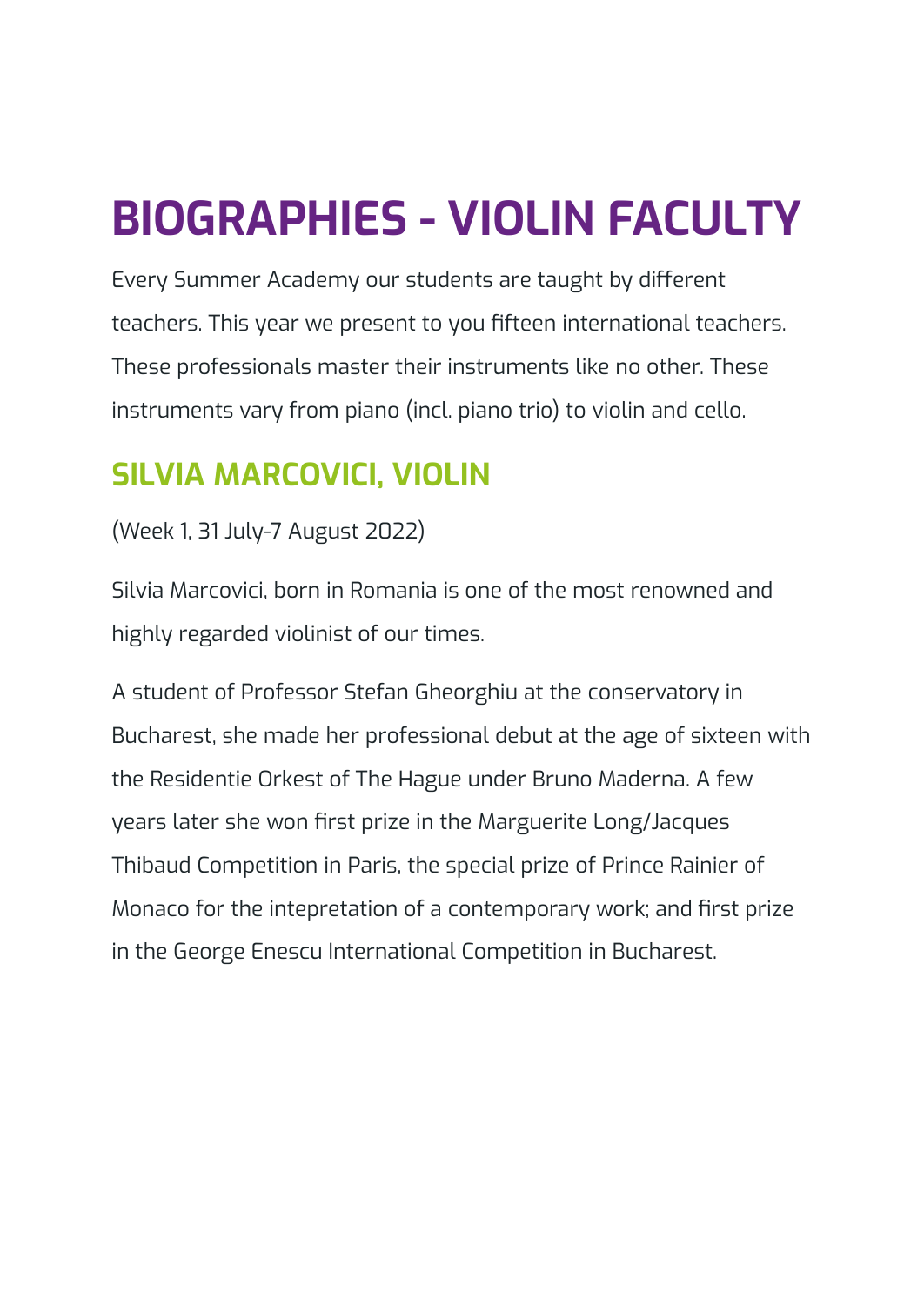Since then, Ms. Marcovici's perfomances have brought her to the leading orchestras throughout Europe, Israel, Japan, North and South America, appearing with the most celebrated conductors including Leopold Stokowski, Claudio Abbado, Erich Leinsdorf, Bernard Haitink, Kurt Masur, Eugene Ormandy, Kirill Petrenko, Simon Rattle, Eliahu Inbal, Zubin Mehta, David Zinman, Mstislav Rostropovich, André Previn, Riccardo Muti, Neeme and Paavo Järvi, Michael Gilen, Herbert Blomstedt and many others. She has been soloist with most of the world's great orchestras such as London Symphony Orchestra, Royal Philarmonic Orchestra, Royal Concertgebouw Orchestra, Orchestre National de France, Orchestra della Scala di Milano, New York Philarmonic, Philadelphia Orchestra, Los Angeles Philarmonic, Chicago Symphony, Israel Philarmonic, NHK Symphony Orchestra, Cleveland Orchestra etc.

A multifaceted musician and fascinating stage presence, she maintained a rich involvement in chamber music as well. She appeared frequently with such pianists as Evgeny Kissin, Boris Berezovsky, Pascal Rogé, Valentin Gheorghiu; and cellists David Geringas, Lynn Harrell, Antonio Meneses, Boris Pergamenscikov.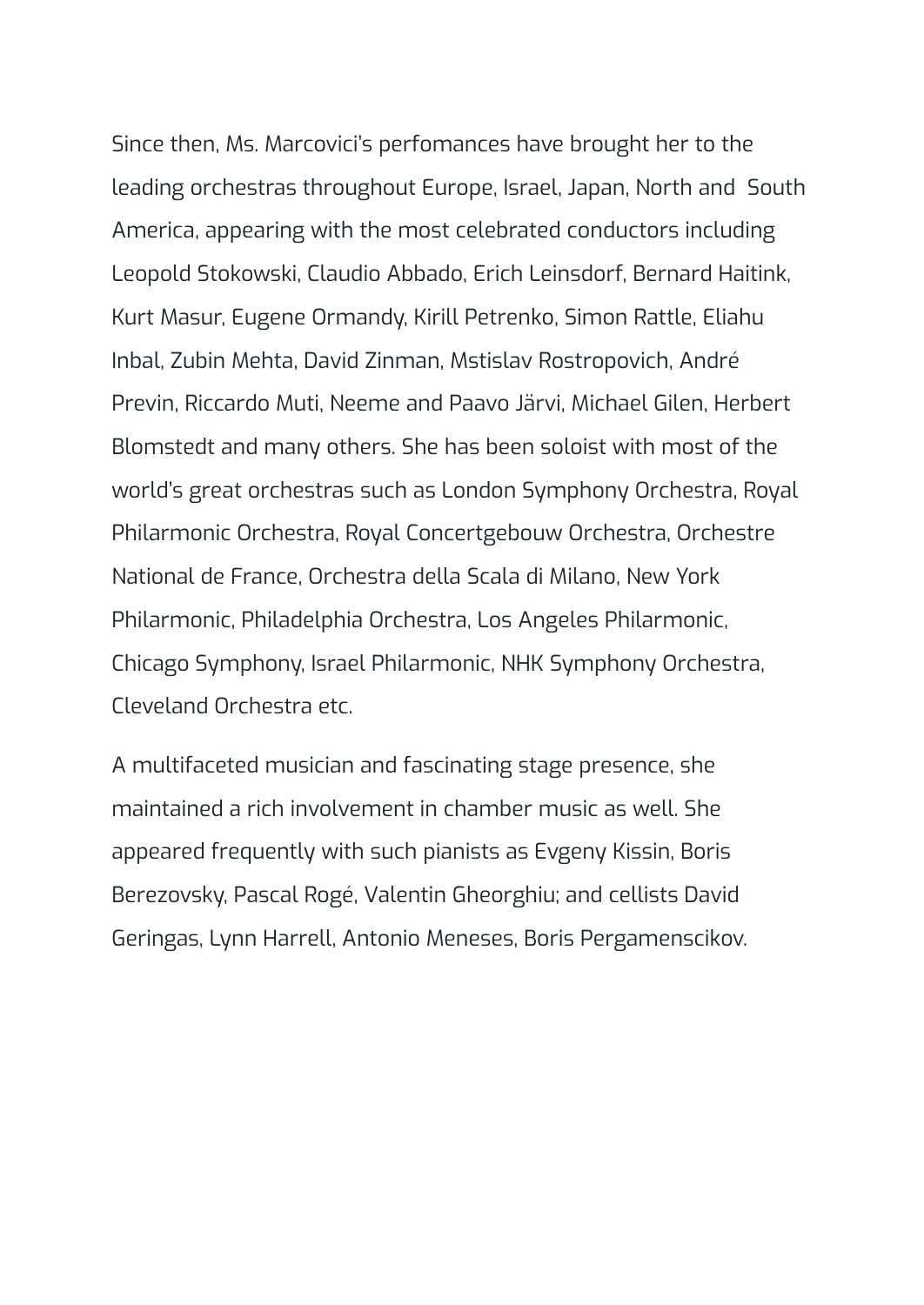Silvia Marcovici has numerous critically acclaimed recordings including the live performance of the Glazunov Violin Concerto with London Symphony Orchestra under Leopold Stokowski, the Sibelius Violin Concerto with the Göteborg Symphony Orchestra under Neeme Järvi, the Nielsen Violin Concerto with the Orchestre Symphonique de Montpellier under Yoël Levi and the Beethoven sonatas for piano and violin with Valentin Gheorghiu. The Canadian record company DOREMI has released several CDs and DVDs in its «Legendary Treasures» series of live performances by Silvia Marcovici.

Silvia Marcovici is a passionate and active teacher, currently professor at the University of Performing Arts in Graz, Austria.

### <span id="page-30-0"></span>**KRZYSZTOF WEGRZYN, VIOLIN**

#### (Week 2, 7-14 August 2022)

Krzysztof Wegrzyn was born in Gdansk in Poland. He began playing the violin at an early age, studying with Zenon Brzewski and Irena Dubiska in Warsaw, Wolfgang Marschner in Freiburg and Yfrah Neaman in London. He was a laureate in renowned international competitions like the Louis Spohr Competition in Montreal and winner of the Karol Szymanowski and Lipizer Competitions.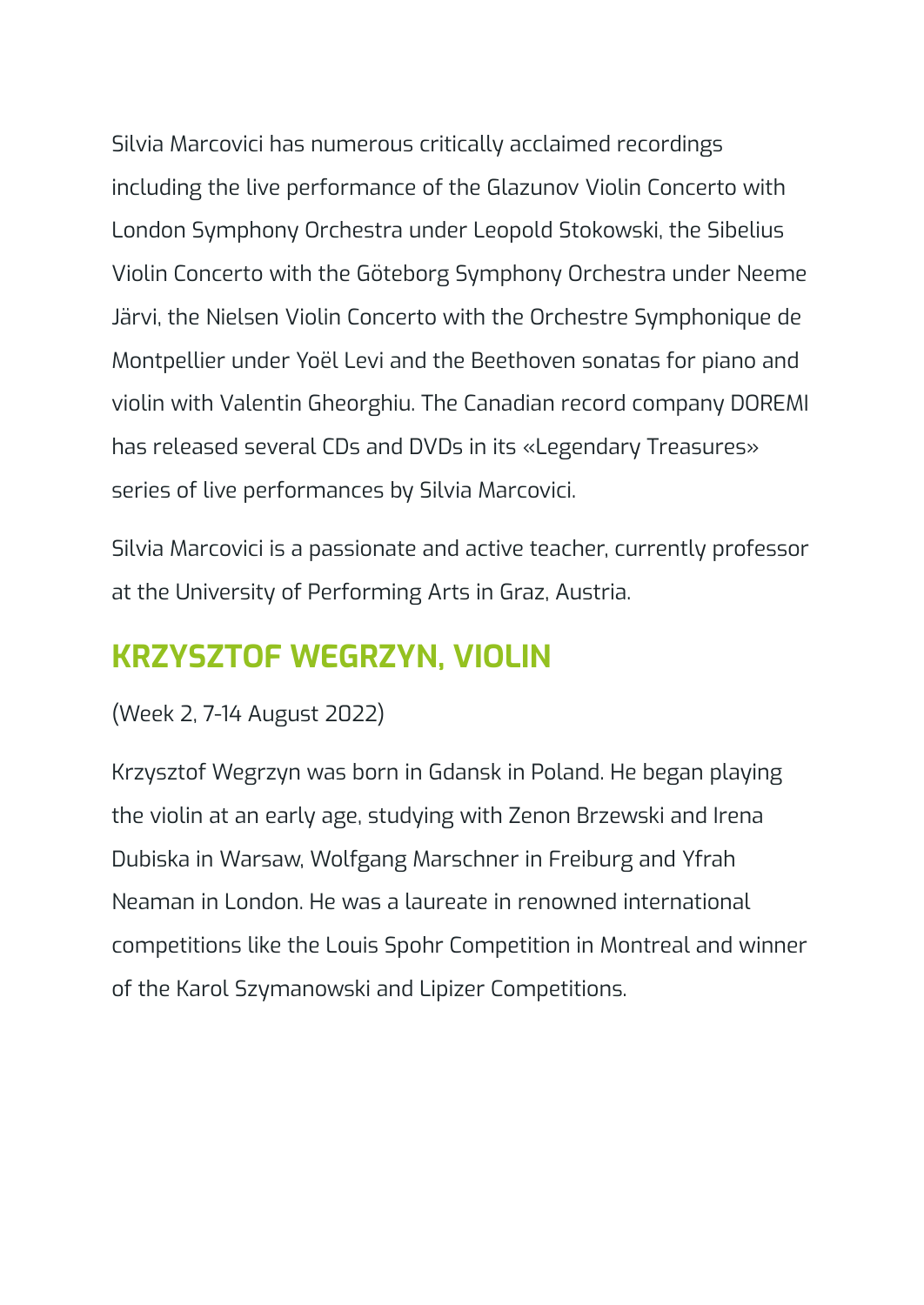His concert activities have taken him around the world and he has made numerous recordings for radio, television and CD. In his broad repertoire he also gives special attention to works by Lutoslawski, Ligeti, Nono, Schnittke, Pärt and Penderecki. Krysztof Wegrzyn served for many years as concertmaster of the Hanover State Opera and Philharmonic Orchestra and since 1993 he has been a professor at the University of Music and Drama Hannover. Among his students are many who have won important prizes at international competitions.

Prof. Wegrzyn has given frequent master classes worldwide including at the Scuola di Musica di Fiesole, the Juilliard School in New York, at the Aspen Festival and in Seoul and Tokyo. He has been a juror at such esteemed violin competitions as the Tchaikovsky Competition in Moscow, the Kreisler Competition in Vienna, the Paganini Competition in Genova, the ARD Competition in Munich, among others. Furthermore, he is very active in chamber music, for example as the co-founder of the New Warsaw Piano Quintet. Since 1995 he has also served as artistic director of the Gdansk musical seminar and Spring

Music Festival in Poland.

Krzysztof Wegrzyn is the founder and Artistic Director of the Hannover International Joseph Joachim Violin Competition. The State of Lower Saxony awarded him in 2004 the State Music Prize for his outstanding contributions to musical life.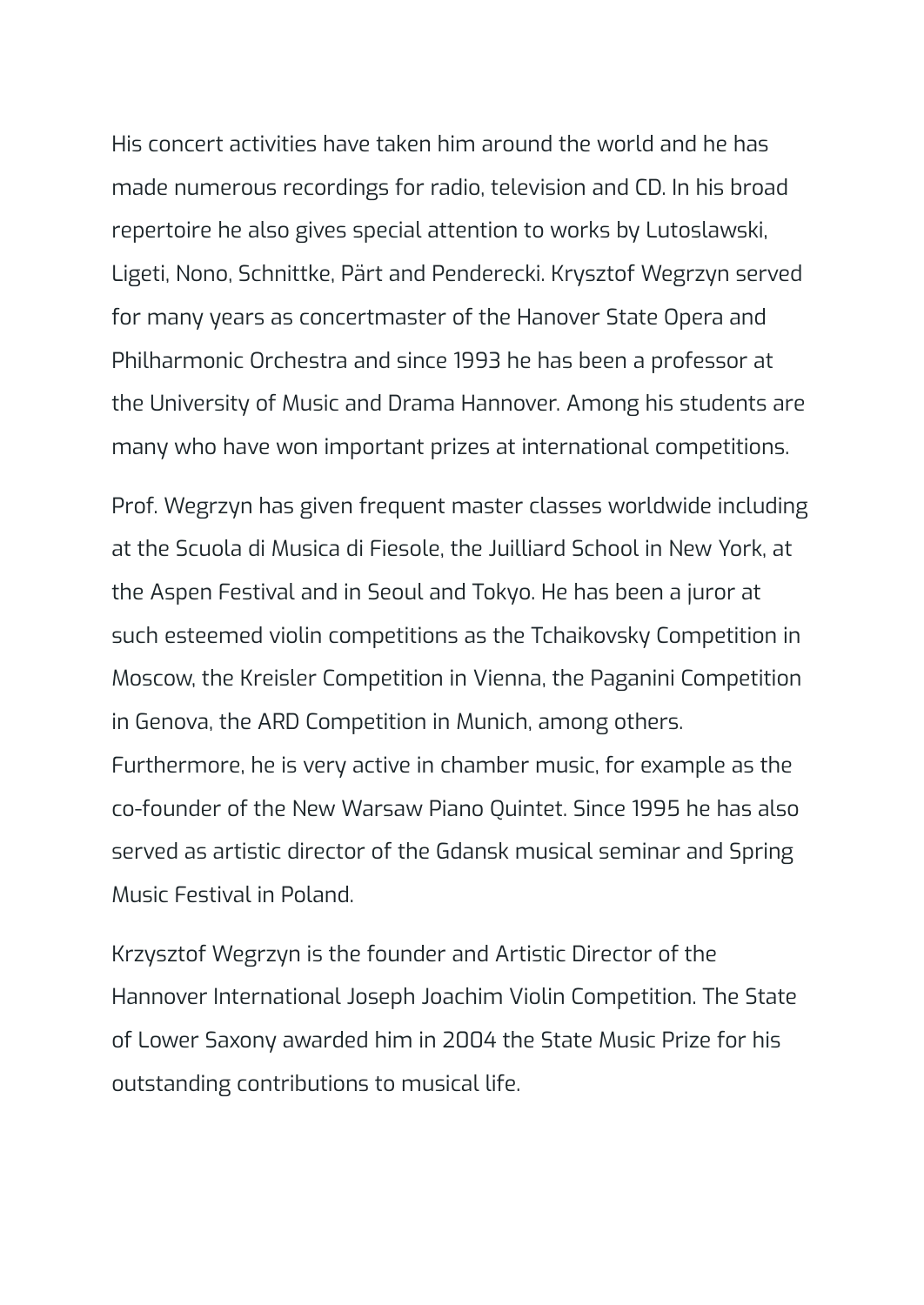## <span id="page-32-0"></span>**TAKASHI SHIMIZU, VIOLIN**

(Week 3, 14-21 August 2022)

Takashi Shimizu was studying the violin with S. Tokunaga at the age of 6 and then with S. Sumi. Also he studied sometimes under Y. Yankelevich.

He won the first prize in the All Japan Student Music Competition at age of 10 and made his debut concert with the NHK Symphony Orchestra. After Shimizu won 3 first prizes of the All Japan Music Competitions at the age of 17. The following year he was dispatched to United States by government. And studied under Jascha Heifetz at Southern California University. Shimizu studied French and Russian bowing under M. Auclair with advice of Heifetz. After he went to London with advice of Auclair.

He was studying chamber music with Y. Neaman for over 10 years. In the meantime he studied with Yehudi Menuhin and Nathan Milstein with advice of Neaman.

Shimizu won the 1st prize of Granada, 2nd prize of Carl Flesch and 3rd prize of the Queen Elizabeth and Long Thibaud International competitions. Also he won the Grand Prix at the competition for winners of international competition in France. Shimizu made his London debut with the Royal Philharmonic Orchestra under the leader of Yehudi Menuhin.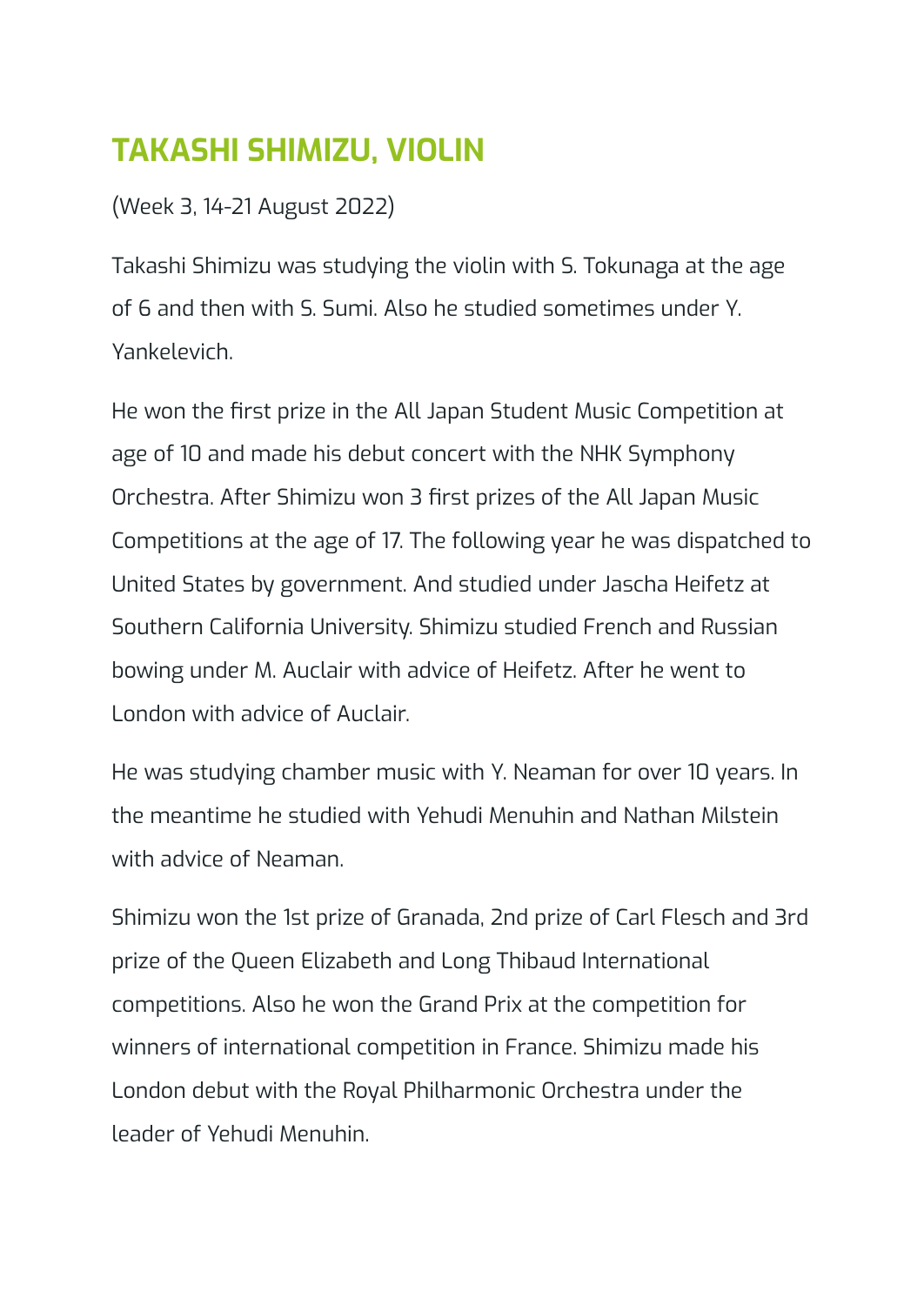After he played with the major orchestras in UK and many country. He was given his family's misdiagnosis, it let him to go back to Japan. He was resumed playing activities in 1999 by advice of Heifetz's assistant Madam Claire Hodgkins.

Shimizu has performed with orchestras, such as Het Residentie, Limburgs S., and others in Netherlands, the London S., Royal P. and othersIn UK, National de Belgique, Brussel P. and others in Belgium, Her Resident, Stuttgart P. and others in Germany, Austria, Spain and Italy In Western Europe. Eastern Europe, he has played with the State S. Russia, Moscow Radio S. and others in Russia, George Enescu P., Brasov P. and others in Romania, Sofia P., Plovdiv P. and others in Bulgaria, Poland, Ukraine, Turkey, Moldova and Montenegro.

In Asia he has performed with orchestras in China, Korea, Singapore, Indonesia and Japan. He played chamber music with Martha Argerich many time. And played with Ivry Gitlis, Bruno Canino, Pavel Gililov, Yuri Bashmet, Mario Burnello, Alexander Rudin, Alexander Kniazev, Misha Maisky, etc.

He was invited as jury member for many International Competitions and masterclass.

**REGISTER ONLINE**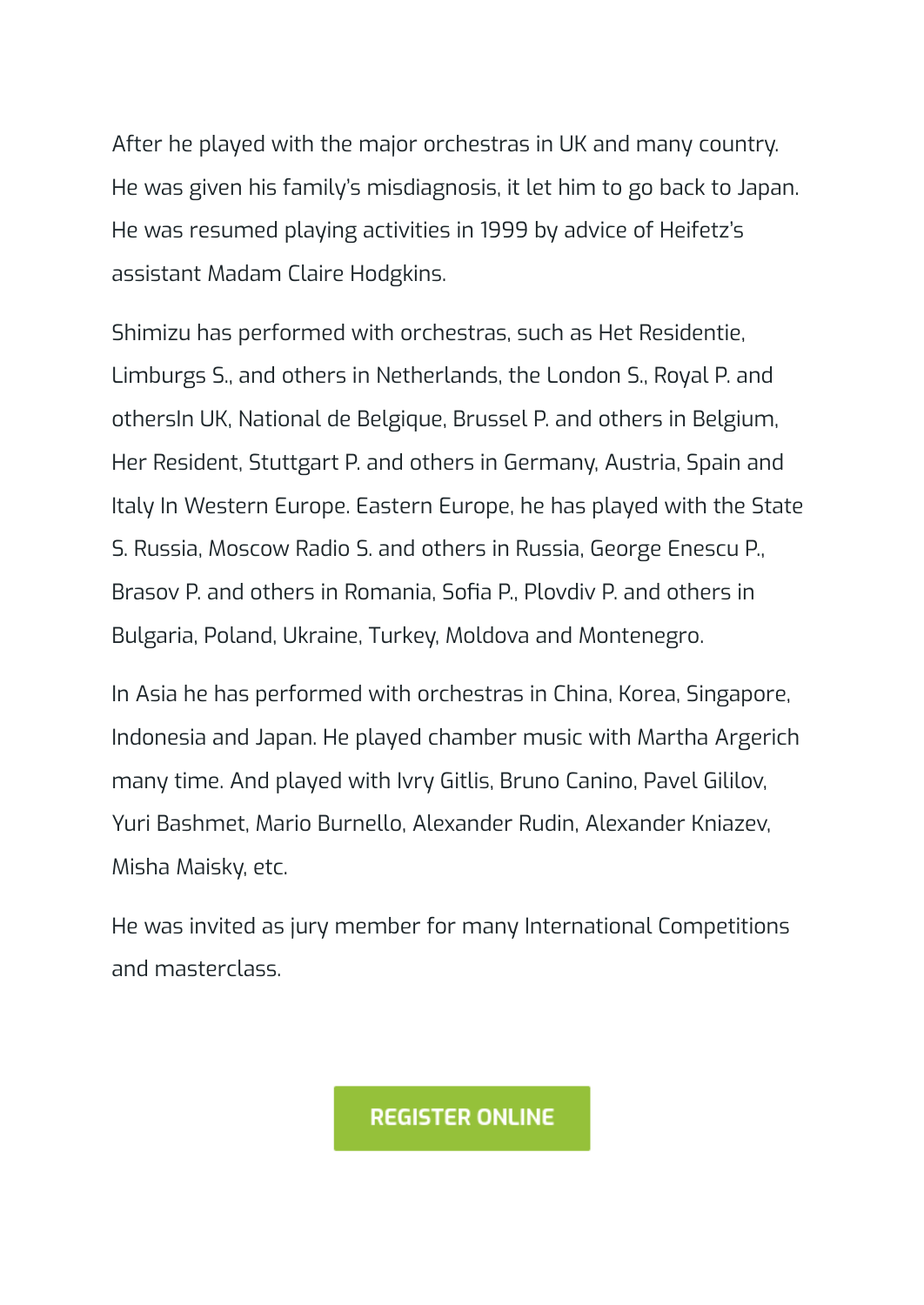# **BIOGRAPHIES -CELLO FACULTY**

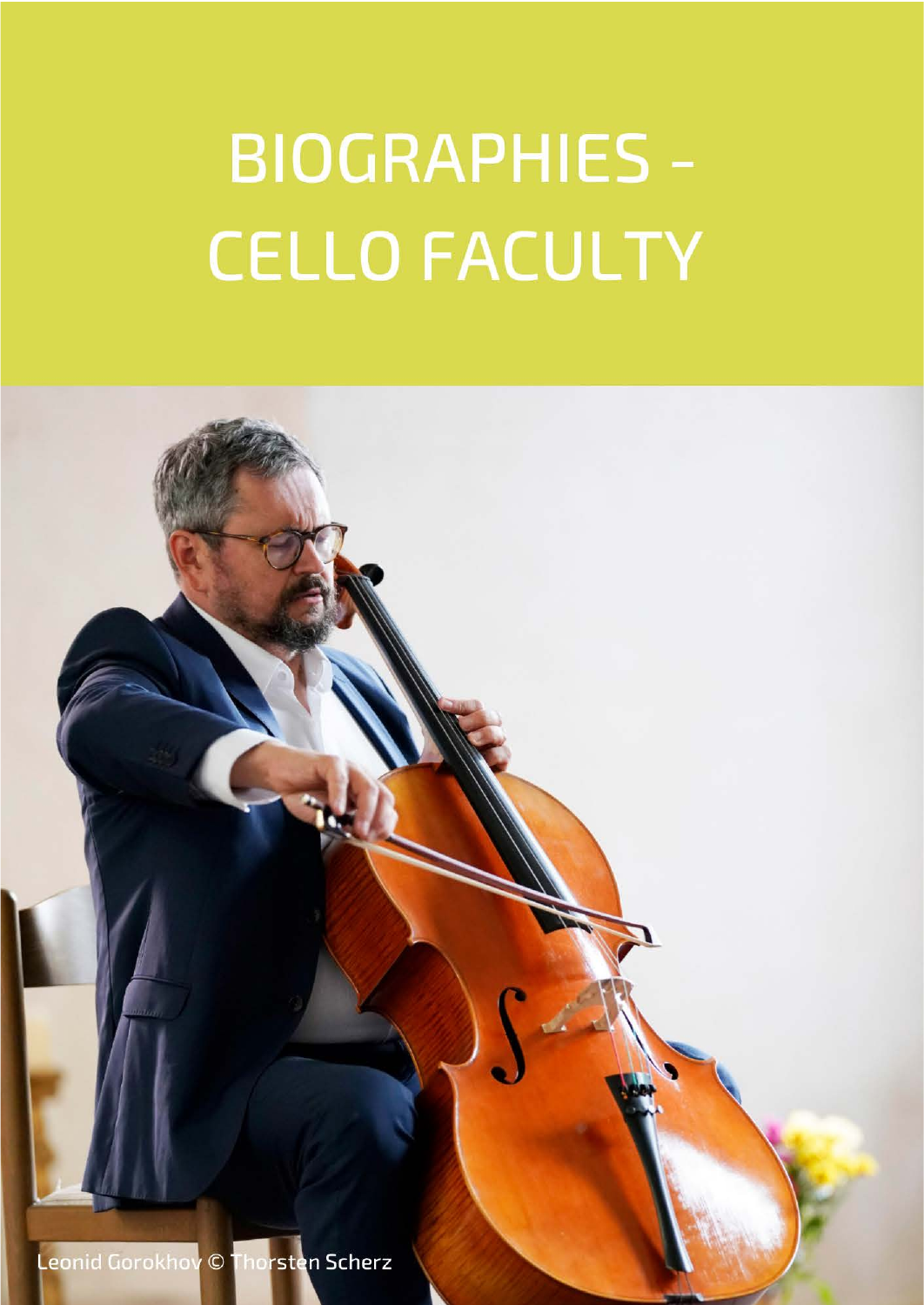## <span id="page-35-0"></span>**BIOGRAPHIES - CELLO FACULTY**

Every Summer Academy our students are taught by different teachers. This year we present to you fifteen international teachers. These professionals master their instruments like no other. These instruments vary from piano (incl. piano trio) to violin and cello.

## <span id="page-35-1"></span>**LEONID GOROKHOV, CELLO**

#### (Week 1, 31 July-7 August 2022)

Leonid Gorokhov was born in St. Petersburg, then Leningrad and begun his cello studies at the age of seven. His first cello teacher was S. Zagursky. From the age of 12 he joined the cello class of Prof. Anatoli Nikitin, where he stayed until graduating the Rimsky-Korsakov Conservatoire. He also took part in masterclasses of Daniil Shafran.

Winner of Concertino Praga (First Prize) and Paris chamber music competition (Premier Grand Prix), Leonid Gorokhov is the only Russian cellist to be awarded the Grand Prix and the First Prize of the Geneva Concours. In 1995 the European Association for Encouragement of the Arts awarded the Cultural Achievement Prize to Leonid Gorokhov for "exceptional talent and outstanding artistic accomplishment".

In 1991 Leonid Gorokhov appeared as soloist with the St. Petersburg Philharmonic conducted by Lord Menuhin, who took interest in the young cellist and invited him to join the Yehudi Menuhin School in the UK as a teacher.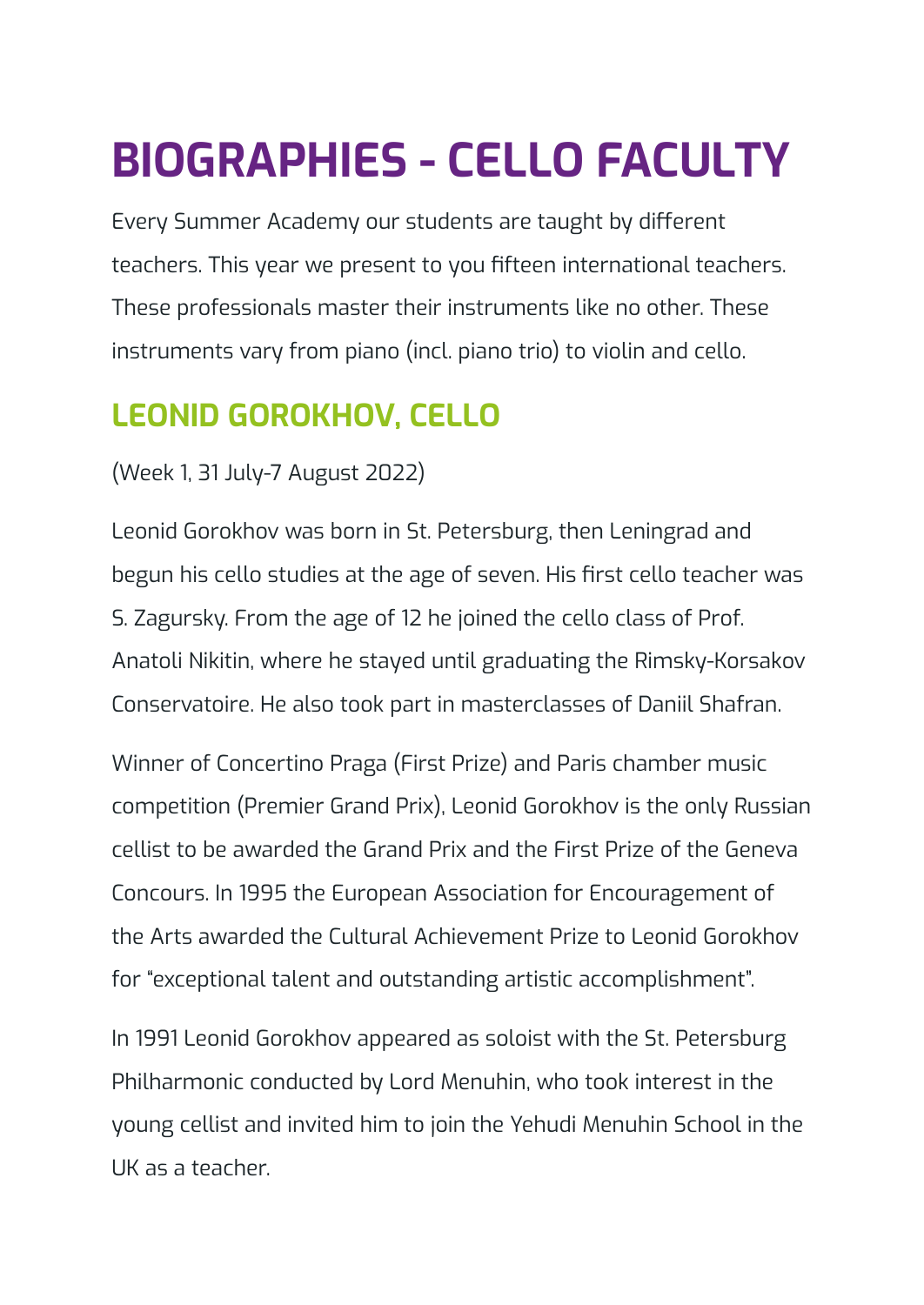That also provided Leonid with chances to perform under Maestro Menuhin's baton with many leading orchestras and to share a stage as a chamber music partner in Piano Trios and Beethoven Triple Concerto, which was enormously inspiring for a young musician.

Some of the highlights of this work were appearances with the Berlin Philharmonic Orchestra, St. Petersburg Philharmonic, The Royal Philharmonic as well as other British, Russian, Swiss, Scandinavian orchestras with a range of repertoire, from Haydn, Schumann, Tchaikovsky and Dvorak to Walton and Lutoslawsky.

Leonid returns regularly to Russia to perform a range of repertoire, most recently in Moscow with the Russian premiere of Sonata Notturna by Nicholas Maw under Evgeny Bushkov as conductor and as a soloist and chamber musician with Musica Viva, a chamber orchestra conducted by Alexander Rudin.

His passion is chamber music where the main interest is to involve younger musicians alongside more prominent and experienced partners.

The other passion is teaching. Leonid is a Professor at the Hochschule für Musik,Theater und Medien in Hannover Germany since 2008.

www.leonidgorokhov.com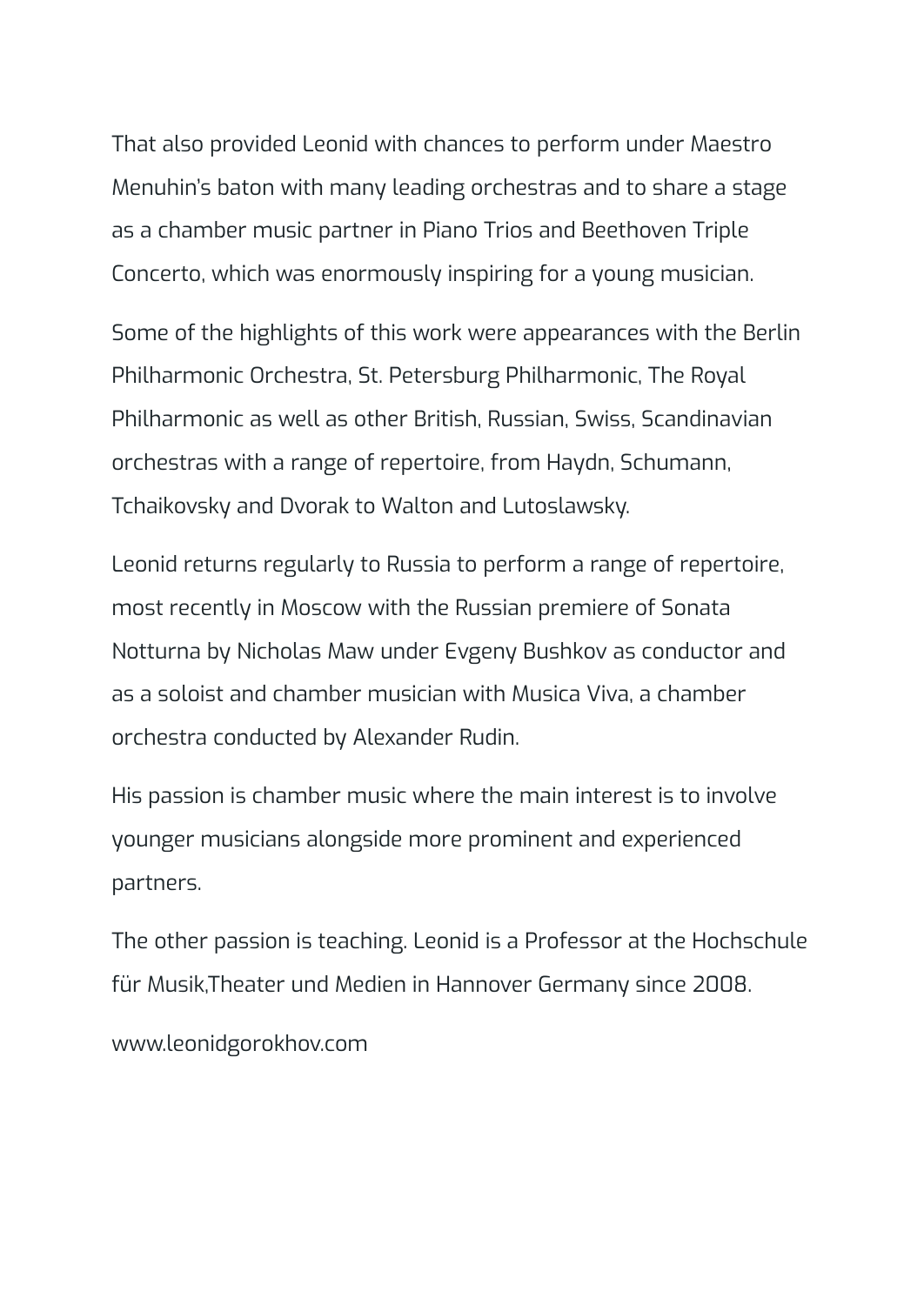### <span id="page-37-0"></span>**REINHARD LATZKO, CELLO**

#### (Week 2, 7-14 August 2022)

Reinhard Latzko is one of the most multifaceted cellists of his generation. In addition to his extensive performing career, he has especially made a name for himself as a successful cello teacher and music communicator. Born in Freising, near Munich, he studied with Jan Polasek, Martin Ostertag and Heinrich Schiff. From 1987 – 2003 Reinhard Latzko was solo cellist of the Südwestfunk Symphony Orchestra, conducted by Michael Gielen. Teaching has been one of the special focal points in his artistic career, already since 1990, when he was tutor in the Gustav Mahler Youth Orchestra. From 1988 – 2005 he took over Boris Pergamenschikow's cello class at the Music Academy in Basel. Since 2003 he has held a professorship at the University for Music and Performing Arts in Vienna. His students include prize winners of international competitions and hold leading positions in orchestras around the world. World-wide masterclasses underscore Reinhard Latzko's international status as one of the most sought-after instructors. Additionally he has been since October 2016 Senior Lecturer for chamber music at the University of Music and Performing Arts in Graz. Reinhard Latzko is himself a winner of national and international competitions, performing as soloist as well as chamber music partner, with Markus Schirmer, Christian Tetzlaff, Ernst Kovacic, Christian Altenburger, Christopher Hinterhuber.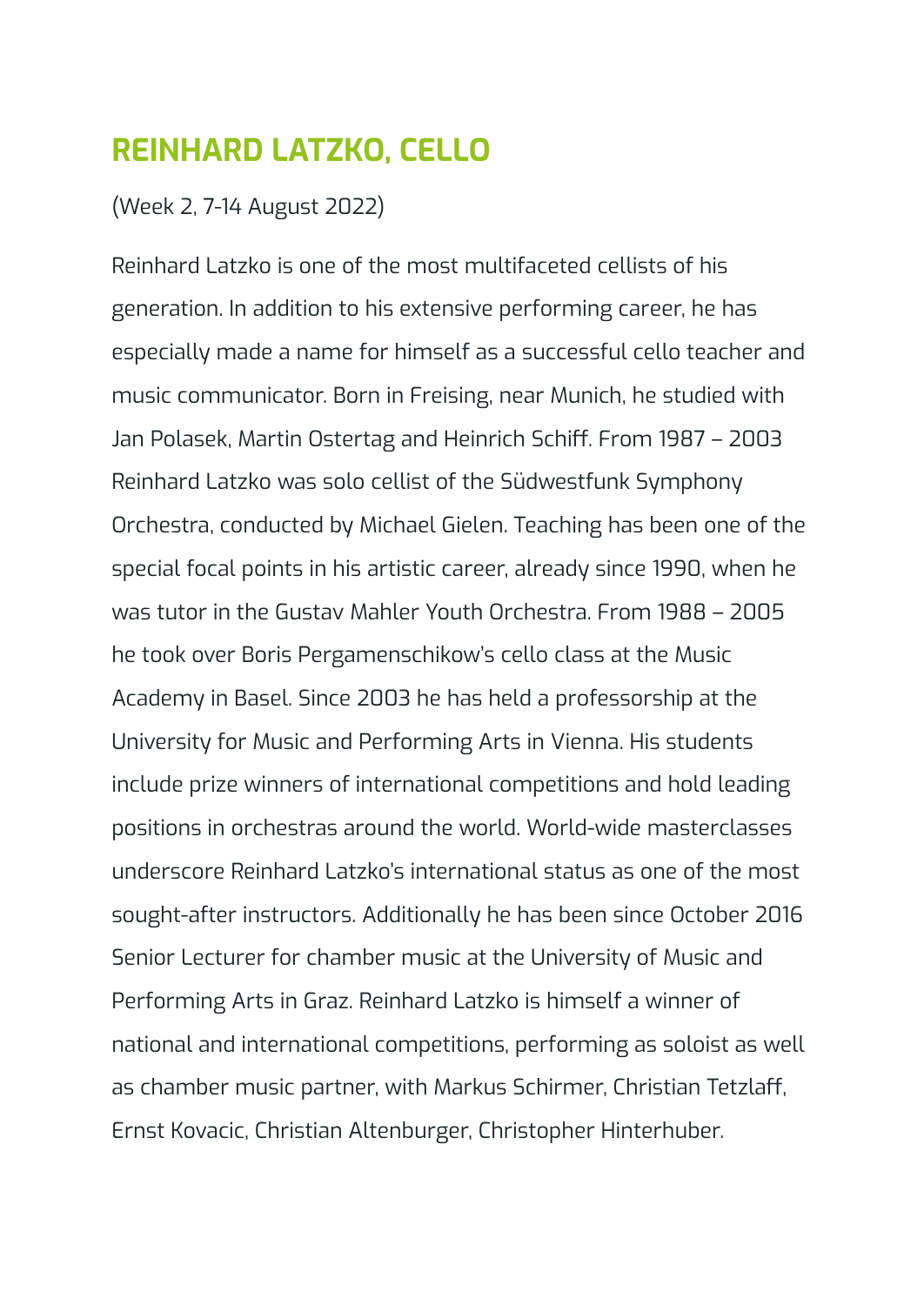He has performed in concert halls world-wide, including the Musikverein as well as Konzerthaus in Vienna, Shanghai Concert Hall, Philharmonie in Berlin, among others. He has also been invited to the Cello Biennale in Amsterdam, the Shanghai Cello Festival and the Supercello Festival in Peking. Reinhard Latzko has performed as soloist with the Basel Symphony Orchestra, the Tonhalle Orchestra Zurich, Südwestfunk Symphony Orchestra, the Deutsche Kammerphilharmonie, Wiener Kammerorchester and the Camerata Salzburg. His thorough exploration into comtemporary music has resulted in world premieres of works, including those by Wolfgang Rihm, Ernst Krenek and Michael Gielen. Reinhard Latzko is artistic director of the chamber music festival "con anima" in Ernstbrunn. For several years Reinhard Latzko has put his stamp on a new and innovative form of orchestra leading, working with Ensemble Resonanz in Hamburg and Het Balletorkest in Amsterdam, among others.

www.reinhardlatzko.at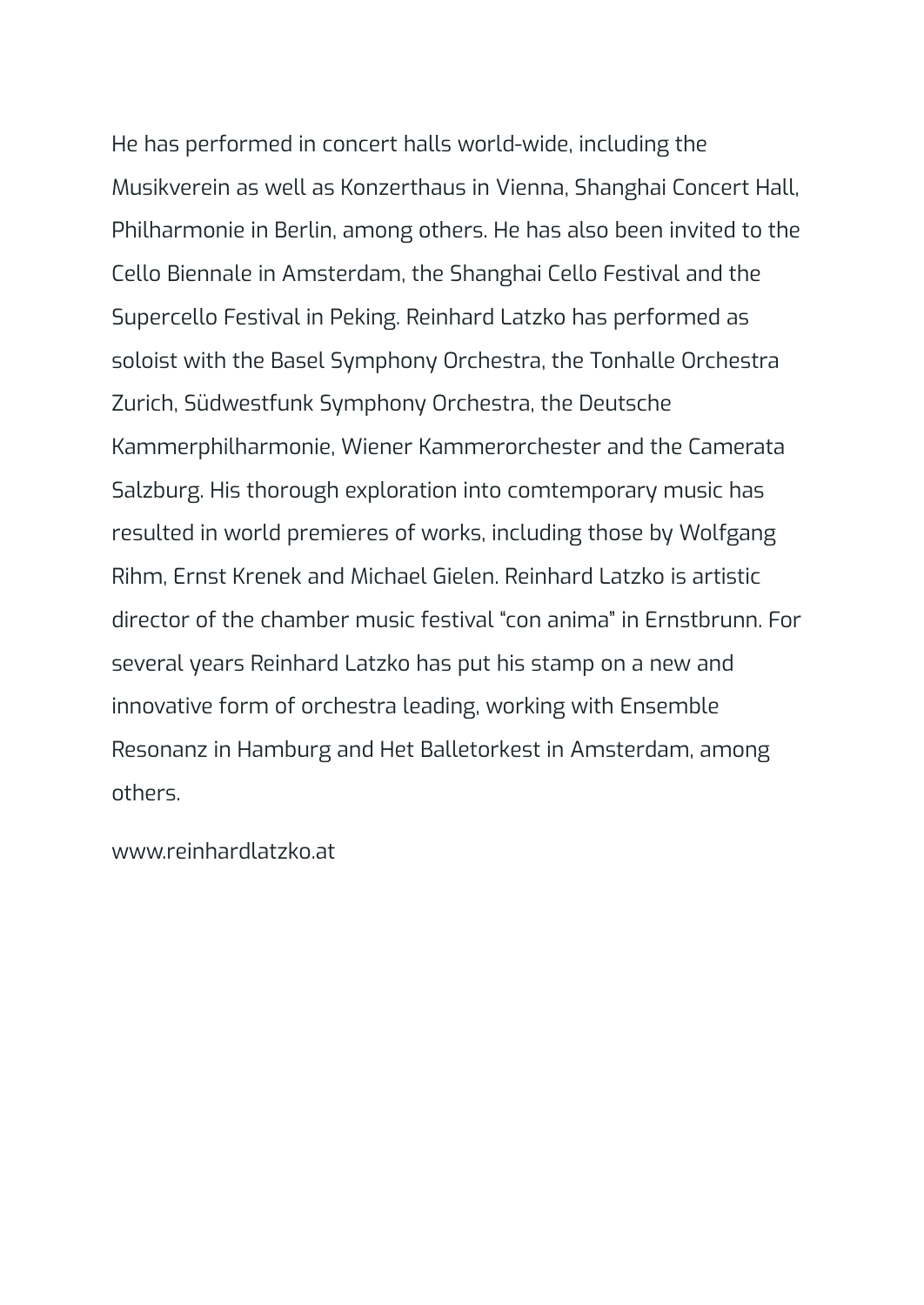## <span id="page-39-0"></span>**ALEXANDER RUDIN, CELLO**

#### (Week 3, 14-21 August 2022)

Alexander Rudin is a renown in the world cello player, a conductor performing with symphony orchestras and chamber orchestras, a pianist, a clavier player, a professor of the Moscow State Conservatory, a researcher of ancient scores, the author of edited scores of chamber music, the author of original musical cycles. Alexander Rudin is a new kind of performer in Russia – universal musician.

Alexander Rudin's repertoire is truly vast and includes cello music of four centuries, both popular ones and the ones never performed before.

Thanks to the attention he pays to the forgotten pages of musical history, music lovers all over the world had an opportunity to hear a lot of new compositions, such as "Theme with variations" for cello and orchestra by M. Vielgorsky, Cello Concertos by Kraft, Triklir, Facius, Folkman, C.Ph.E. Bach, the first Cello Concerto by Dvorak, the author editions of Tchaikovsky's cello pieces – Rococo variations and Pezzo Capriccioso. The significant part of his repertoire is devoted to music of contemporary composers, such as V. Silvestrov, V. Artemov, A. Golovin, A. Pärt, who have been his companions for many years. He was the first to perform many compositions for cello by D. Kabalevsky and E. Denisov.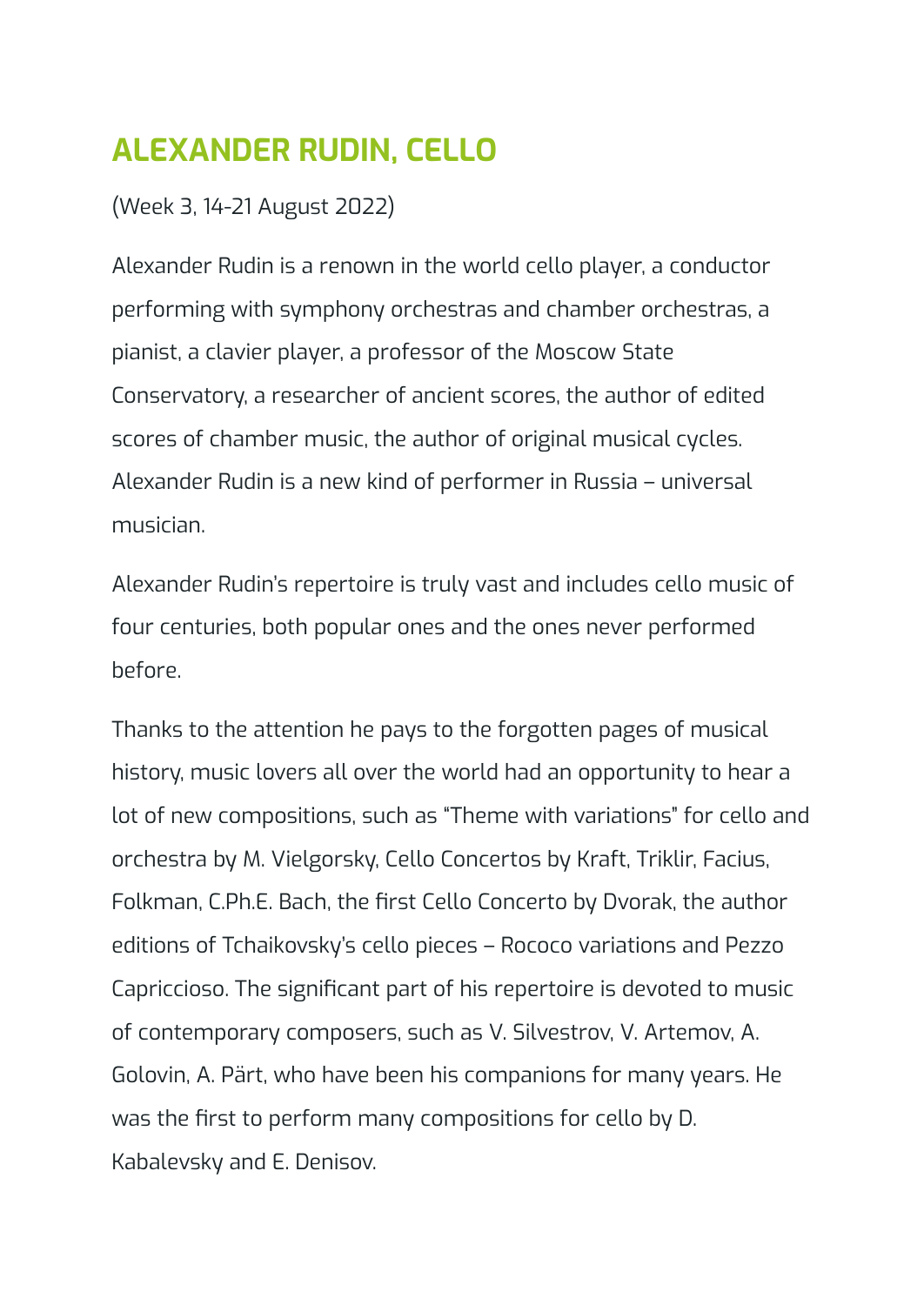Many outstanding musicians of our time are his partners, such as Mikhail Pletnev, Eliso Virsaladze, Nikolai Lugansky, Alexei Lubimov, Natalia Gutman, Anthony Marwood, conductors Sir Roger Norrington, Michail Pletnev, Eri Klas, Vladimir Fedoseev, Saulius Sondeckis, Dmitry Kitaenko, and many more.

The discography of Maestro Rudin is vast and various. His iconic albums are Cello concertos by baroque composers (with Musica viva), published by Chandos, J. S. Bach's Cello Suites (Naxos) received rave reviews of leading Western European critics. His last unique album is Sonata arpeggione and Trio by Shubert played on historical instrument arpeggione (Naxos, 2021). Alexander recorded lot of pieces of contemporary composes: E. Denisov, V. Artiomov, V. Silvestrov, B. Tchaikovsky, P. Klimov etc. "Naxos" realized recording of "Musica viva" under conducting Maestro Rudin "Symphonies by J. Stamitz" (2019). In 2020 was released Beethoven's Triple and Violin Concertos with Dmitry Sinkovsky (violin), Alexey Liubimov (fortepiano), Alexander Rudin (cello & conductor) (Note 1 music gmbh, Heidelberg). In 2021, Naxos released a unique album of Schubert's works on historical instruments, including Maestro Rudin performing Schubert's famous Sonata on arpeggione.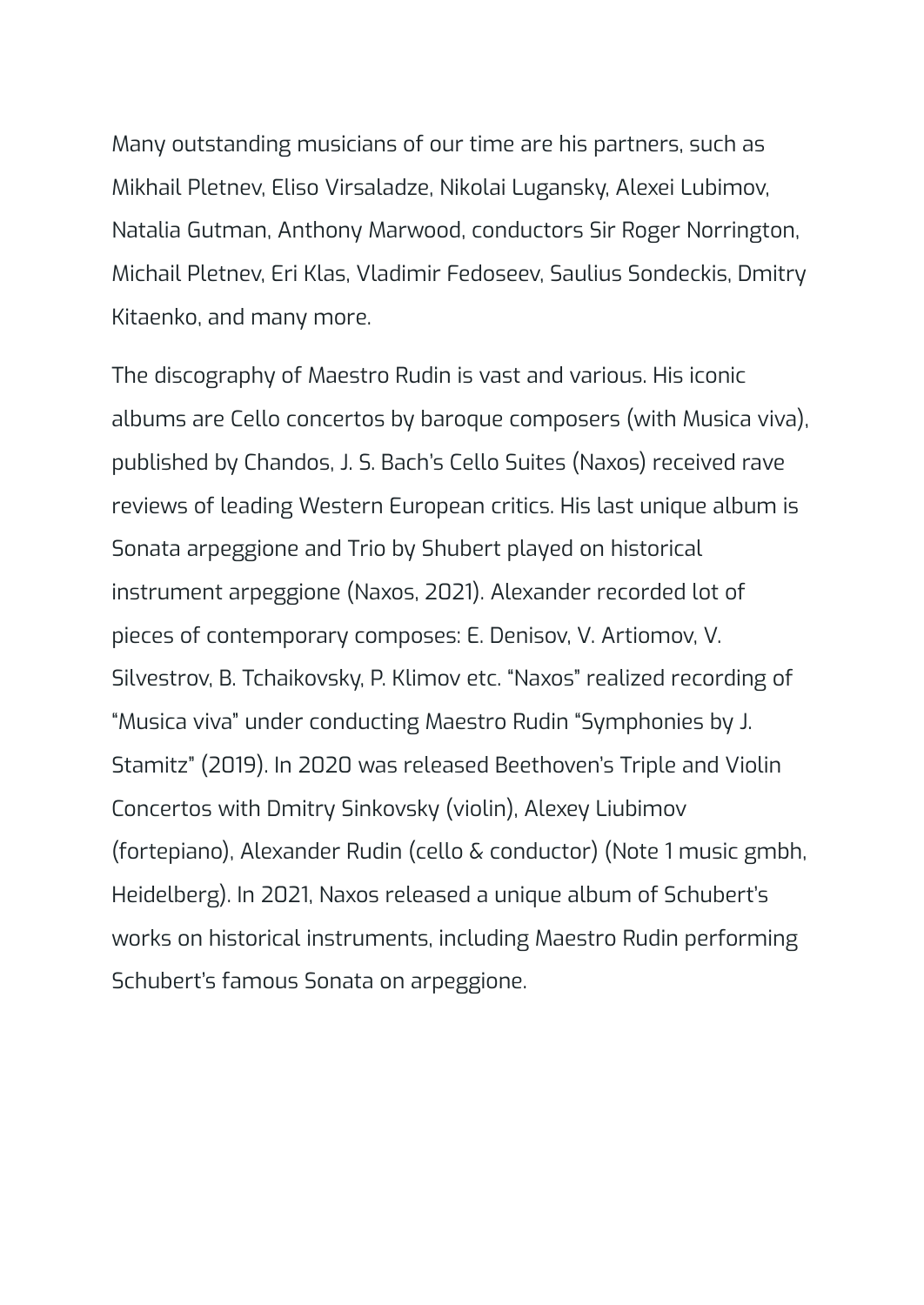Alexander Rudin graduated from the Gnesins State Musical Pedagogical Institute (Russian Music Academy) in 1983. He studied cello under Lev Evgraphov and piano under Yury Ponizovkin. In 1989 he finished his studies of conducting with Dmitry Kitaenko in the Moscow State Conservatory. While still being a student he became a laureate of the most prestigious international contests such as J.S. Bach in Leipzig (1976), Gaspar Cassado in Florence (1979), P.I. Tchaikovsky in Moscow (1978, 1982). Nowadays Alexander Rudin is one of the most sought-after musicians in Russia as well as abroad. He performs with the most popular ensembles and participates in the most prestigious international festivals.

Alexander Rudin is the Russian Federation People's Artist, laureate of State prize, laureate of Moscow government prize, the Moscow Conservatory professor. As of 1988 Alexander Rudin is the art director and principal conductor of Musica Viva Chamber orchestra.

**REGISTER ONLINE**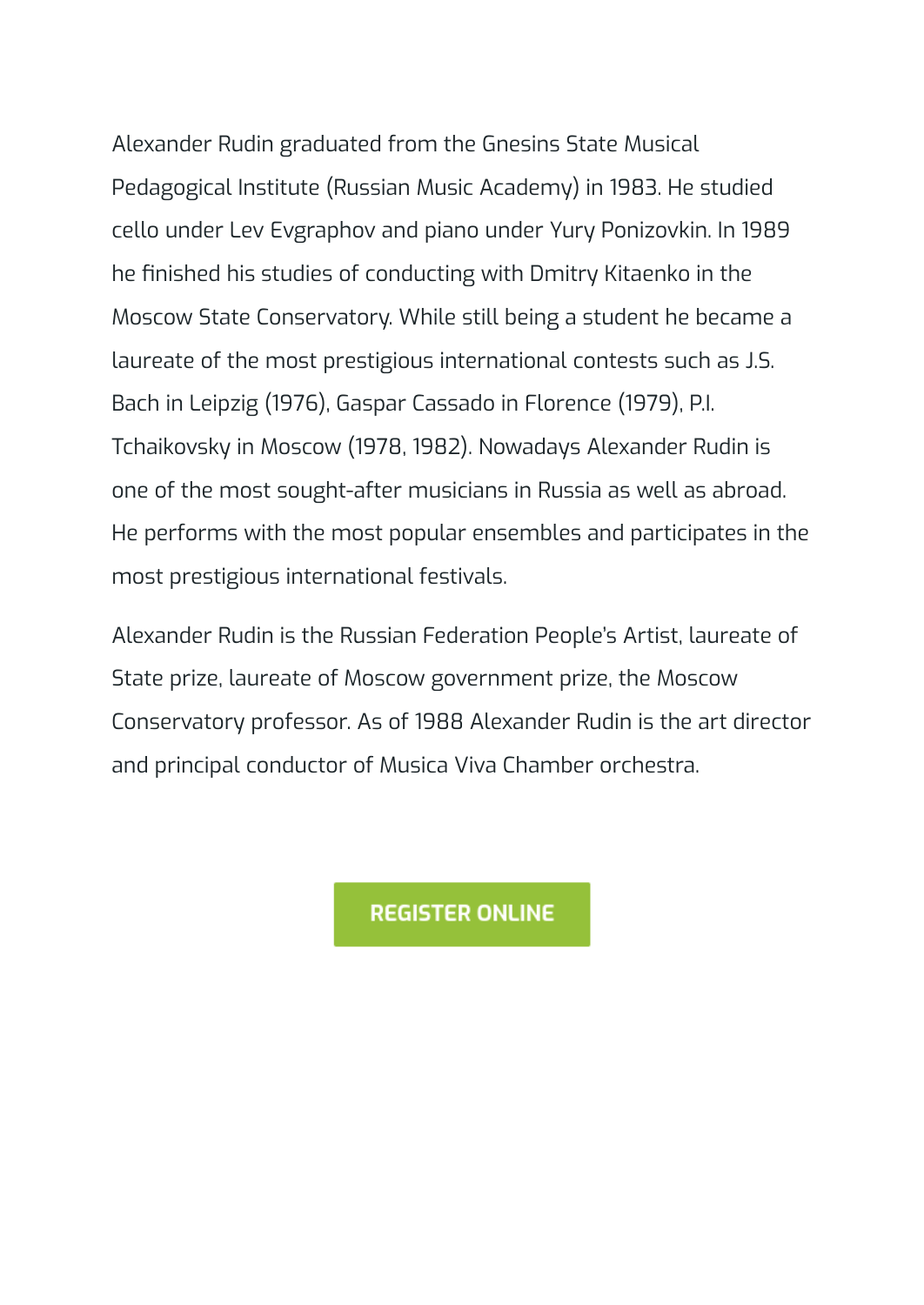# **BIOGRAPHIES -**PIANO TRIO FACULTY

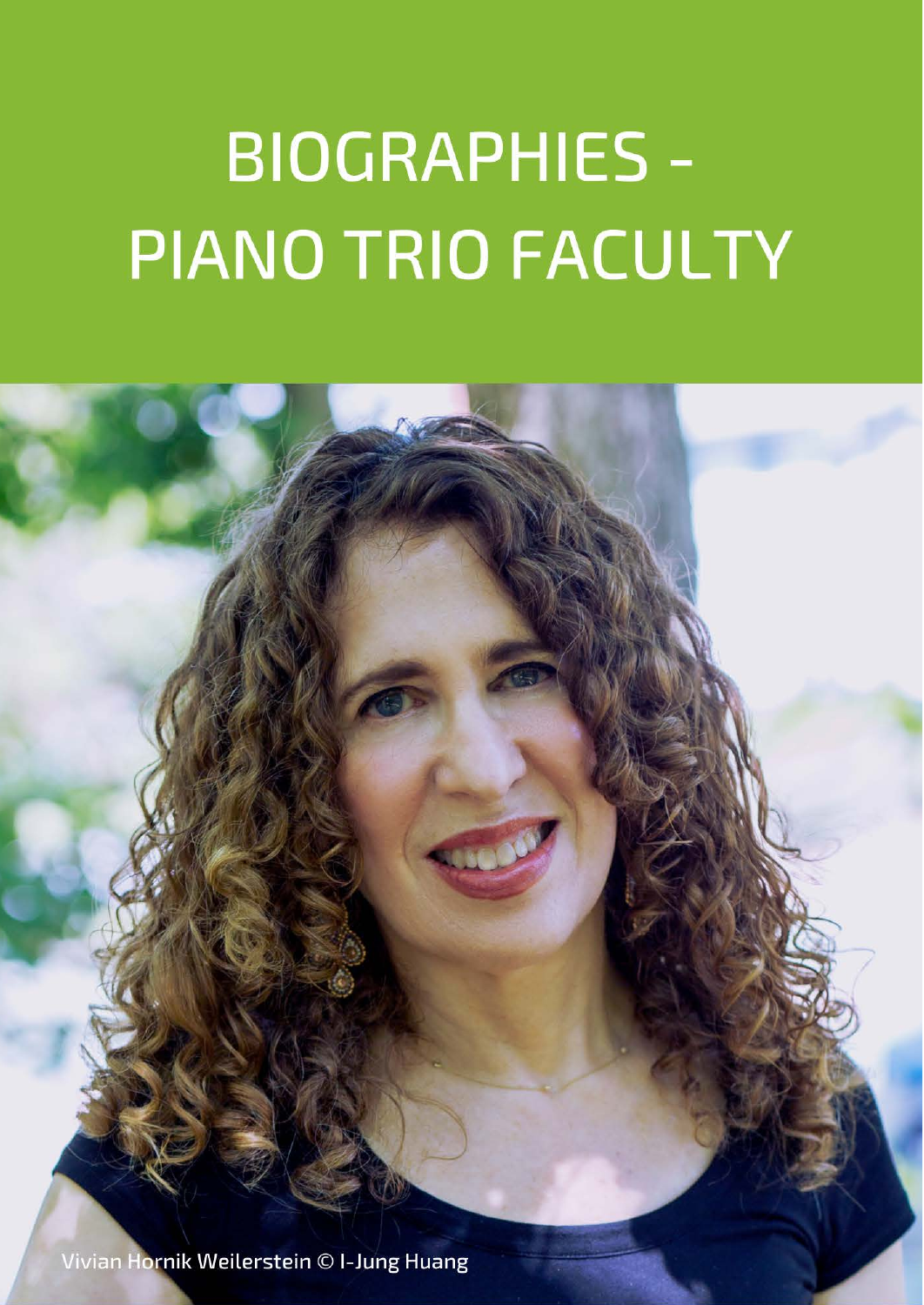## <span id="page-43-0"></span>**BIOGRAPHIES - PIANO TRIO FACULTY**

Every Summer Academy our students are taught by different teachers. This year we present to you fifteen international teachers. These professionals master their instruments like no other. These instruments vary from piano (incl. piano trio) to violin and cello.

### <span id="page-43-1"></span>**VIVIAN HORNIK WEILERSTEIN, PIANO TRIO**

#### (Week 1, 31 July-7 August 2022)

Vivian Hornik Weilerstein has performed as a soloist and chamber musician throughout the world and is a frequent collaborator with many of today's most eminent artists and ensembles. She has appeared as a soloist with the Kansas City Symphony and the Orchestra Sinfonica Nazionale di Torino, and has toured throughout Europe, China, and Japan. She has been featured in More Magazine and on the Jane Pauley Show in stories about professional mother/ daughter teams.

Ms. Weilerstein is a member of the Weilerstein Trio, which is in residence at the New England Conservatory. The trio's highly acclaimed first CD, featured on NPR's "All Things Considered", featured music of Dvorak and their second release on the Koch label included music of Schumann and Janacek.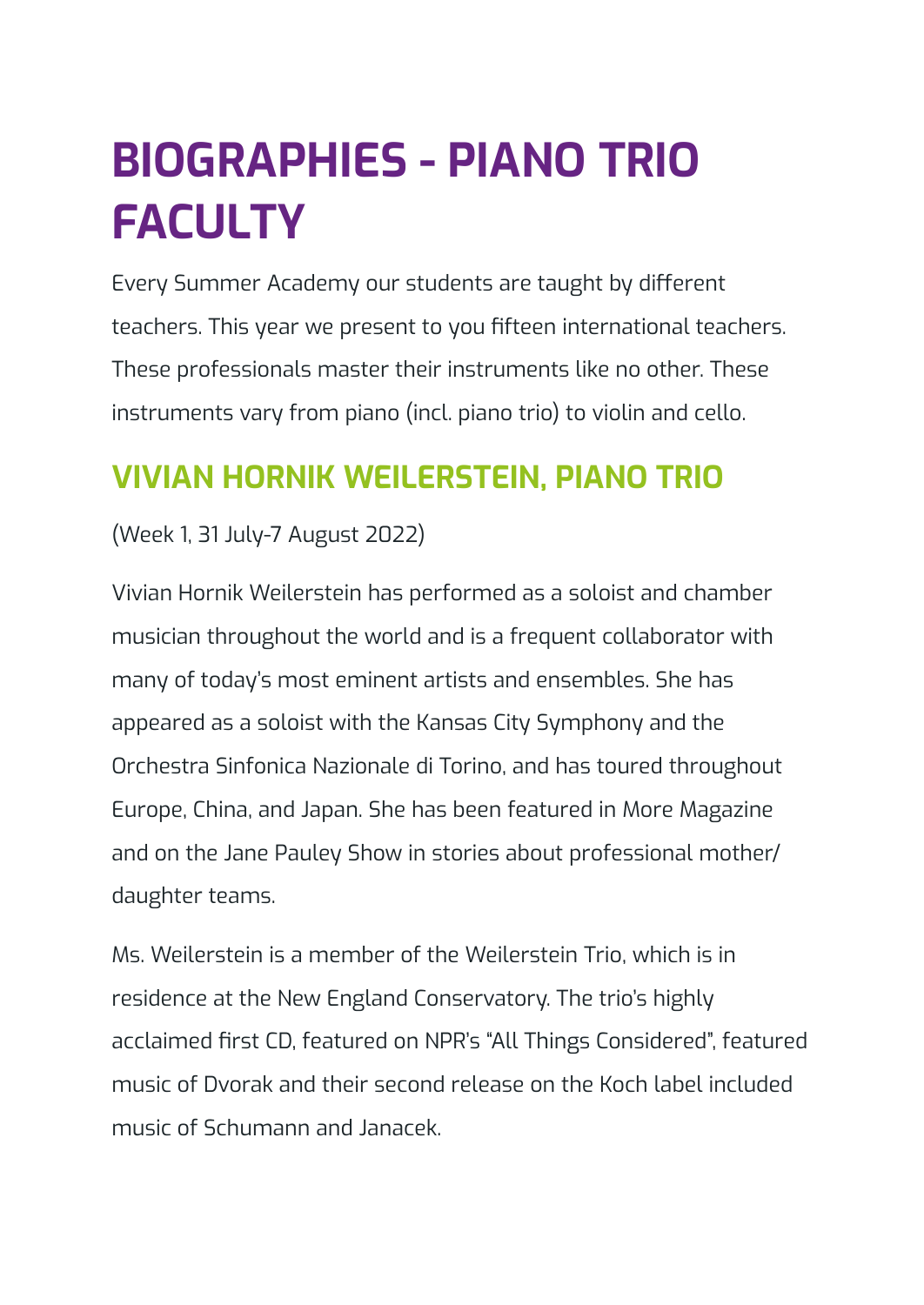Critics and audiences have welcomed Ms. Weilerstein's performances as part of the Weilerstein Duo, with violinist Donald Weilerstein. Among their many recitals the duo has performed at Alice Tully Hall and the 92nd Street Y in New York City, and throughout the world. Their discography includes the complete works of Ernest Bloch for violin and piano, the sonatas of Janácek, Dohnanyi, and Enescu for Arabesque Records and the complete Schumann sonatas for Azica Records. Fanfare declared the Bloch recordings a "must" on the journal's annual "Want List," and American Record Guide lauded both the Bloch and Janácek recordings. The Duo premiered Joseph Hallman's concerto for violin and piano with the NYCP orchestra in NYC. Ms. Weilerstein has also recorded for the EMI Debut Series.

In addition to performing at major American and International Festivals such as Marlboro, Aspen, The Banff Centre, and Music Academy of the West, Ms. Weilerstein returns regularly to the Yellow Barn Music Festival and the Perlman Music Program. She has also taught and performed throughout China and in Venezuela as part of El Sistema, as well as at Femusc in Brazil. She has performed and given masterclasses at Guildhall in London, the Hannover Hochschule, the Lubeck Conservatory, the Franz Liszt Hochschule in Weimar, and in Aldeburgh, England. She will be helping to create a new Piano Trio program at the Holland Music Sessions beginning summer of 2022.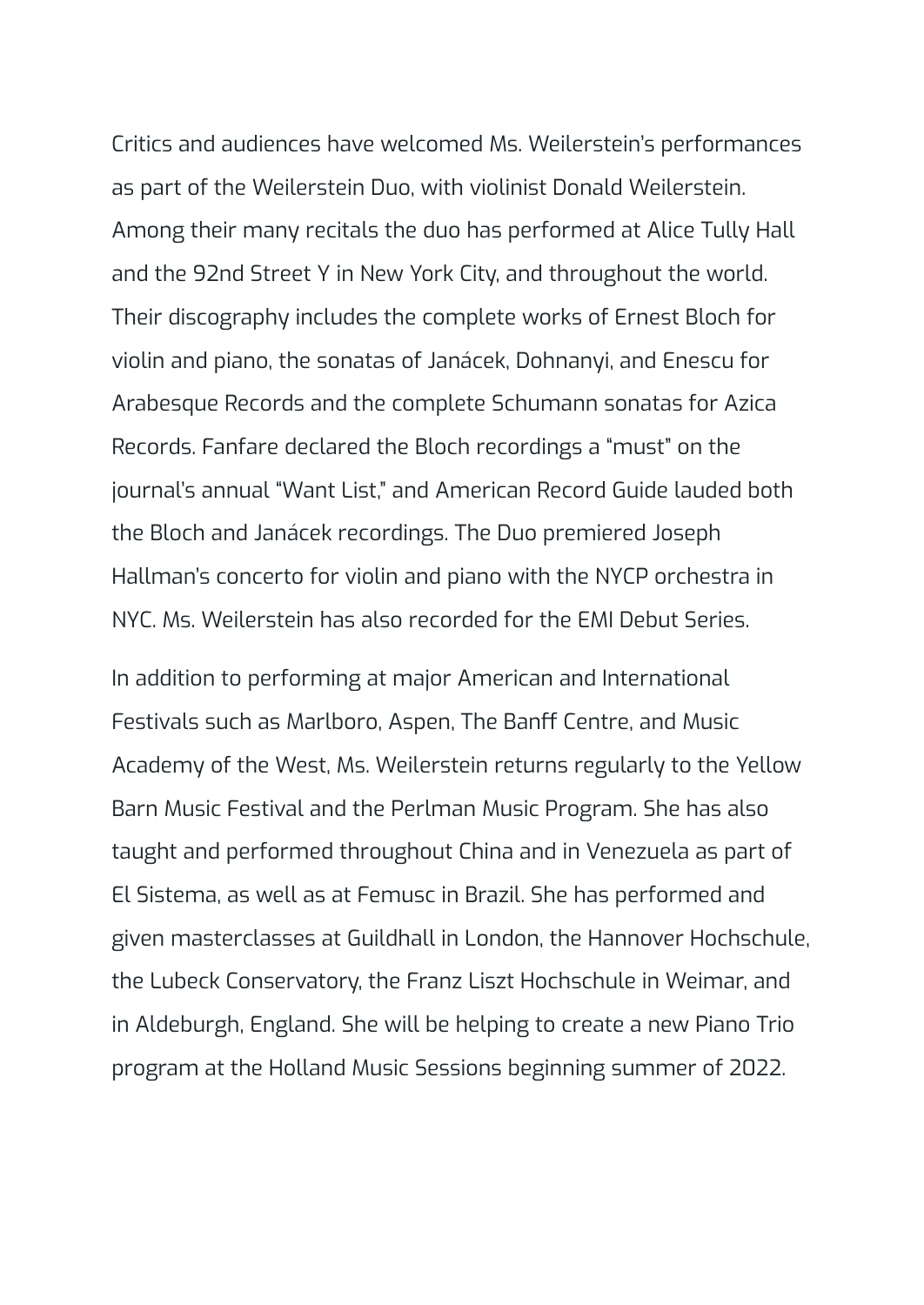Ms. Weilerstein has recently been interviewed by Noa Kageyama for his podcast called the Bulletproof Musician about piano and string chamber music, the link for which is:

https://bulletproofmusician.com/vivian-hornik-weilerstein-on-listening -

leading-and-learning-how-to-be-more-in-sync-with-your-music-makin g-partners

Widely sought after for masterclasses and known for her dedication to mentoring piano and string ensembles, Ms. Weilerstein is the director of the Professional Piano Trio Program at the New England Conservatory, where she serves on the piano, collaborative piano, and chamber music faculties. Most recently, the Merz Trio, graduates of the Trio program, were the winners of the Concert Artists Guild and Naumburg Competitions. She is a former faculty member of the Juilliard School and the Cleveland Institute of Music.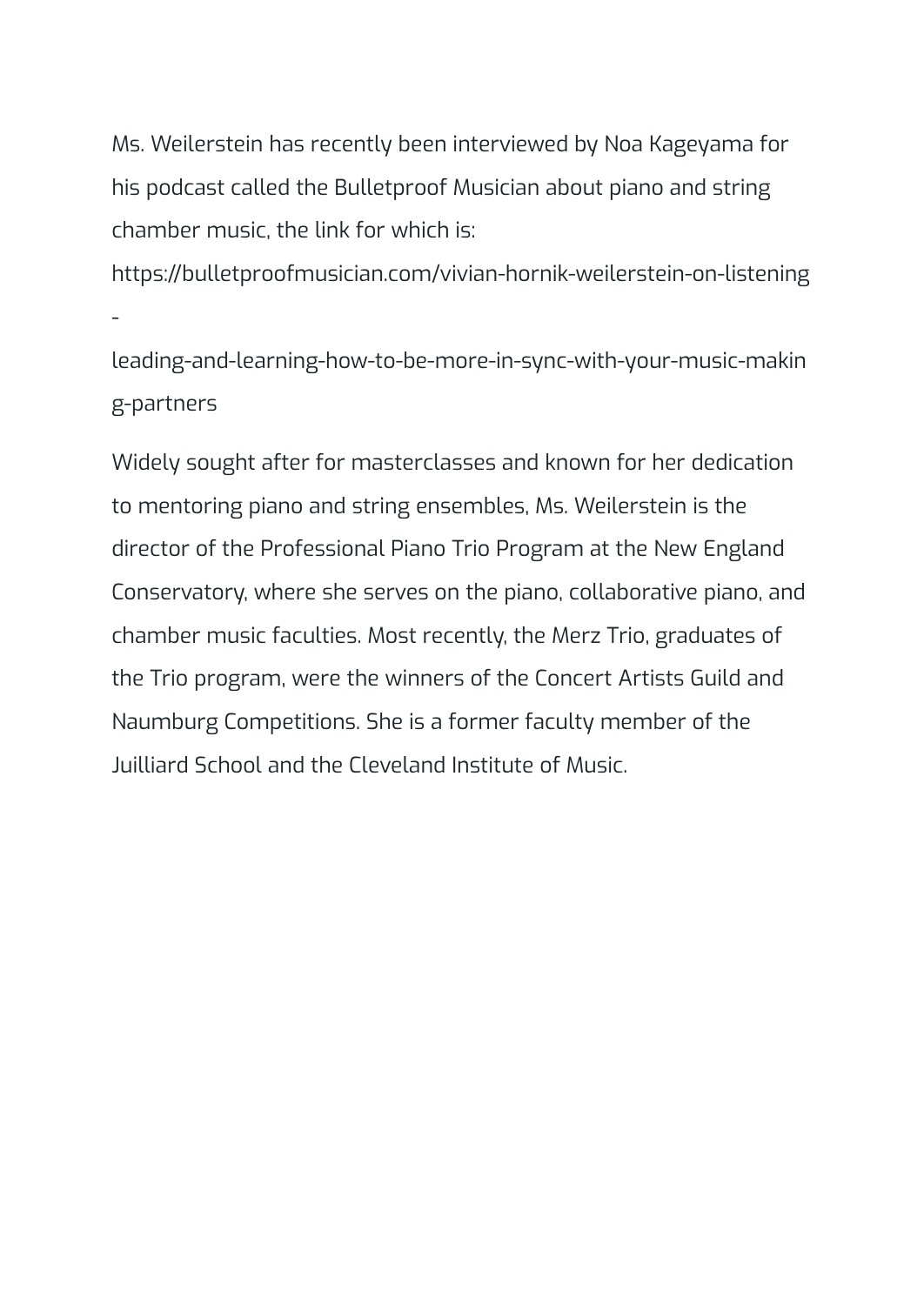### <span id="page-46-0"></span>**MARKUS BECKER, PIANO TRIO**

#### (Week 2, 7-14 August 2022)

Markus Becker is a pianist for all formats: his complete recording of Max Reger's piano music is considered 'one of the rare, truly great achievements in German pianism of the last half-century' (Fonoforum), winning the annual German Record Critics' Prize in 2002. His recent readings of select Haydn sonatas were rousingly received by the international press. But he also creates a sensation with the 'freestyle' of his masterly jazz improvisations. In the force field of jazz, avant-garde and allusions to the classics, he generates music 'like dust particles in a beam of light: simply brilliant' (Fidelity).

Markus Becker has traversed the continents of his instrument; now he exploits the direct connections between them. Whether on the concert platform or in the studio, he sets standards in the concertos of Bach and Beethoven, Brahms and Gershwin, not to mention his rediscoveries of Pfitzner, Reger, Hindemith, Draeseke, Widor and Franz Schmidt. Besides his interest in little-known repertoire and works of orchestral richness, he indulges in the pleasure of poetic lightness and ingenious amalgams. His freestyle playing thrives on technical elegance and a supreme sense of form.

Markus Becker has improvised at the piano since early childhood. His musical horizons were formed on international tours with the Hanover Boys' Choir, in chamber recitals, jazz combos and pit bands.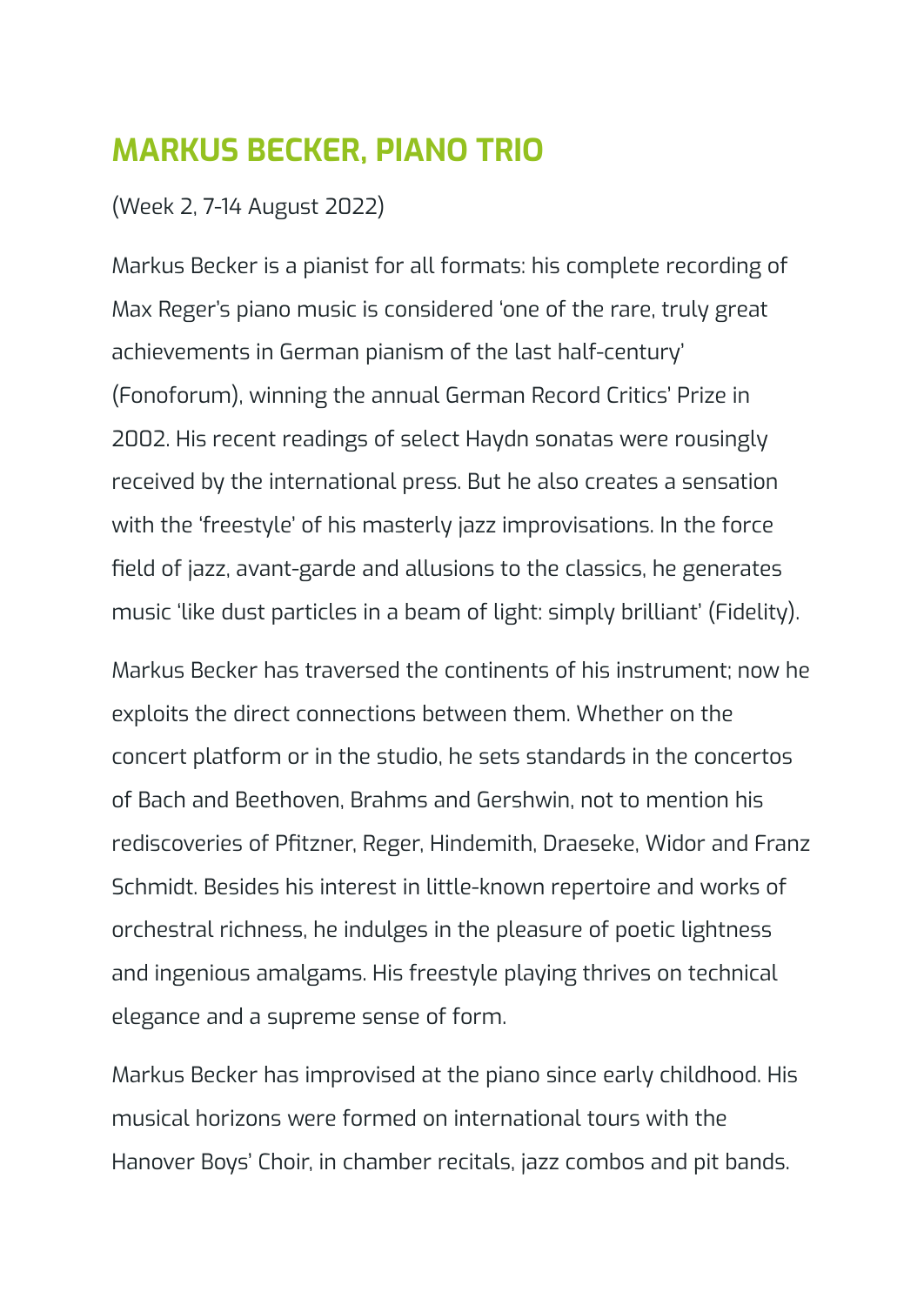While studying with Karl-Heinz Kämmerling, the legendary professor at Hanover University of Music, he drew formative inspiration from a longstanding collaboration with Alfred Brendel. National and international awards soon followed, including a first prize at Hamburg's International Brahms Competition in 1987.

Becker is a frequent guest artist at the Ruhr Piano Festival, the Schleswig-Holstein Festival, the Bonn Beethovenfest and the Ludwigsburg Palace Festival. He performs with orchestras of the stature of the Berlin Philharmonic, Germany's radio symphony orchestras and the BBC Welsh Orchestra. His partners at the conductor's desk have included Michael Sanderling, Antonello Manacorda, Marcus Bosch, Steven Sloane and Claudio Abbado. Among the major artists with whom he cultivates chamber music are Albrecht Mayer, Igor Levit and Alban Gerhardt. Today he heads a class for pianists and ensembles as a professor at Hanover University of Music, Theatre and Media.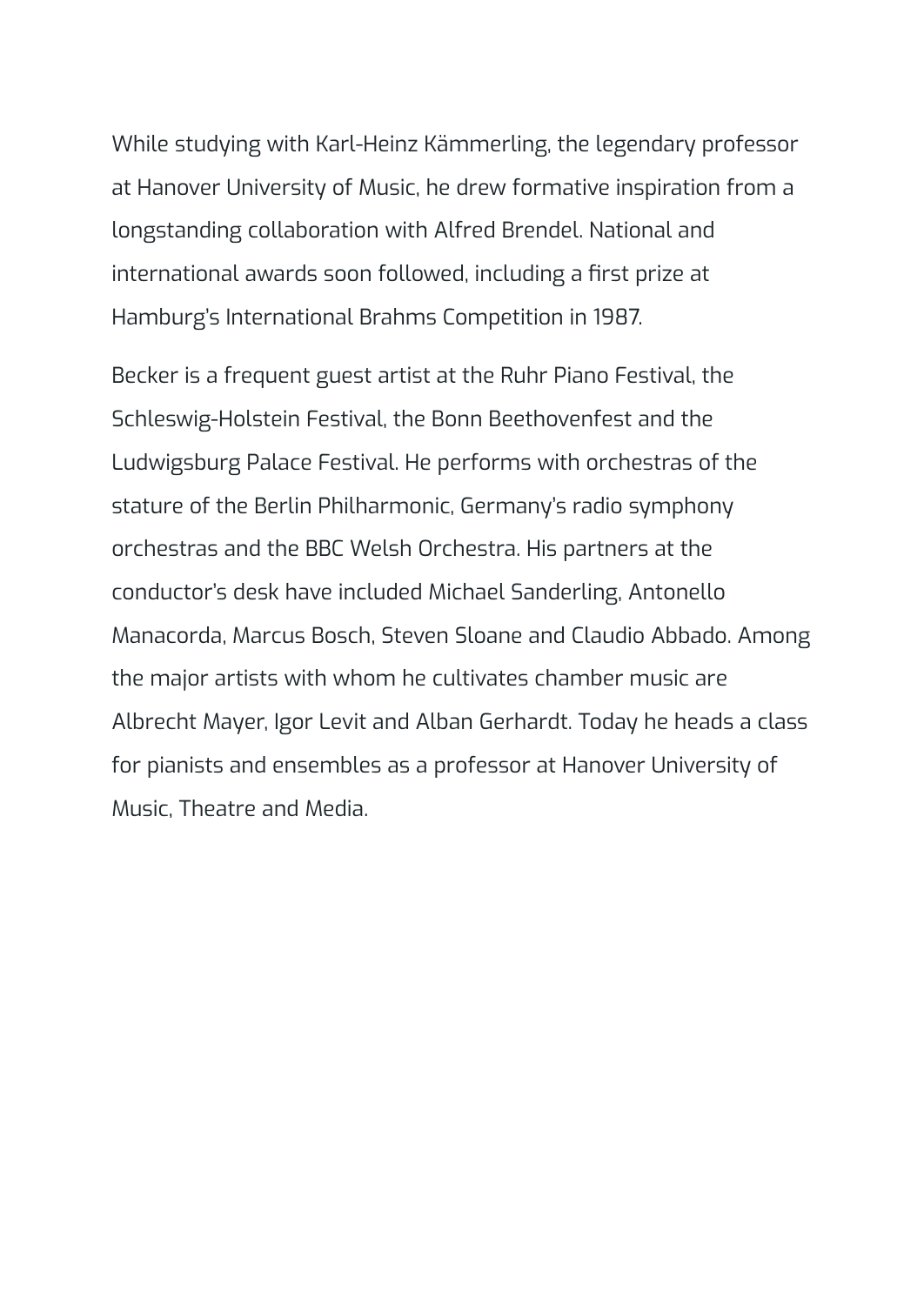## <span id="page-48-0"></span>**VINCENT COQ, PIANO TRIO**

(Week 3, 14-21 August 2022)

Vincent Coq started studying the piano at age 7. Admitted to Conservatoire National Supérieur de Musique de Paris, he won a piano First Prize in 1985, then pursued graduate studies under the guidance of Dominique Merlet. After winning a First Prize in chamber music in 1984 in Geneviève Joy-Dutilleux's class, he joined Jean-Claude Pennetier's class to perfect his chamber music skills. Vincent Coq then joined master classes taught by Nikita Malagoff, György Sándor and Leon Fleisher.

In 1989, he worked under the direction of György Sebök at the Bloomington School of Music.

Vincent Coq founded the Trio Wanderer in 1987 with two other students of the Paris' Conservatoire. They studied under the direction of Menahem Pressler and Amadeus Quartet's members. In 1988, they won the ARD Competition in Munich and, in 1990, the Fischoff Chamber Music Competition in the USA. He has performed on the most prestigious music stages with his ensemble: Berlin's Philharmonic, Paris' Théâtre des Champs Elysées, Wiener Musikverein, London's Wigmore Hall, Milan's Teatro alla Scala, Barcelona's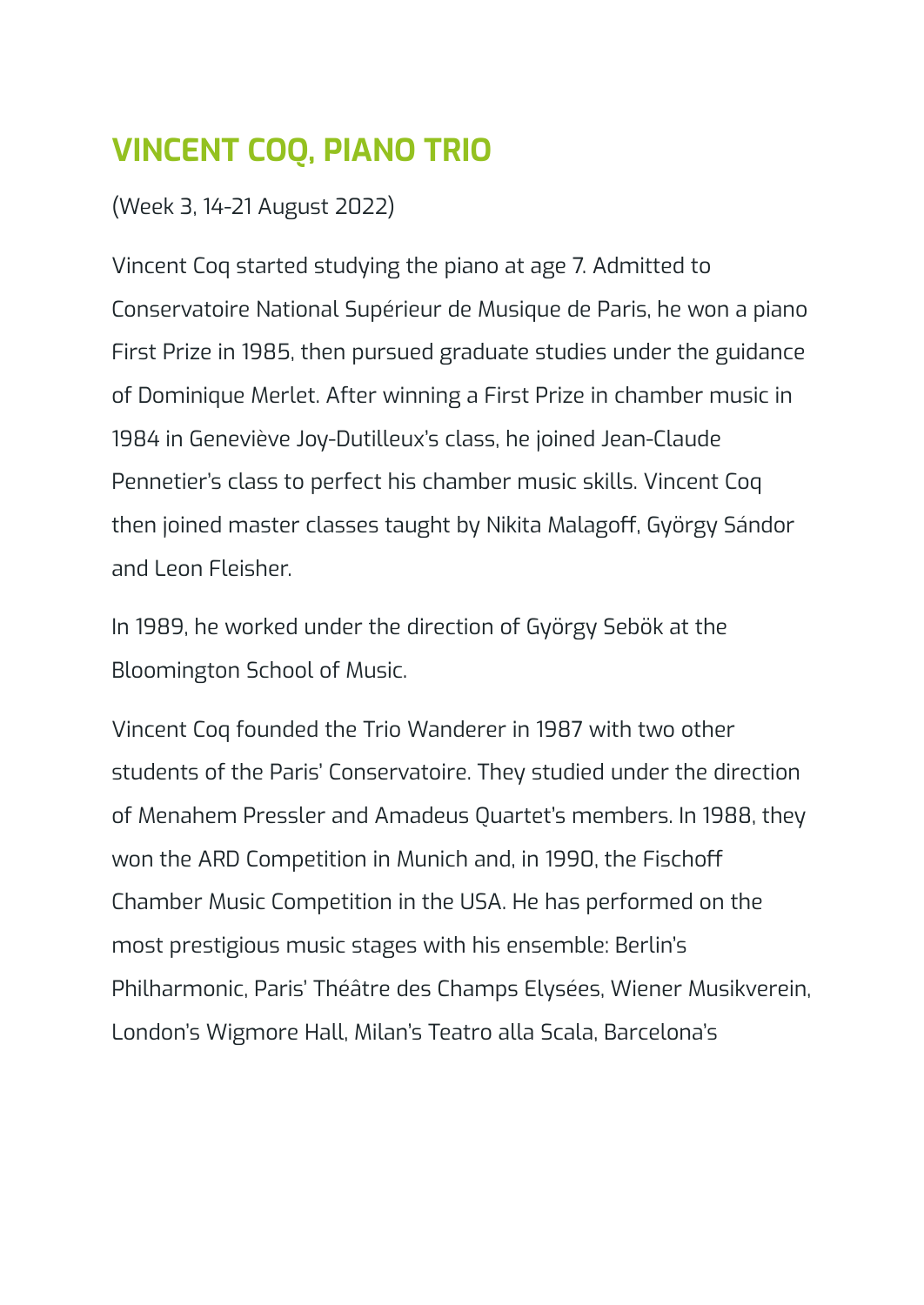Palau de la Musica, Washington's Library of Congress, Rio de Janeiro's Teatro Municipal, Tokyo's Kioi Hall, Zürich's Tonhalle and Amsterdam's Concertgebouw. They have also performed at major festivals such as Edinburgh, Montreux, Feldkirch, Schleswig Holstein, Rheingau Musiksommmer, Colmar, La Roque d'Anthéron, Granada, Stresa, Osaka, Salzburg…

He has on many occasions collaborated with artists such as Yehudi Menuhin, Christopher Hogwood, James Loughran, Marco Guidarini, François-Xavier Roth, José Areán, Charles Dutoit and James Conlon, accompanied, in triple or double concertos, by orchestras as Toulouse, Nice, Montpellier, Liège, Santiago de Chile, La Coruna, Tenerife, by Les Siècles Orchestra, Radio-France's Orchestre National and Orchestre Philharmonique,

Malaysian Philharmonia Orchestra, Orquesta Sinfónica de Minería, Berlin's Radio Symphonic Orchestra, Sinfonia Varsovia, Graz's Philharmonic Orchestra, Geneva Chamber Orchestra, Russia National Philharmonia Orchestra, Köln's Gürzenich Orchester, Stockholm Chamber Orchestra …

Vincent Coq played with numerous great artists as François Leleu, Martin Fröst, Sophie Koch, Nobuko Imai, Anne Gastinel, Paul Meyer, François Leleux, Anton Pichler, Wolfgang Holzmair and Ferrucio Furnaletto.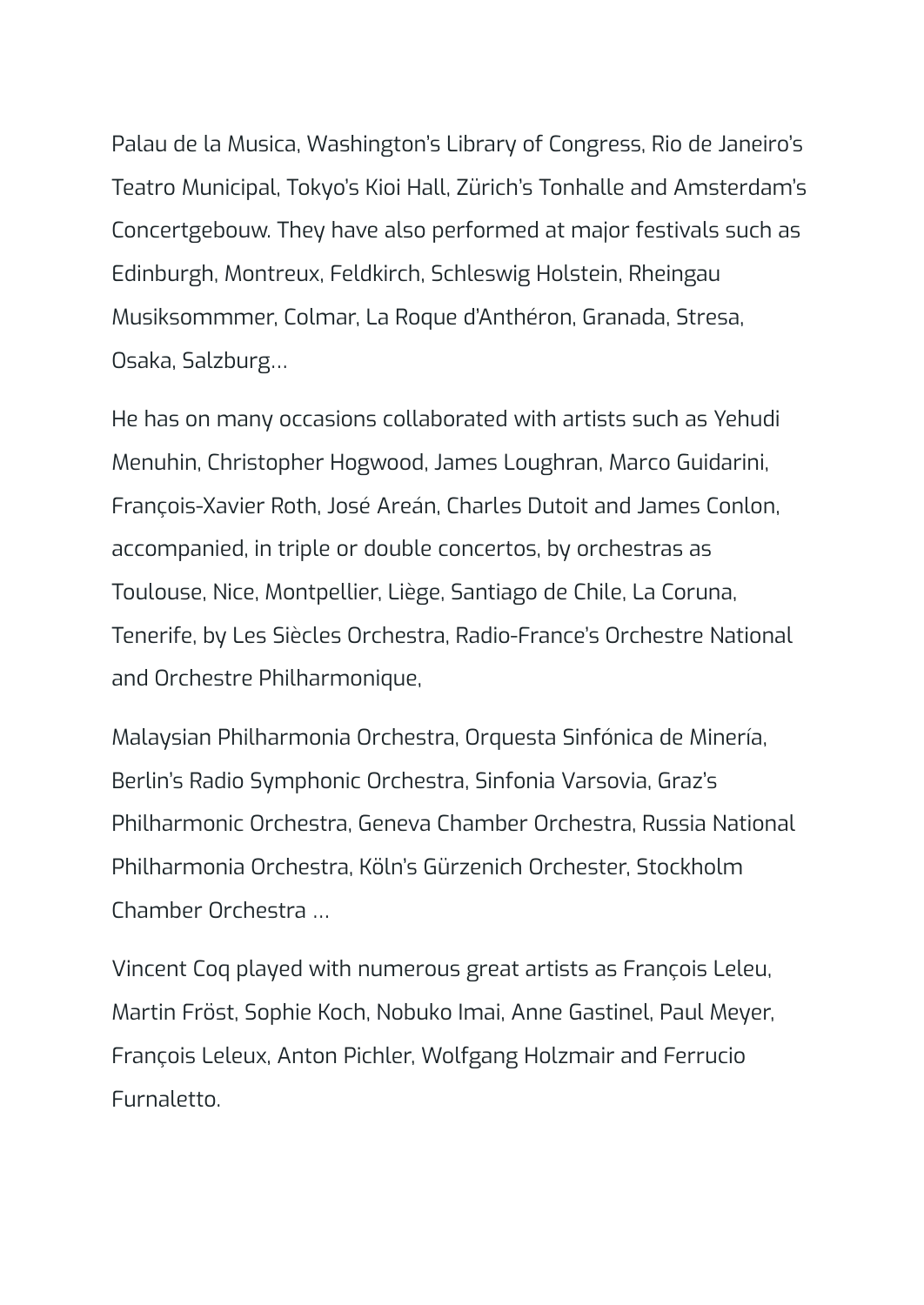After producing two CDs released by Sony Classical, Vincent Coq and his ensemble began a new partnership with Harmonia Mundi in 1999. Since then, more than twenty recordings have been released: trios by Chausson, Ravel, Haydn, Shostakovich, Copland, Saint-Saëns, Mendelssohn, Smetana, Arensky, Tchaikovsky, Rachmaninov, the complete piano trios of Schubert, Beethoven and Brahms, pieces of Liszt and Messiaen, Schubert's Trout Quintet Schubert, Hummel's Quintet, Beethoven Triple Concerto conducted by James Conlon.

In 2005, a new CD dedicated to the Martinu's Triple Concerti was issued by Capriccio.

With a particular fondness for contemporary music, Vincent Coq has premiered several works by Michèle Reverdy (En Terre Inconnue 1994), Thierry Escaich (Lettres Mêlées, 2004), Bruno Mantovani (Huits Moments Musicaux, 2008, Cinq Berceuses pour Giulia 2018), Frank Michael Beyer (Lichtspuren, 2008) and Matteo Francescini (Triple Concerto 'Ego', 2011), Philippe Hersant (Chant de l'Isolé for piano trio and string orchestra 2014). This interest has resulted in recordings produced by Universal Accord (works by Thierry Escaich) and by

Mirare (Mantovani, released in 2012). In 2020, he has released a new recording for Harmonia Mundi dedicated to Shostakovich's piano quintet and Romances op. 127 for trio and voice with Ekaterina Semenchuk. And in 2021, it will be the complete Schuman's piano trios, piano quartet, and piano quintet.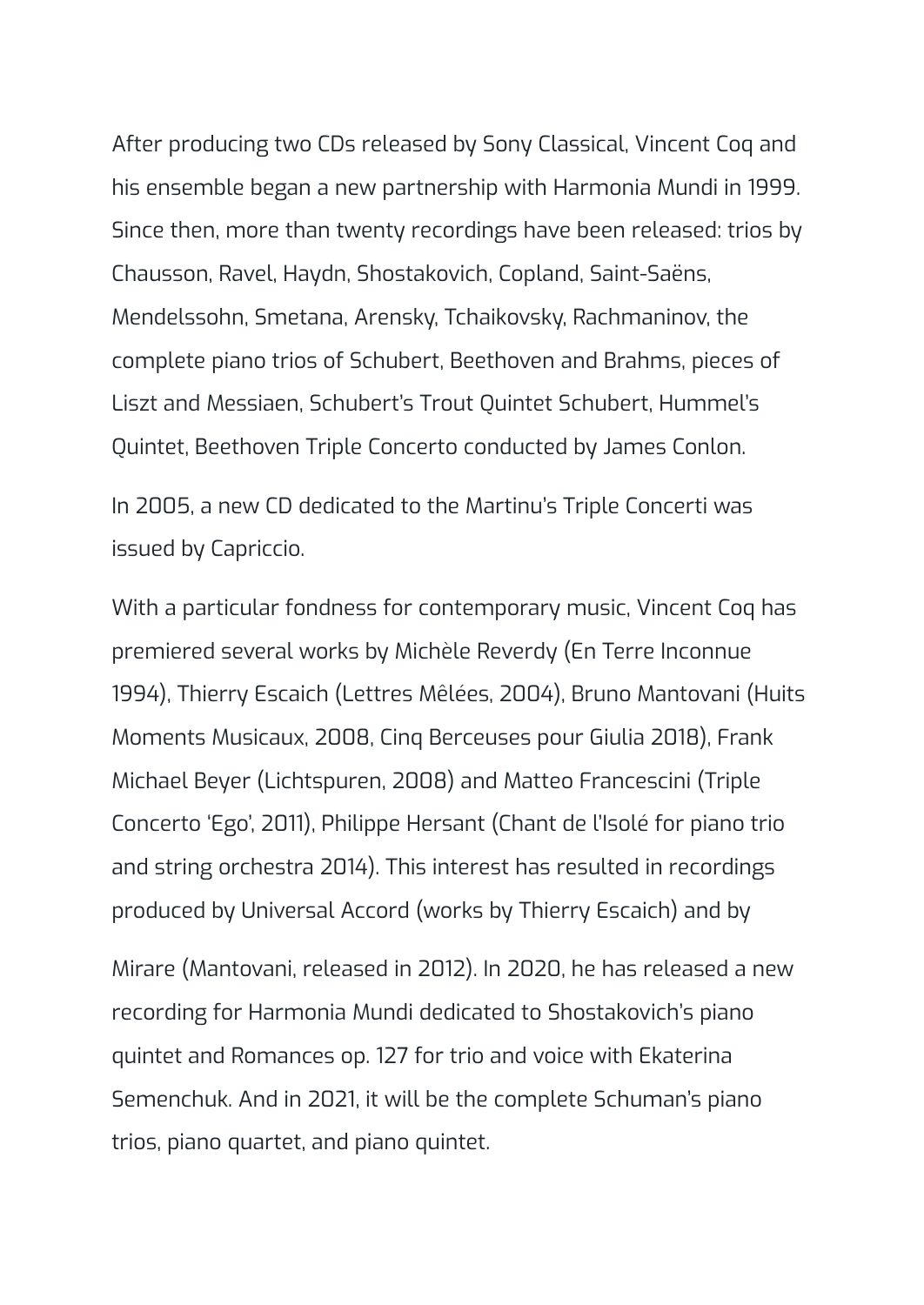Since 2010, Vincent Coq is professor of chamber music at the Lausanne's Haute Ecole de Musique. In 2014, Vincent Coq has started with his Trio Wanderer's colleagues, a piano trio class at the Paris' CRR, and since 2018 he is professor at the IESM in Aix-en-Provence. He has given masterclass through Europe, in Japan, Taiwan, South America, Canada, and he has been invited as a jury member at international competitions in Lyon, Graz, Vercelli, Dubai, Osaka and Munich.

In 2021, Vincent Coq is bestowed the Officer of the Order of Arts and Letters by the French Ministry of Culture.

**REGISTER ONLINE**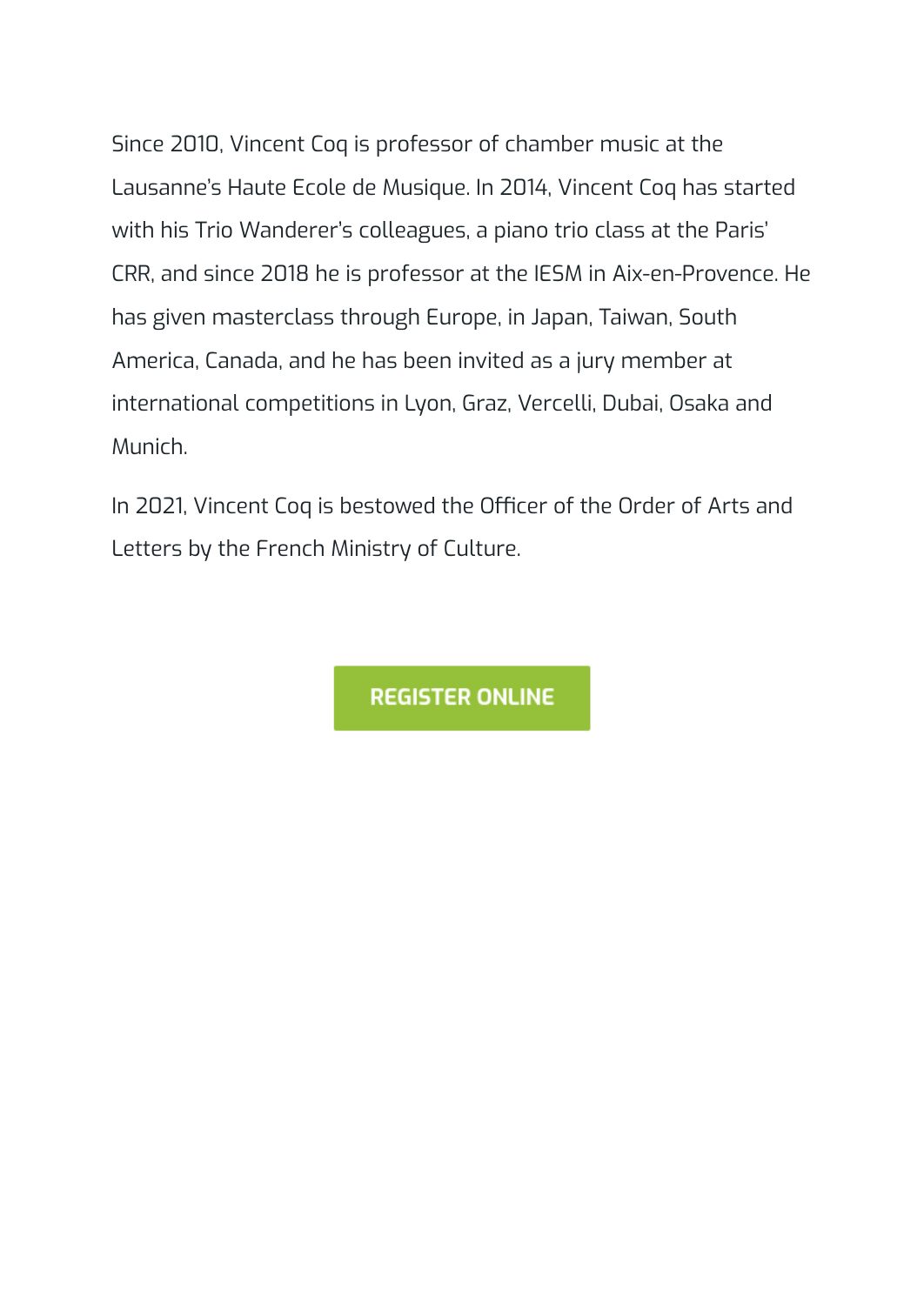# **ONLINE REGISTRATION**

Merz Trio © Dario Acosta